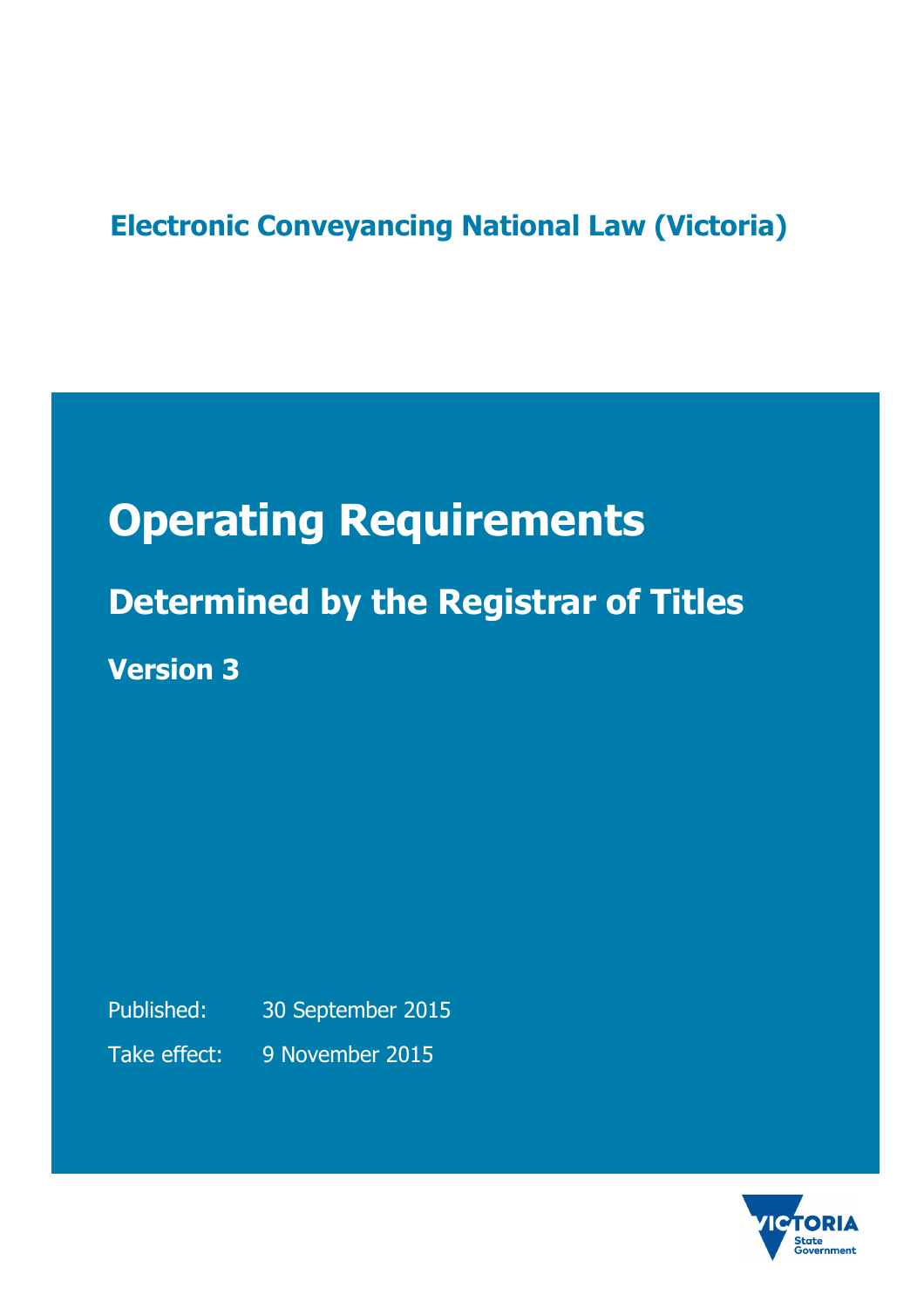# **CONTENTS**

| 1  |                                                        |                                                                         |  |  |  |  |
|----|--------------------------------------------------------|-------------------------------------------------------------------------|--|--|--|--|
| 2  |                                                        |                                                                         |  |  |  |  |
|    | 2.1                                                    |                                                                         |  |  |  |  |
|    | 2.2                                                    |                                                                         |  |  |  |  |
| 3  |                                                        |                                                                         |  |  |  |  |
| 4  |                                                        |                                                                         |  |  |  |  |
|    | 4.1                                                    |                                                                         |  |  |  |  |
|    | 4.2                                                    |                                                                         |  |  |  |  |
|    | 4.3                                                    |                                                                         |  |  |  |  |
|    | 4.4                                                    |                                                                         |  |  |  |  |
|    | 4.5                                                    |                                                                         |  |  |  |  |
|    | 4.6                                                    |                                                                         |  |  |  |  |
|    | 4.7                                                    |                                                                         |  |  |  |  |
| 5  |                                                        |                                                                         |  |  |  |  |
|    | 5.1                                                    |                                                                         |  |  |  |  |
|    | 5.2                                                    |                                                                         |  |  |  |  |
|    | 5.3                                                    |                                                                         |  |  |  |  |
| 6  |                                                        |                                                                         |  |  |  |  |
| 7  | OBLIGATIONS REGARDING SYSTEM SECURITY AND INTEGRITY 22 |                                                                         |  |  |  |  |
|    | 7.1                                                    |                                                                         |  |  |  |  |
|    | 7.2                                                    |                                                                         |  |  |  |  |
|    | 7.3                                                    |                                                                         |  |  |  |  |
|    | 7.4                                                    |                                                                         |  |  |  |  |
|    | 7.5                                                    |                                                                         |  |  |  |  |
|    | 7.6                                                    |                                                                         |  |  |  |  |
|    | 7.7                                                    |                                                                         |  |  |  |  |
|    | 7.8                                                    |                                                                         |  |  |  |  |
|    | 7.9                                                    |                                                                         |  |  |  |  |
|    | 7.10                                                   | Obligations in relation to Notification of Compromised Security Items25 |  |  |  |  |
| 8  |                                                        |                                                                         |  |  |  |  |
| 9  |                                                        |                                                                         |  |  |  |  |
|    | 9.1                                                    |                                                                         |  |  |  |  |
|    | 9.2                                                    |                                                                         |  |  |  |  |
| 10 |                                                        |                                                                         |  |  |  |  |
|    | 10.1                                                   |                                                                         |  |  |  |  |
|    | 10.2                                                   |                                                                         |  |  |  |  |
|    | 10.3                                                   |                                                                         |  |  |  |  |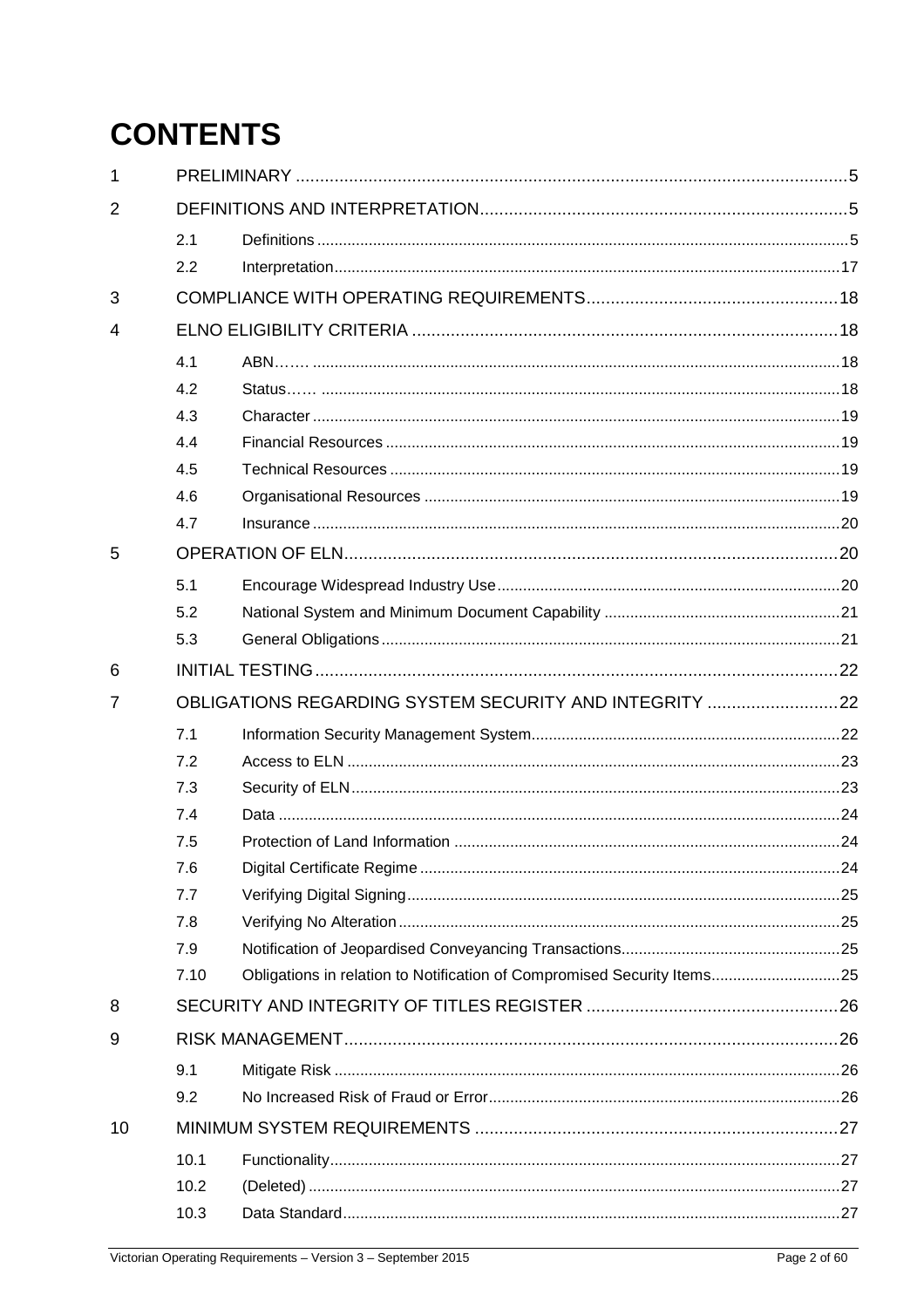|    | 10.4  |                                                                                |  |
|----|-------|--------------------------------------------------------------------------------|--|
|    | 10.5  |                                                                                |  |
|    | 10.6  |                                                                                |  |
|    | 10.7  |                                                                                |  |
|    | 10.8  |                                                                                |  |
|    | 10.9  |                                                                                |  |
|    | 10.10 |                                                                                |  |
| 11 |       |                                                                                |  |
|    | 11.1  |                                                                                |  |
| 12 |       | BUSINESS CONTINUITY AND DISASTER RECOVERY MANAGEMENT29                         |  |
|    | 12.1  |                                                                                |  |
|    | 12.2  |                                                                                |  |
| 13 |       |                                                                                |  |
|    | 13.1  |                                                                                |  |
|    | 13.2  | No Changes other than in accordance with Change Management Framework30         |  |
| 14 |       |                                                                                |  |
|    | 14.1  |                                                                                |  |
|    | 14.2  |                                                                                |  |
|    | 14.3  |                                                                                |  |
|    | 14.4  |                                                                                |  |
|    | 14.5  |                                                                                |  |
|    | 14.6  |                                                                                |  |
|    | 14.7  |                                                                                |  |
|    | 14.8  | ELNO must Restrict, Suspend or Terminate Subscriber if Directed by Registrar32 |  |
|    | 14.9  |                                                                                |  |
| 15 |       |                                                                                |  |
|    | 15.1  |                                                                                |  |
|    | 15.2  |                                                                                |  |
|    | 15.3  |                                                                                |  |
|    | 15.4  |                                                                                |  |
|    | 15.5  |                                                                                |  |
|    | 15.6  |                                                                                |  |
|    | 15.7  |                                                                                |  |
|    | 15.8  |                                                                                |  |
|    | 15.9  |                                                                                |  |
|    | 15.10 |                                                                                |  |
| 16 |       |                                                                                |  |
|    | 16.1  |                                                                                |  |
|    | 16.2  |                                                                                |  |
|    | 16.3  |                                                                                |  |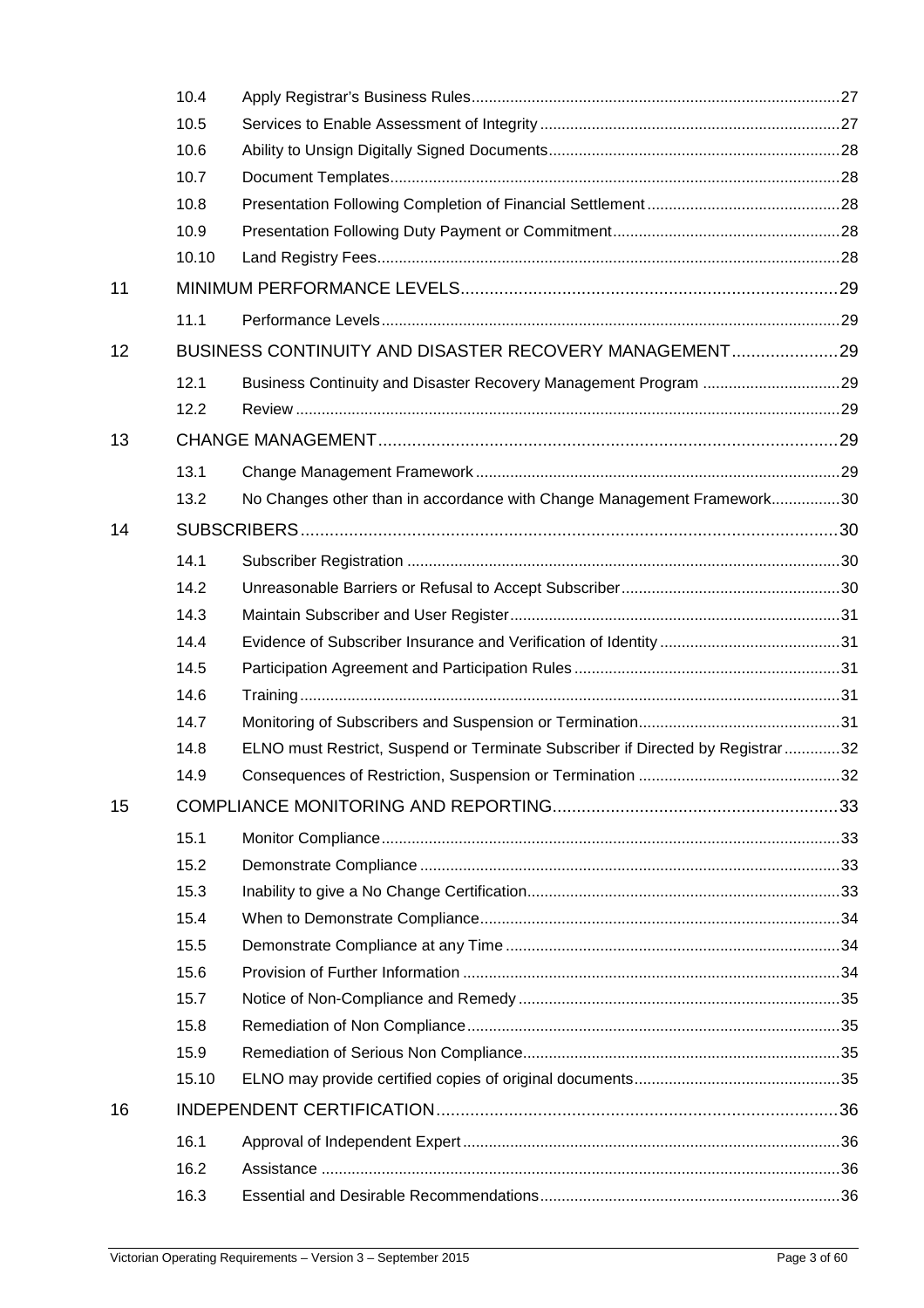|    | 16.4 | Inclusion of Essential Recommendations in Independent Expert's Certification36 |  |  |
|----|------|--------------------------------------------------------------------------------|--|--|
| 17 |      |                                                                                |  |  |
| 18 |      |                                                                                |  |  |
|    | 18.1 |                                                                                |  |  |
|    | 18.2 |                                                                                |  |  |
| 19 |      |                                                                                |  |  |
|    | 19.1 |                                                                                |  |  |
|    | 19.2 |                                                                                |  |  |
|    | 19.3 |                                                                                |  |  |
|    | 19.4 |                                                                                |  |  |
|    | 19.5 |                                                                                |  |  |
| 20 |      |                                                                                |  |  |
|    | 20.1 |                                                                                |  |  |
| 21 |      |                                                                                |  |  |
|    | 21.1 |                                                                                |  |  |
|    | 21.2 |                                                                                |  |  |
|    | 21.3 |                                                                                |  |  |
|    | 21.4 |                                                                                |  |  |
| 22 |      |                                                                                |  |  |
| 23 |      |                                                                                |  |  |
|    |      |                                                                                |  |  |
|    |      |                                                                                |  |  |
|    |      |                                                                                |  |  |
|    |      |                                                                                |  |  |
|    |      |                                                                                |  |  |
|    |      | SCHEDULE 6 - AMENDMENT TO OPERATING REQUIREMENTS PROCEDURE 54                  |  |  |
|    |      | SCHEDULE 7 - STANDARD FOR THE VERIFICATION OF IDENTITY OF POTENTIAL            |  |  |
|    |      |                                                                                |  |  |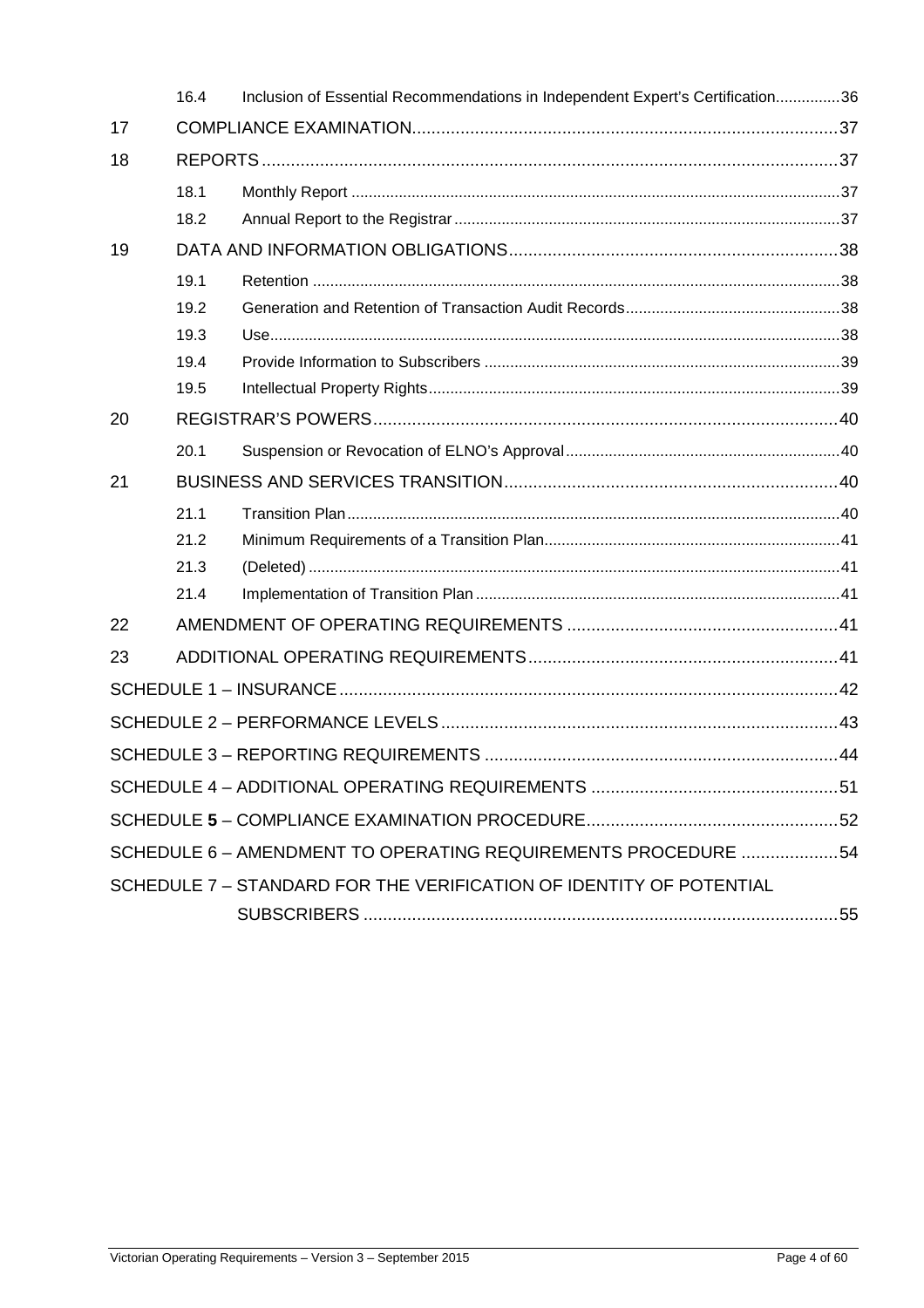# **OPERATING REQUIREMENTS**

# **1 PRELIMINARY**

These Operating Requirements constitute the Operating Requirements determined by the Registrar pursuant to section 22 of the ECNL.

# **2 DEFINITIONS AND INTERPRETATION**

#### **2.1 Definitions**

- 2.1.1 A term used in these Operating Requirements and also in the ECNL has the same meaning in these Operating Requirements as it has in that legislation (unless the term is defined in these Operating Requirements).
- 2.1.2 In these Operating Requirements capitalised terms have the meanings set out below:

**ABN** means an Australian Business Number and has the same meaning given to it in the A New Tax System (Australian Business Number) Act 1999 (Cth).

**Access Credentials** means a User identification and password, and any other details, required for a Person to access the ELN.

**Additional Operating Requirements** means the additional Operating Requirements specific to the Registrar's Jurisdiction, if any, set out in Schedule 4, as amended from time to time.

**Amendment to Operating Requirements Procedure** means the procedure set out in Schedule 6, as amended from time to time.

**Annual Report to the Registrar** means the report referred to in clause 18.2 of these Operating Requirements.

**Application Law** has the meaning given to it in the ECNL.

**Approval** means, in respect of an ELNO, the ELNO's approval by the Registrar pursuant to section 15 of the ECNL to provide and operate an ELN.

**Approved Insurer** means an insurer approved by APRA to offer general insurance in Australia.

**APRA** means the Australian Prudential Regulatory Authority.

**Australian Business Register** means the register established under the A New Tax System (Australian Business Number) Act 1999 (Cth).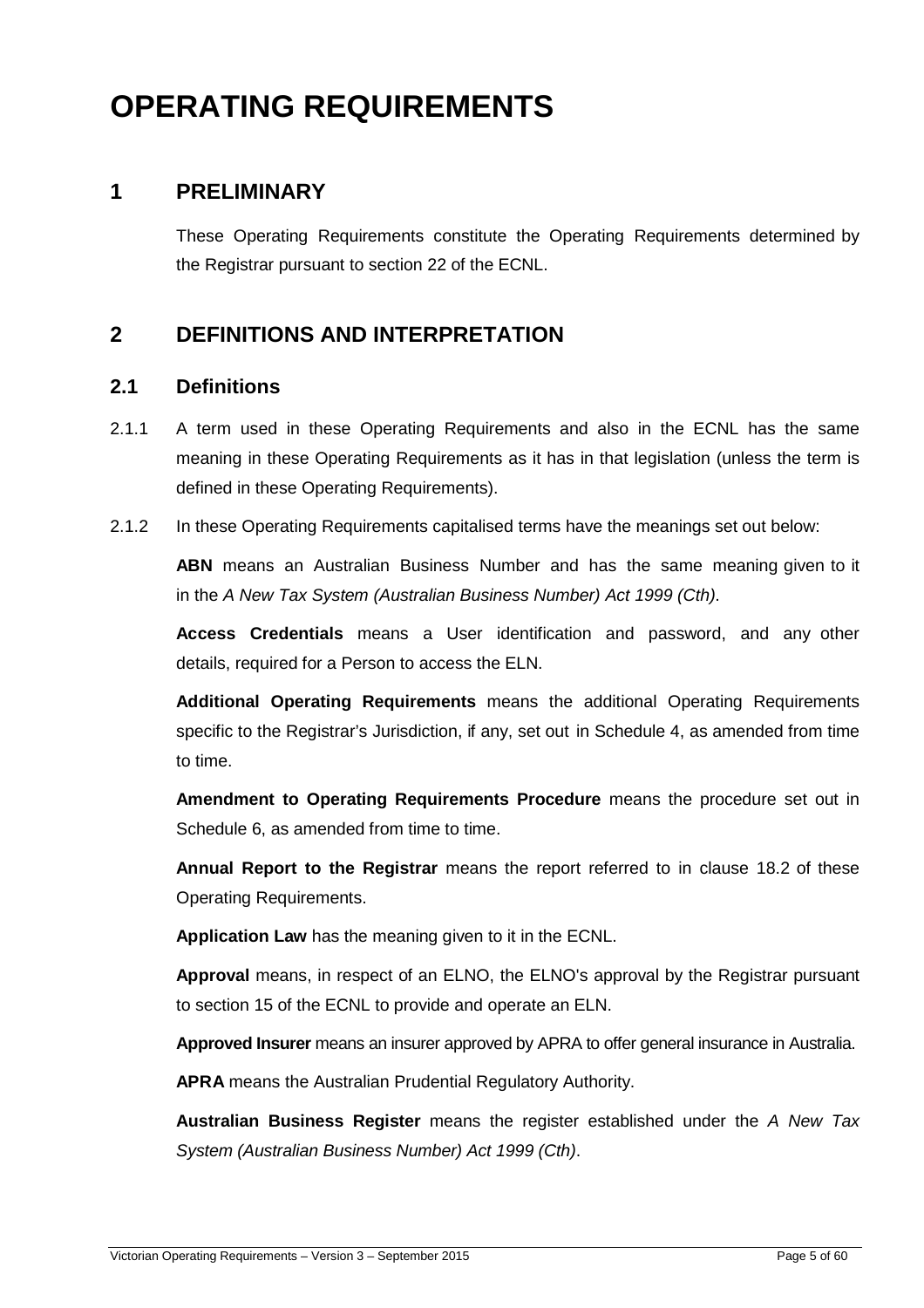**Business Continuity and Disaster Recovery Management Program** means the program referred to in clause 12.1 of these Operating Requirements.

**Business Continuity and Disaster Recovery Plan (BCDRP)** means a documented plan forming part of the Business Continuity and Disaster Recovery Management Program setting out how an ELNO will respond to an Incident to restore continuity and enable recovery.

**Business Day** has the meaning given to it in the ECNL.

**Business Rules** means the documented statements of a Land Registry's business requirements and practices that define or constrain:

- (a) the preparation of Registry Instruments, Information Reports and other Documents or information provided to a Land Registry; and
- (b) the presentation for Lodgment or providing of Registry Instruments, Information Reports and other Documents or information with or to a Land Registry;

provided by the Registrar to the ELNO from time to time.

**Category One** means the clauses of these Operating Requirements set out under the heading "Category One" in Schedule 3.

**Category Two** means the clauses of these Operating Requirements set out under the heading "Category Two" in Schedule 3.

**Category Three** means the clauses of these Operating Requirements set out under the heading "Category Three" in Schedule 3.

**Category Four** means the clauses of these Operating Requirements set out under the heading "Category Four" in Schedule 3.

**Caveat** means a Document under the Land Titles Legislation giving notice of a purported claim to an interest in land that may have the effect of an injunction to stop the registration of a Registry Instrument in the Titles Register.

**Certificate Profile** means the specification of the fields to be included in a Digital Certificate and the contents of each.

**Certification Authority** means a Gatekeeper Accredited Service Provider that issues Digital Certificates that have been Digitally Signed using the Certification Authority's Private Key and provides certificate verification and revocation services for the Digital Certificates it issues.

**Change Management Framework (CMF)** means a comprehensive, documented framework of policies, practices and procedures to ensure that the changes referred to in clause 13.1 of these Operating Requirements are made in a planned and managed way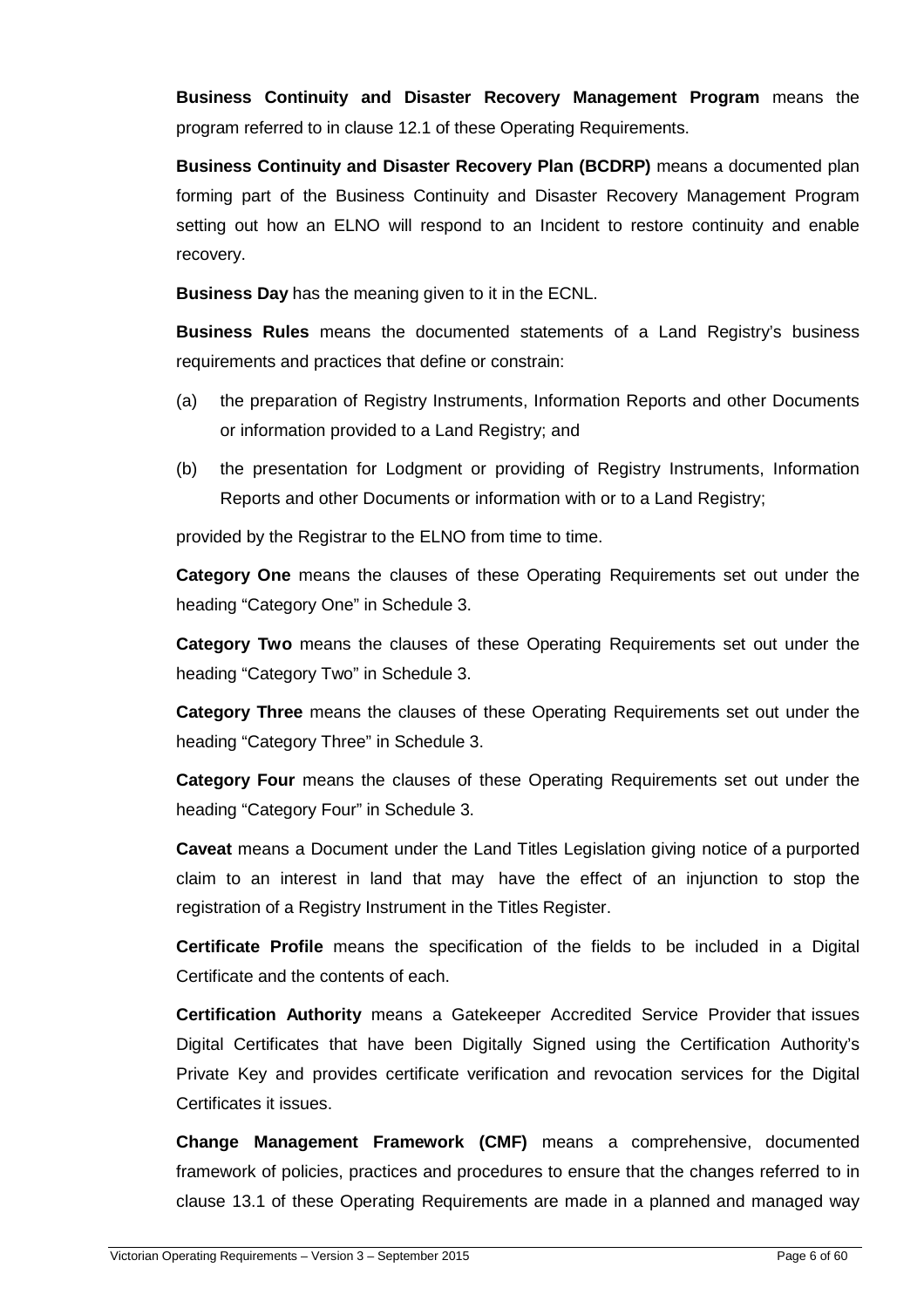and that, for each instance of change, a specific change management plan can be prepared to, without limitation,:

- (a) communicate and consult on proposed changes with parties affected by the change;
- (b) enable parties affected by the change to fully assess the proposed change, including the reasons for the proposed change, impacts, costs, benefits and risks of the proposed change; and
- (c) have regard to the feedback received from parties affected by the change in determining the tasks to be undertaken and their implementation should the change be implemented.

**Certificate Policy** means a named set of rules that indicates the applicability of a Digital Certificate to a particular community and/or class of applications with common security requirements, approved or reviewed by the Gatekeeper Competent Authority.

**Client** means a Person who has or Persons who have appointed a Subscriber as their Representative pursuant to a Client Authorisation and caveators and applicants in a Priority/Settlement Notice who have appointed a Subscriber as their Representative but have not provided a Client Authorisation.

**Client Authorisation** has the meaning given to it in the ECNL.

**Compliance Examination** has the meaning given to it in the ECNL.

**Compliance Examination Procedure** means the obligations and procedures set out in Schedule 5, as amended from time to time.

**Compromised** means lost or stolen, or reproduced, modified, disclosed or used without proper authority.

**Conveyancing Transaction** has the meaning given to it in the ECNL.

**Core Hours** means the time from 6:00am to 10:00pm on each Business Day.

**Corporations Act** means the Corporations Act 2001 (Cth).

**Costs** include costs, charges and expenses, including those incurred in connection with advisers.

**Data Standard** means the data standard specified by the Registrar.

**Desirable Recommendations** means those written recommendations of an Independent Expert which are not Essential Recommendations and which an ELNO may choose to implement.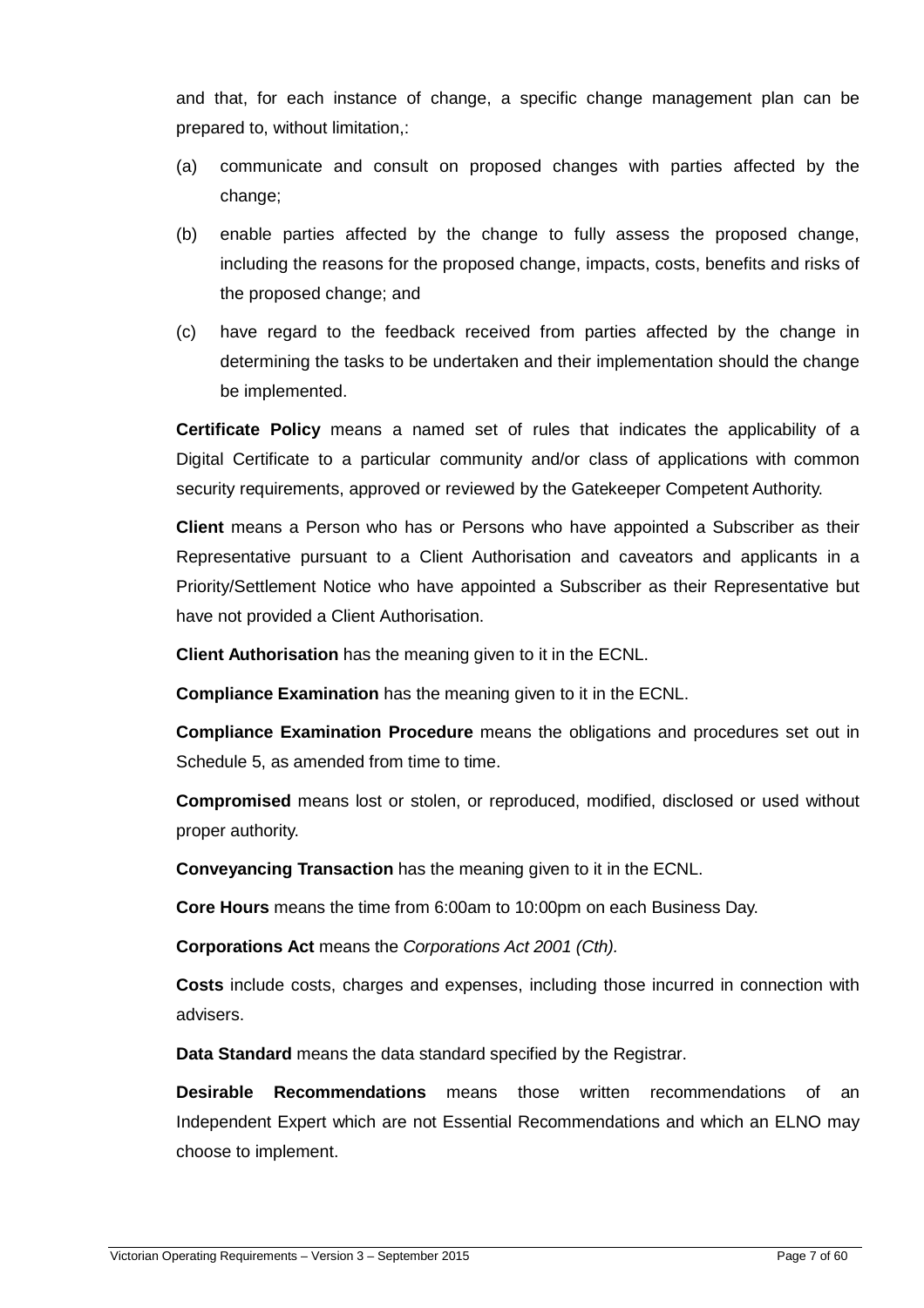**Digital Certificate** means an electronic certificate Digitally Signed by the Certification Authority which:

- (a) identifies either a Key Holder and/or the business entity that he/she represents; or a device or application owned, operated or controlled by the business entity;
- (b) binds the Key Holder to a Key Pair by specifying the Public Key of that Key Pair; and
- (c) contains the specification of the fields to be included in a Digital Certificate and the contents of each.

**Digitally Sign** has the meaning given to it in the ECNL.

**Digital Signature** has the meaning given to it in the ECNL.

**Discharge/Release of Mortgage** means a Registry Instrument that discharges or releases a Mortgage.

**Document** has the meaning given to it in the ECNL.

**Duty** means, for an electronic Registry Instrument, any taxes, levies, imposts, charges and duties in connection with the electronic Registry Instrument payable to the Duty Authority.

**Duty Authority** means the State Revenue Office of the Jurisdiction in which the land the subject of the Conveyancing Transaction is situated.

**ECNL** means the Electronic Conveyancing National Law as adopted or implemented in a Jurisdiction by the Application Law, as amended from time to time.

**Electronic Workspace** means a shared electronic workspace generated by the ELN.

**Electronic Workspace Document** means a defined data set and if necessary, associated text, assembled from the information collected in an Electronic Workspace. Without limitation, Lodgment Instructions, Registry Instruments and Information Reports are Electronic Workspace Documents.

**ELN** has the meaning given to it in the ECNL.

**ELNO** has the meaning given to it in the ECNL.

**ELNO System** means the ELNO's systems for facilitating the preparation of Electronic Workspace Documents relevant to a Conveyancing Transaction, the financial settlement of a Conveyancing Transaction (if any) and the presentation for Lodgment of electronic Documents at a Land Registry, and includes the ELN.

**Essential Recommendations** means those written recommendations of an Independent Expert the implementation of which are expressed to be essential by the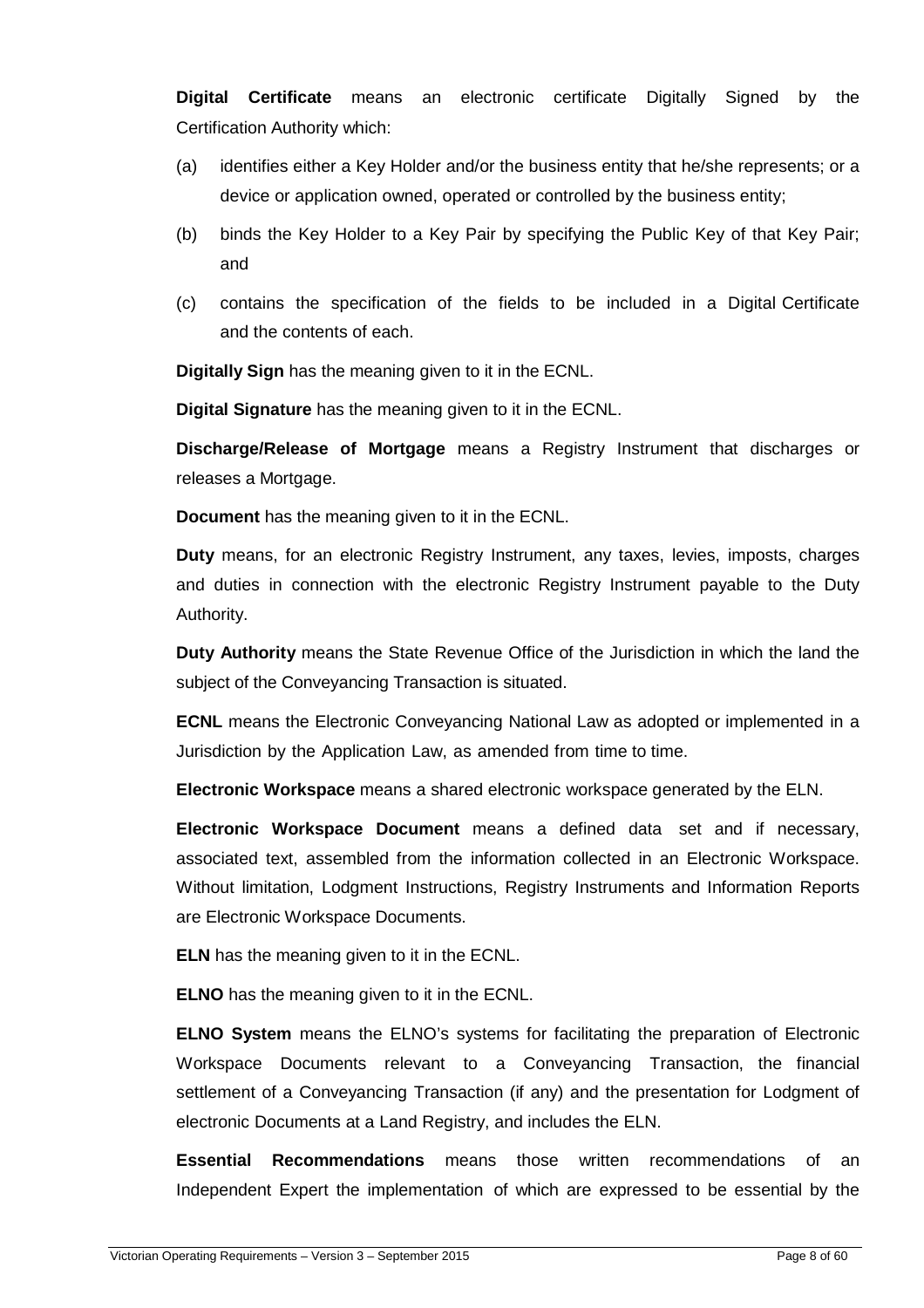Independent Expert and which an ELNO is required to implement under these Operating Requirements.

**Financial Year** has the meaning given to it in the ECNL.

**Fit for Purpose** means the ELNO has:

- (a) adopted a Standard that is appropriate for the operation of an ELN in accordance with the Operating Requirements;
- (b) developed frameworks that are in accordance with the adopted Standards and which achieve the underlying objectives of those Standards; and
- (c) implemented all of the necessary processes and procedures that align with the adopted Standard.

**Gatekeeper** means the Commonwealth government strategy to develop PKI to facilitate government online service delivery and e-procurement.

**Gatekeeper Accreditation Certificate** means the electronic Digital Certificate issued by the Gatekeeper Competent Authority to Gatekeeper Accredited Service Providers.

**Gatekeeper Accredited Service Provider** means a service provider accredited by the Gatekeeper Competent Authority.

**Gatekeeper Competent Authority** means the entity which approves an application for Gatekeeper accreditation. The Gatekeeper Competent Authority for PKI is the Australian Government Chief Information Officer, Australian Government Information Management Office, Department of Finance and Deregulation.

**GST** means the tax imposed under A New Tax System (Goods and Services Tax) Act 1999 (Cth).

**Incident** means any event which causes, or may cause, the providing or operation of the ELN by the ELNO to cease, be interrupted, or which causes or may cause a reduction in the service or the quality of the services provided by the ELNO.

**Independent Certification** means a written certification by an Independent Expert:

- (a) signed by the Independent Expert;
- (b) on the letterhead of the Independent Expert;
- (c) given for the benefit of the Registrar; and
- (d) annexing a report of the Independent Expert into the matters the subject of the Independent Certification

certifying that the ELNO has complied with the requirement of these Operating Requirements to which the certification relates.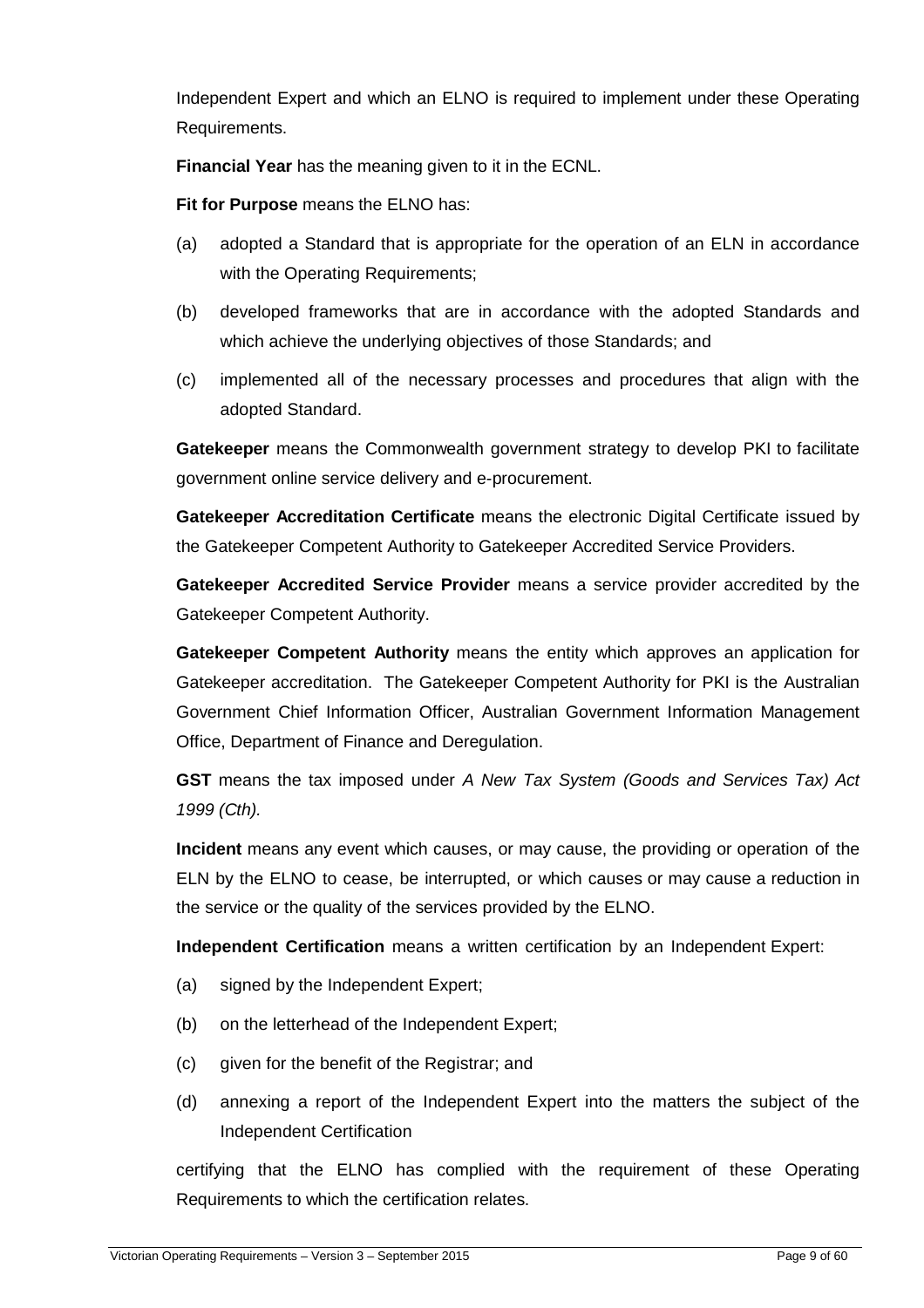**Independent Expert** means a Person who is appropriately qualified, competent and insured and is:

- (a) not, or is not related to or associated with, the ELNO, a director, officer or employee of the ELNO; or
- (b) a contractor or agent of the ELNO who is able to demonstrate to the Registrar's satisfaction that any work to be undertaken as an Independent Expert is independent from any existing work being undertaken for the ELNO.

**Individual** has the meaning given to it in the ECNL.

**Information Fees** means fees for data provided by the Land Registry through the ELN.

**Information Report** means ancillary information about a Conveyancing Transaction delivered to a Land Registry or Duty Authority, or other government taxing, valuing or rating authority.

**Information Security Management System** (**ISMS**) means the System referred to in clause 7.1 of these Operating Requirements.

**Insolvency Event** means, in relation to a Person, any of the following events:

- (a) the Person is, or states that they are, unable to pay all the Person's debts as and when they become due and payable;
- (b) the entrance into an arrangement, composition or compromise with, or assignment for the benefit of, all or any class of the Person's creditors or members or a moratorium involving any of them;
- (c) the appointment of a receiver, receiver and manager, controller, administrator, provisional liquidator or liquidator or the taking of any action to make such an appointment;
- (d) an order is made for the winding up or dissolution of the Person or a resolution is passed or any steps are taken to pass a resolution for its winding up or dissolution; or
- (e) something having a substantially similar effect to (a) to (d) happens in connections with the Person under the law of any Jurisdiction.

#### **Intellectual Property Rights** includes any:

- (a) copyright;
- (b) design, patent, trademark, semiconductor, or circuit layout (whether registered, unregistered or applied for);
- (c) trade, business, company or domain name;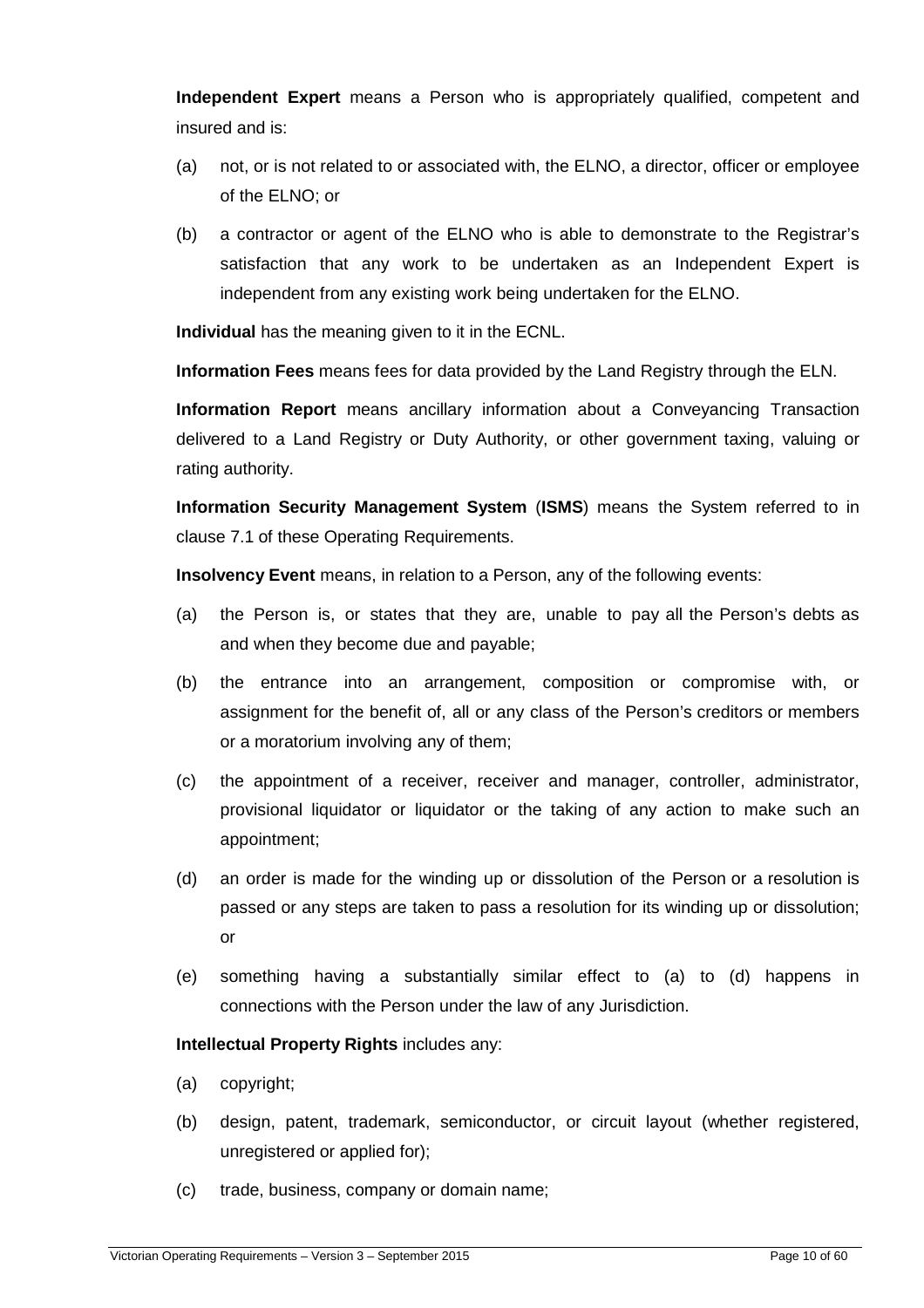(d) know-how, inventions, processes, confidential information (whether in writing or recorded in any form);

and any other proprietary, licence or personal rights arising from intellectual activity in the business, industrial, scientific or artistic fields.

**Jeopardised** means put at risk the integrity of the Titles Register by fraud or other means.

**Jurisdiction** has the meaning given to it in the ECNL.

**Key** means a string of characters used with a cryptographic algorithm to encrypt and decrypt.

**Key Holder** means an Individual who holds and uses Keys and Digital Certificates on behalf of a Subscriber, or in his/her own right in the case of a Key Holder who is also a Subscriber.

**Key Pair** means a pair of asymmetric cryptographic Keys (one decrypting messages which have been encrypted using the other) consisting of a Private Key and a Public Key.

**Land Information** means information provided by the Land Registry or information used to complete electronic Documents to be Lodged at the Land Registry.

**Land Registry** means the agency of a State or Territory responsible for maintaining the Jurisdiction's Titles Register.

**Land Registry Fees** means Information Fees and Lodgment Fees.

**Land Registry System** means the Land Registry system for accepting and processing electronic Documents presented for Lodgment using an ELN.

**Land Titles Legislation** has the meaning given to it in the ECNL.

**Land Title Reference Verification** means a service to verify that a certificate of title or folio of the Titles Register (as applicable) the subject of a Conveyancing Transaction is valid and can be dealt with electronically through the ELN.

**Lodge** has the meaning given to it in the ECNL.

**Lodgment Case** means a Registry Instrument or other electronic Document or related Registry Instruments or other electronic Documents which are or will be presented for Lodgment at the same time together with the relevant Lodgment Instructions.

**Lodgment Fees** means fees due to a Land Registry for Registry Instruments or other electronic Documents presented for Lodgment with the Land Registry by the ELNO on behalf of the Participating Subscribers.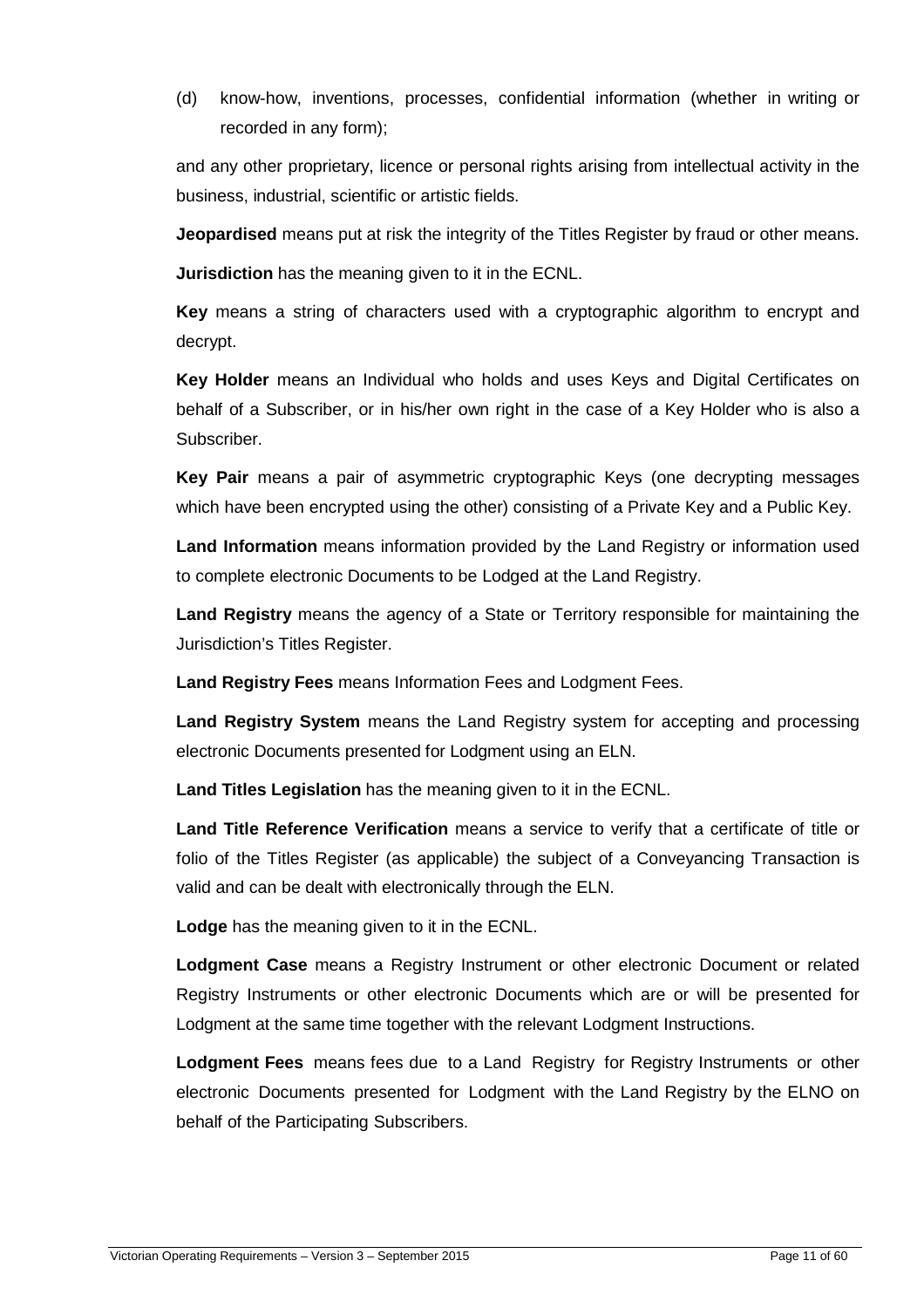**Lodgment Instructions** means a statement in electronic form which sets out the information required by the Registrar to accept an electronic Registry Instrument or other electronic Document for Lodgment.

**Lodgment Verification** means a service to verify that an electronic Registry Instrument will be accepted for Lodgment by the Registrar or Land Registry if the Registry Instrument data remains unchanged.

**Monthly Report** means the report referred to in clause 18.1 of these Operating Requirements.

**Mortgage** means a Registry Instrument by which a Person charges an estate or interest in land as security.

#### **Notifications** means:

- (a) all alerts, notifications and information received by the ELNO from the Registrar, the Land Registry, Subscriber or any other Person; and
- (b) all alerts, notifications and information sent by the ELNO to the Registrar, the Land Registry, Subscriber or any other Person,

in connection with a Conveyancing Transaction.

#### **No Change Certification** means:

- (a) where an ELNO was required to produce to the Registrar a Specified Document to demonstrate compliance with a requirement of these Operating Requirements, a written certification made by the ELNO for the benefit of the Registrar that there has been no change to the Specified Document since the date it was produced to the Registrar and no occurrence or anything that would render the Specified Document incorrect, incomplete, false or misleading;
- (b) where an ELNO was required to give to the Registrar a Self-Certification to demonstrate compliance with a requirement of these Operating Requirements, a written certification made by the ELNO for the benefit of the Registrar that there has been no occurrence since the date the Self-Certification was made that would render the Self-Certification incorrect, incomplete, false or misleading; or
- (c) where an ELNO was required to obtain and provide to the Registrar an Independent Certification to demonstrate compliance with a requirement of these Operating Requirements, a written certification made by the ELNO for the benefit of the Registrar that there has been no occurrence since the date the Independent Certification was made that would render the Independent Certification incorrect, incomplete, false or misleading.

**Non-Core Hours** means any time outside of Core Hours.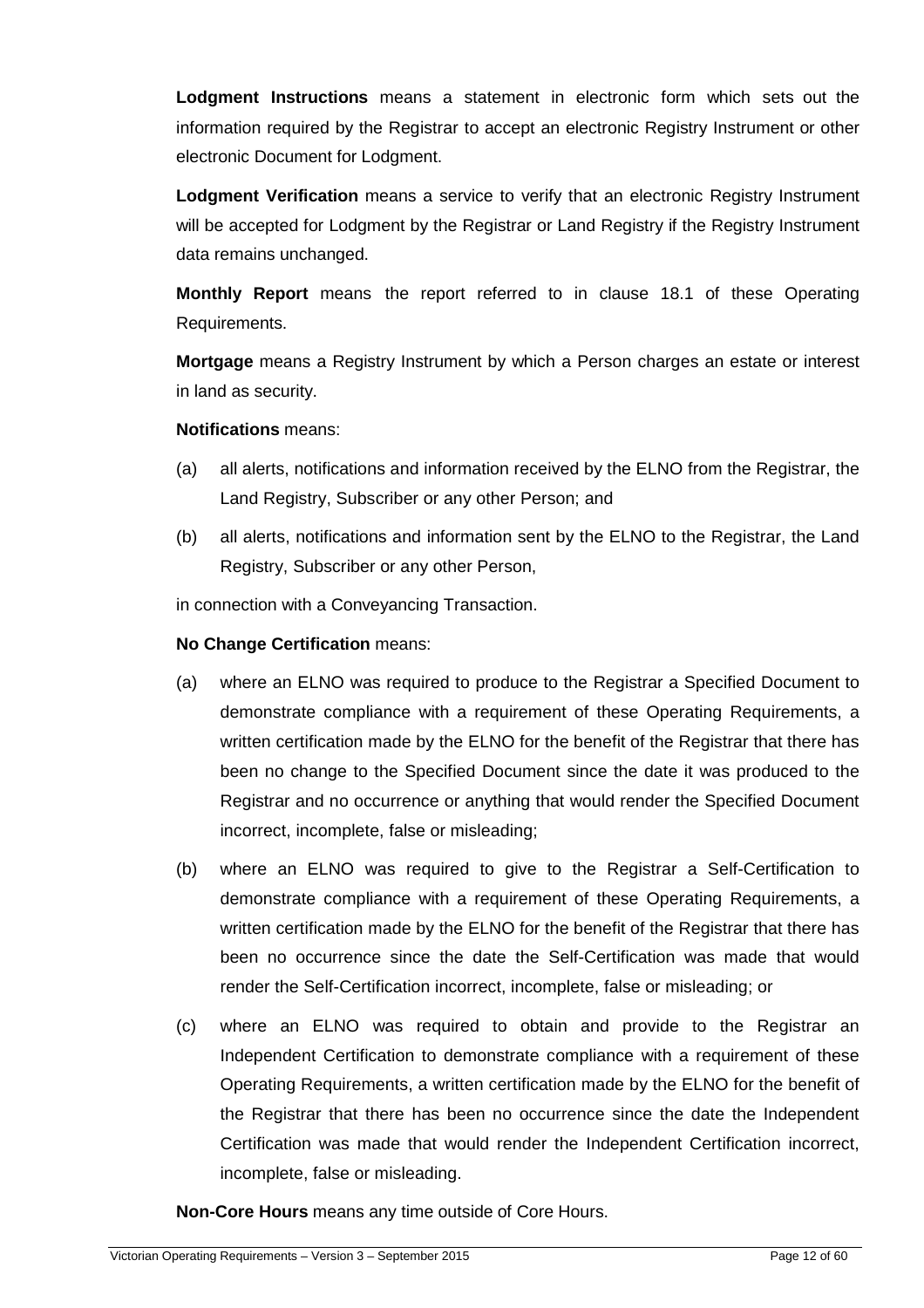**Participating Subscriber** means, for a Conveyancing Transaction, each Subscriber who is involved in the Conveyancing Transaction either directly because it is a Party or indirectly because it is a Representative of a Party.

**Participation Agreement** has the meaning given to it in the ECNL.

**Participation Rules** has the meaning given to it in the ECNL.

**Party** means each Person who is a party to an electronic Registry Instrument in the Electronic Workspace for the Conveyancing Transaction, but does not include a Representative.

**Performance Levels** means the performance levels the ELNO is required to meet as set out in Schedule 2.

**Person** has the meaning given to it in the ECNL.

**Personal Information** has the meaning given to it in the *Privacy Act 1988 (Cth)*.

**PKI** or **Public Key Infrastructure** means Gatekeeper compliant technology, policies and procedures based on public key cryptography used to create, validate, manage, store, distribute and revoke Digital Certificates.

**Priority/Settlement Notice** has the meaning given to it in the Land Titles Legislation of the Jurisdiction in which the land the subject of the Conveyancing Transaction is situated.

**Privacy Laws** means all legislation, principles and industry codes relating to the collection, use, disclosure, storage or granting of access rights to Personal Information, including the Privacy Act 1988 (Cth) and any State or Territory privacy legislation.

**Private Key** means the Key in an asymmetric Key Pair that must be kept secret to ensure confidentiality, integrity, authenticity and non-repudiation.

**Public Key** means the Key in an asymmetric Key Pair which may be made public.

**Record** has the meaning given to it in the ECNL.

**Registrar** has the meaning given to it in the ECNL.

**Registry Information Supply** means a service to supply data from the Titles Register or Land Registry.

**Registry Instrument** has the meaning given to it in the ECNL.

**Replacement Cost Value** means an amount calculated annually as the actual cost to replace the total assets of an ELNO, disclosed in the ELNO's audited financial statements and reports for the last Financial Year, at their pre-loss condition.

**Representative** means a Subscriber who acts on behalf of a Client.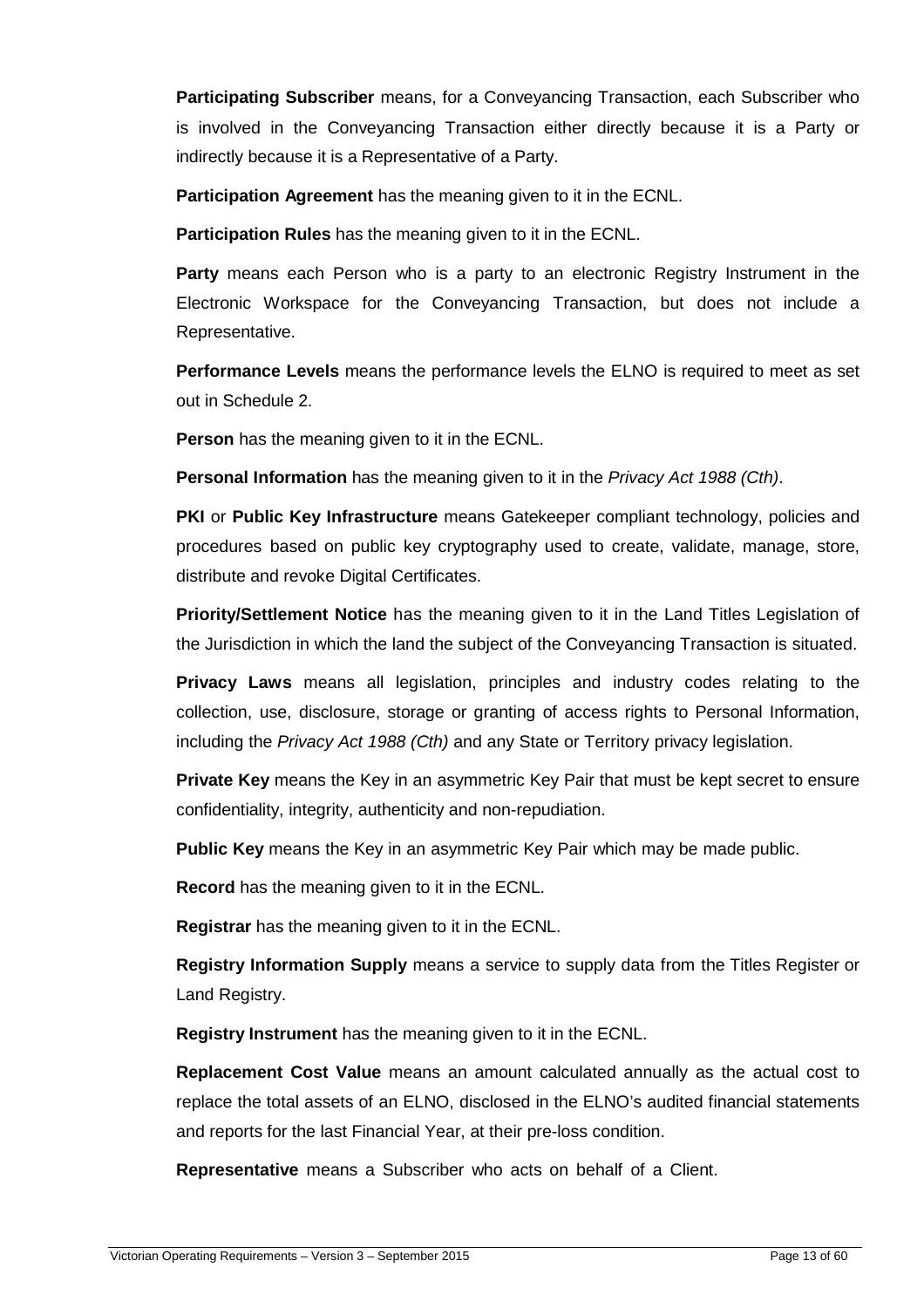**Responsible Subscriber** means a Subscriber that, following Lodgment, is liable for Lodgment Fees incurred and is responsible for the resolution of requisitions issued by the Registrar for a Lodgment Case.

**Risk Assessment** means a Document identifying, analysing and evaluating risks to an ELNO in its operation of the ELN.

**Risk Management Framework (RMF)** means the framework referred to in clause 9.1 of these Operating Requirements and includes, without limitation, a Risk Assessment and a Risk Treatment Plan.

**Risk Treatment Plan** means a Document setting out the process by which an ELNO will mitigate the risks identified in the Risk Assessment.

**Schedule 1** means the table headed "Schedule 1 – Insurance" attached to these Operating Requirements**.** 

**Schedule 2** means the table headed "Schedule 2 – Performance Levels" attached to these Operating Requirements.

**Schedule 3** means the table headed "Schedule 3 – Reporting Requirements" attached to these Operating Requirements.

**Scheduled Maintenance** means those scheduled periods of time during Non- Core Hours during which an ELNO can perform maintenance to the ELNO's System.

**Security Item** means User Access Credentials, passphrases, Private Keys, Digital Certificates, Electronic Workspace identifiers and other items as specified from time to time.

**Self-Certification** means a written certification made by the ELNO for the benefit of the Registrar certifying that the ELNO has complied with the requirement of these Operating Requirements to which the certification relates and including a description of what the ELNO has done to enable it to give the Self-Certification.

**Settlement Transaction** means a Conveyancing Transaction that involves a financial settlement.

**Signer** means a User authorised by the Subscriber to Digitally Sign, and where it is required, certify, Registry Instruments and other electronic Documents on behalf of the Subscriber.

**Specified Document** means a Document set out in Schedule 3 under the column heading "Document to be Produced".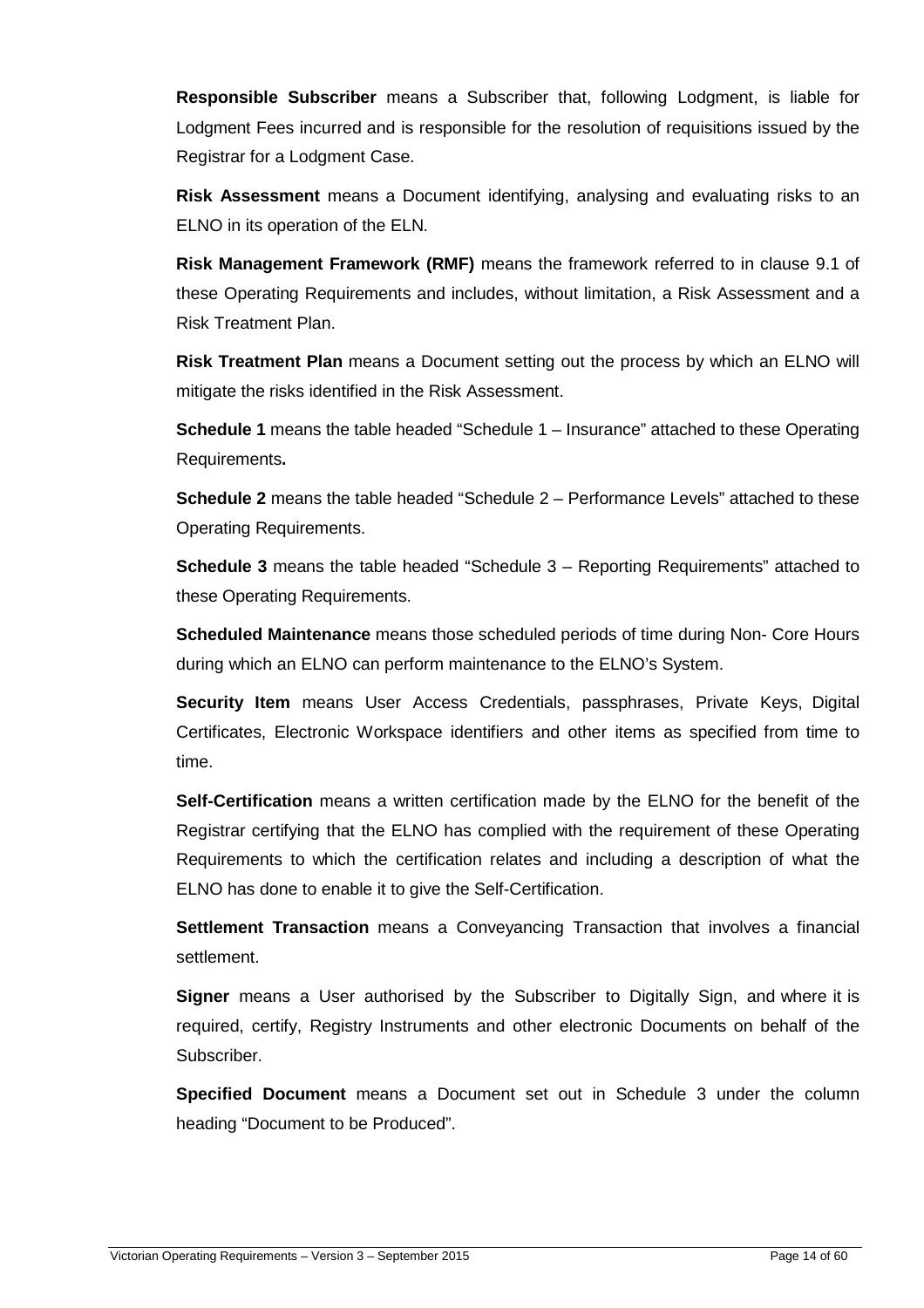#### **Standard** means:

- (a) a current standard, (or in the absence of a standard, a handbook) published by Standards Australia Ltd, its successor or any national body having a similar function; or
- (b) where there is no current relevant standard published by Standards Australia Ltd, a current standard published by the International Organisation for Standardisation (ISO).

**State** means New South Wales, Queensland, South Australia, Tasmania, Victoria and Western Australia.

**Subscriber** has the meaning given to it in the ECNL.

**Subscriber Registration Process** means a documented process for creating and managing the registration of Subscribers, including, without limitation, processes relating to:

- (a) a Subscriber's registration;
- (b) a Subscriber's ongoing eligibility to be a Subscriber; and
- (c) any restriction, suspension, termination and resignation of a Subscriber.

**Subscriber Identity Verification Standard** means the standard for the verification of identity of potential Subscribers set out in Schedule 7, as amended from time to time.

**Suspension Event** means where the ELNO knows or has reasonable grounds to suspect that the Subscriber:

- (a) is in material breach of any of the Subscriber's obligations under the Participation Rules; or
- (b) has or may have acted fraudulently in a way which may impact on a Conveyancing Transaction; or
- (c) has or may have acted negligently in a way which may impact on a Conveyancing Transaction; or
- (d) poses a threat to the operation, security, integrity or stability of the ELN; or
- (e) has otherwise engaged in conduct contrary to the interests of other Subscribers or the Registrar, which may impact on a Conveyancing Transaction.

#### **Termination Event** means where:

- (a) the ELNO knows or has reasonable grounds to believe that the Subscriber:
	- (i) is in material breach of any of the Subscriber's obligations under the Participation Rules; or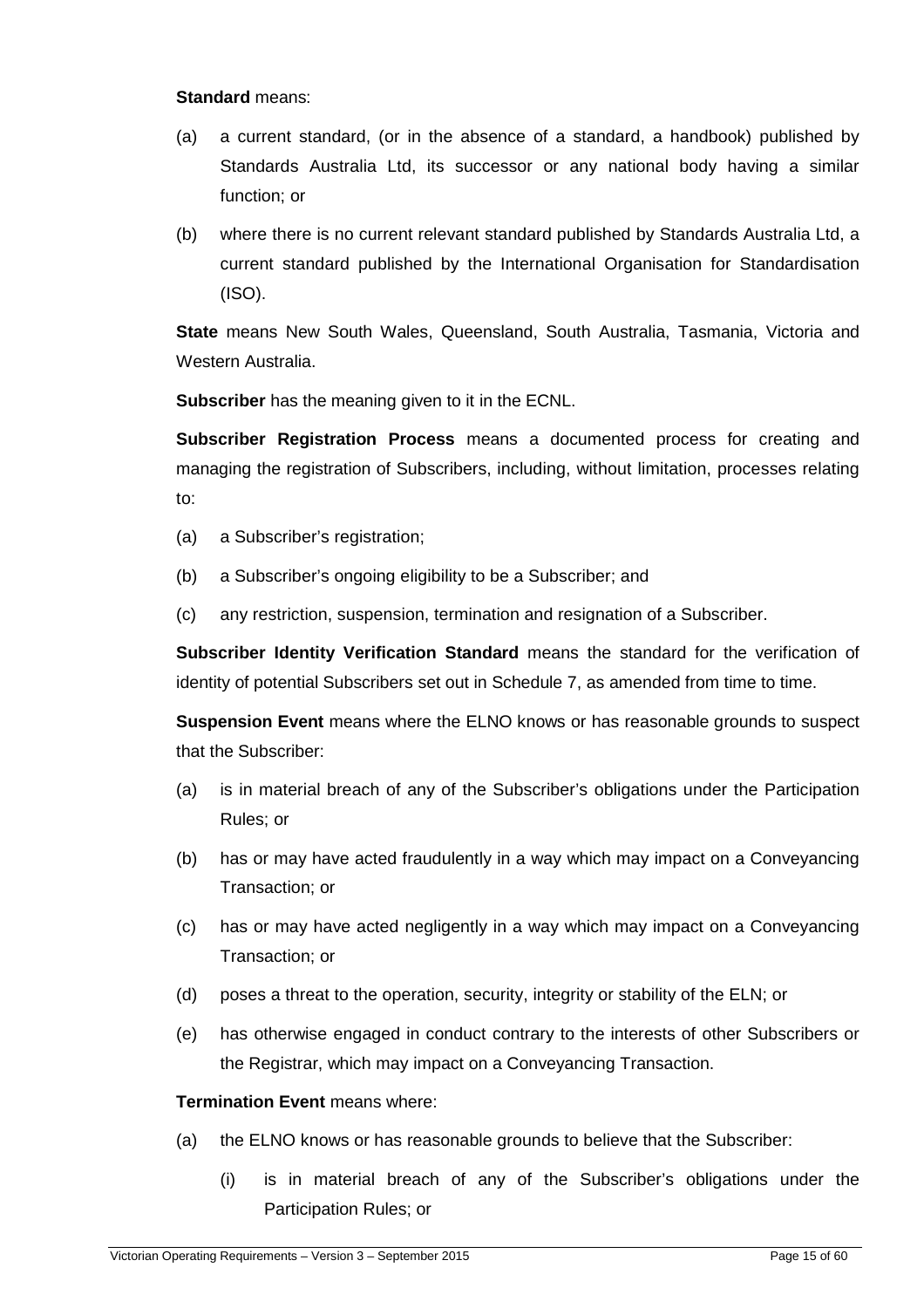- (ii) has or may have acted fraudulently in a way which may impact on a Conveyancing Transaction; or
- (iii) has or may have acted negligently in a way which may impact on a Conveyancing Transaction; or
- (iv) poses a threat to the operation, security, integrity or stability of the ELN; or
- (v) has otherwise engaged in conduct contrary to the interests of other Subscribers or the Registrar, which may impact on a Conveyancing Transaction; or
- (b) the Subscriber is subject to an order or directions of a court, tribunal, professional regulator or disciplinary body, which may impact on a Conveyancing Transaction.

**Territory** has the meaning given to it in the ECNL.

**Test Plan** means a plan acceptable to the Registrar for the testing of the ELN.

**Title Activity Check** means, for a Conveyancing Transaction, the notification of any change to the information in the Titles Register relating to the land the subject of the Conveyancing Transaction.

**Titles Register** has the meaning given to it in the ECNL.

**Transaction Audit Records** means a comprehensive Record of key transactions occurring in or associated with an Electronic Workspace or the ELN including, without limitation:

- (a) changes made in an Electronic Workspace and which Subscriber made which changes to an Electronic Workspace;
- (b) administrative action taken by or for a Subscriber in relation to its use of the ELN;
- (c) other actions of Subscribers in an Electronic Workspace;
- (d) changes in the status of an Electronic Workspace, Registry Instruments or other electronic Documents within the Electronic Workspace; and
- (e) events relating to the security and integrity of the ELN.

**Transfer** means a Registry Instrument that transfers an estate or interest in land.

**Transition Plan (TP)** means the Plan referred to in clause 21.1 of these Operating Requirements.

**User** means an Individual authorised by a Subscriber to access and use the ELN on behalf of the Subscriber.

**Valid Digital Certificate** means a Digital Certificate issued by a Certification Authority that has not been revoked or suspended by the Certification Authority and remains operational.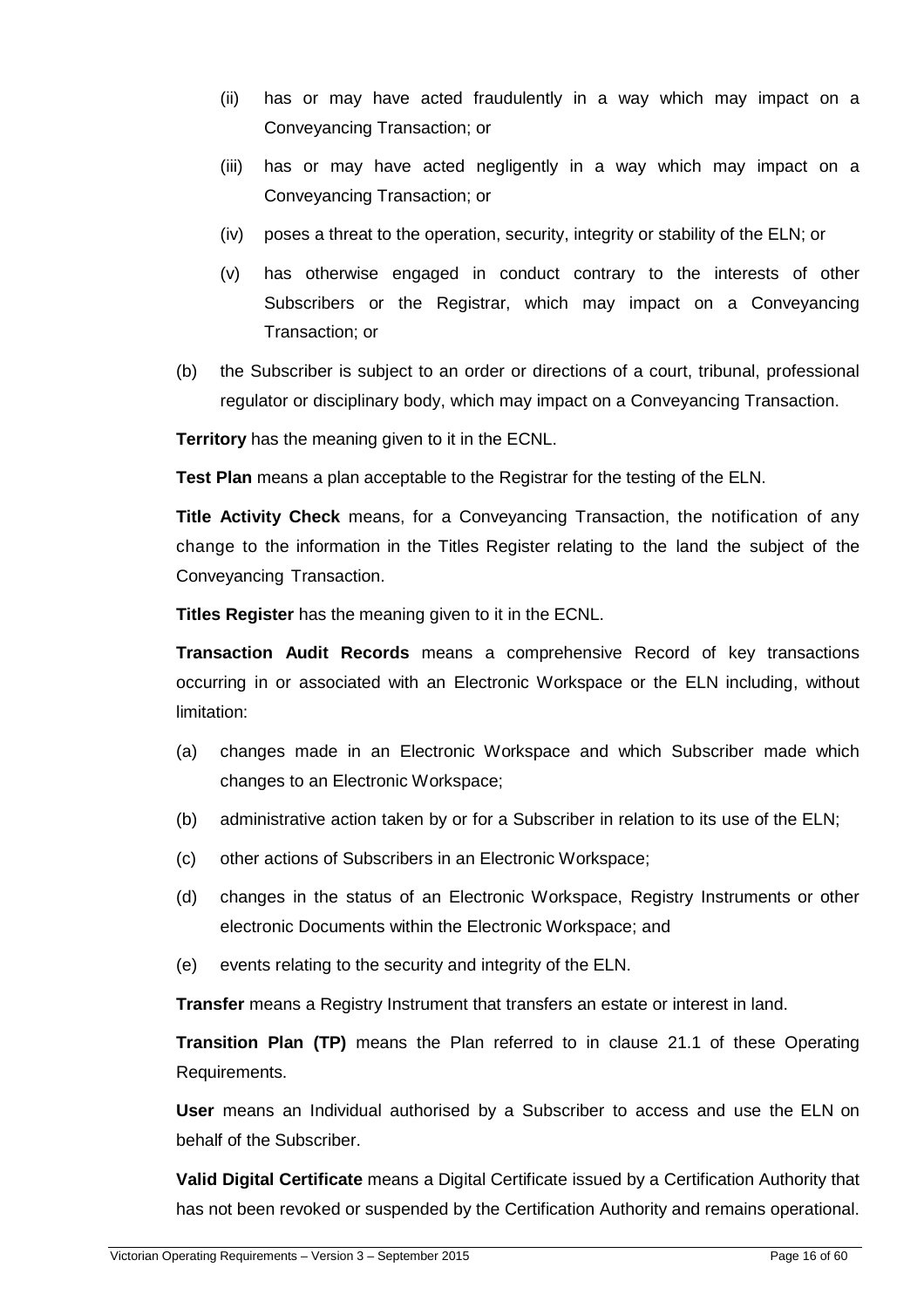**Withdrawal of Caveat** means a Document under the Land Titles Legislation which removes a Caveat.

**Workspace Data** means data in an Electronic Workspace.

#### **2.2 Interpretation**

In these Operating Requirements, unless a contrary intention is evident:

- 2.2.1 A reference to these Operating Requirements is a reference to these Operating Requirements as amended, varied or substituted from time to time.
- 2.2.2 A reference to any legislation or to any provision of any legislation includes:
	- (a) all legislation, regulations, proclamations, ordinances, by-laws and instruments issued under that legislation or provision; and
	- (b) any modification, consolidation, amendment, re-enactment or substitution of that legislation or provision.
- 2.2.3 A word importing:
	- (a) the singular includes the plural; and
	- (b) the plural includes the singular; and
	- (c) a gender includes every other gender.
- 2.2.4 If any act pursuant to these Operating Requirements would otherwise be required to be done on a day which is not a Business Day then that act may be done on the next Business Day, and when an action is required by a party within a specified period of Business Days, the period will be deemed to commence on the Business Day immediately following the day on which the obligation is incurred.
- 2.2.5 Where a word or phrase is given a defined meaning, any other part of speech or grammatical form in respect of that word or phrase has a corresponding meaning.
- 2.2.6 A reference to two or more Persons is a reference to those Persons jointly and severally.
- 2.2.7 A reference to a clause or schedule is a reference to a clause of, or a schedule to, these Operating Requirements.
- 2.2.8 A reference to a clause includes a reference to all of its sub-clauses.
- 2.2.9 A reference to dollars is to Australian dollars.
- 2.2.10 Where general words are associated with specific words which define a class, the general words are not limited by reference to that class.
- 2.2.11 The clause headings are for convenience only and they do not form part of these Operating Requirements.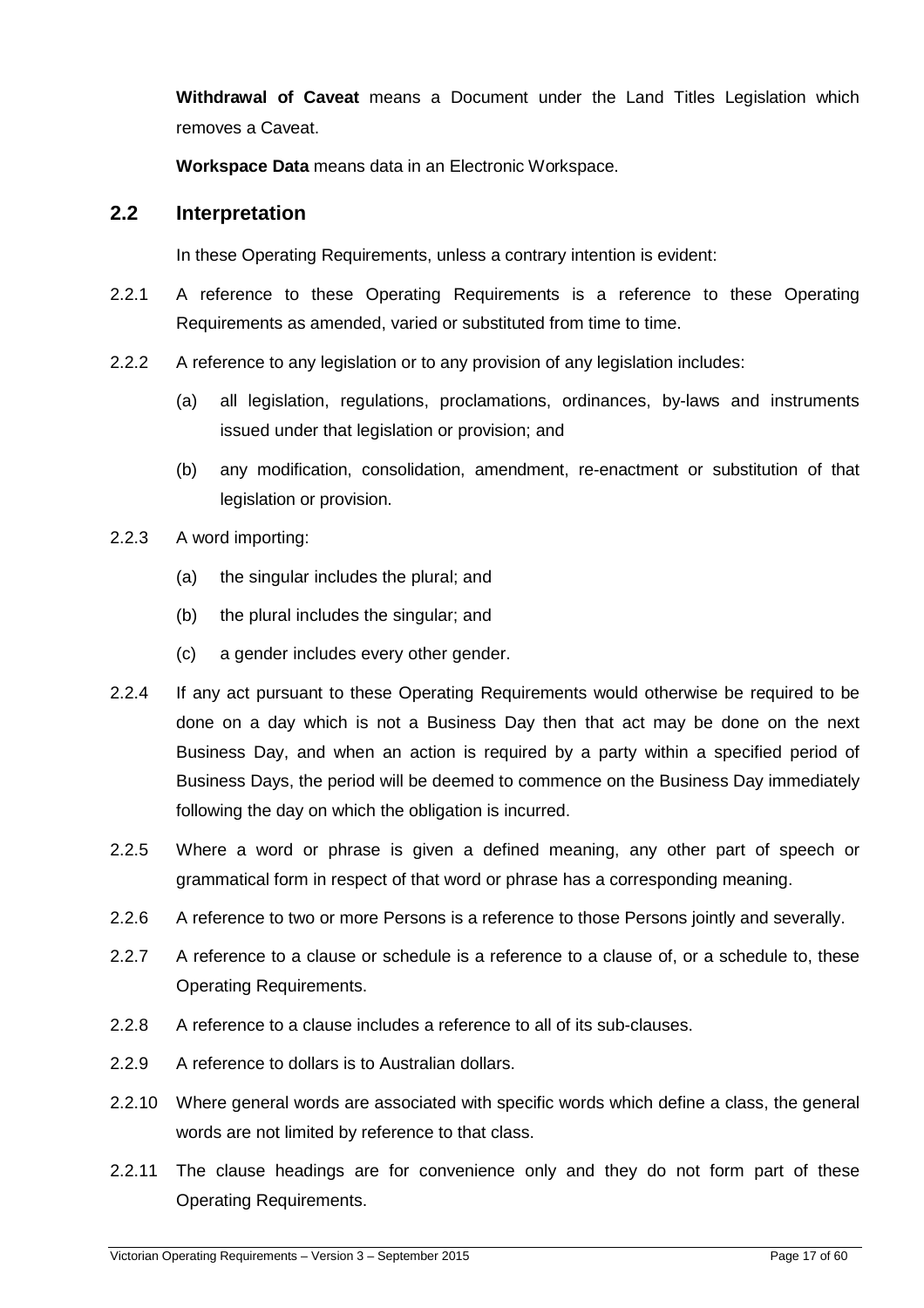- 2.2.12 The word "or" is not exclusive.
- 2.2.13 Where there is any inconsistency between the description of an ELNO's obligations in a clause of these Operating Requirements and in an annexure attached to these Operating Requirements, the clause will prevail to the extent of the inconsistency.

# **3 COMPLIANCE WITH OPERATING REQUIREMENTS**

The ELNO must:

- (a) as a qualification for approval, be able to comply with these Operating Requirements at the time the ELNO applies for Approval;
- (b) comply with these Operating Requirements and any conditions on the Approval whilst an Approval is held by the ELNO; and
- (c) continue to comply with clauses 19 and 21 after the ELNO ceases to hold an Approval,

unless the Registrar, in his or her absolute discretion, waives compliance by the ELNO with any Operating Requirement in accordance with section 27 of the ECNL.

# **4 ELNO ELIGIBILITY CRITERIA**

#### **4.1 ABN**

The ELNO must have an ABN and be registered for GST.

#### **4.2 Status**

The ELNO must:

- (a) be a corporation registered under the Corporations Act;
- (b) if it is a foreign body corporate, be registered under Division 2 of Part 5B.2 of the Corporations Act and obtain any necessary approvals under the Foreign Acquisitions and Takeovers Act 1975 (Cth); and
- (c) ensure that the constituting Documents of the ELNO empower the ELNO to assume the obligations set out in these Operating Requirements and to do all things that it can reasonably contemplate will be required by these Operating Requirements.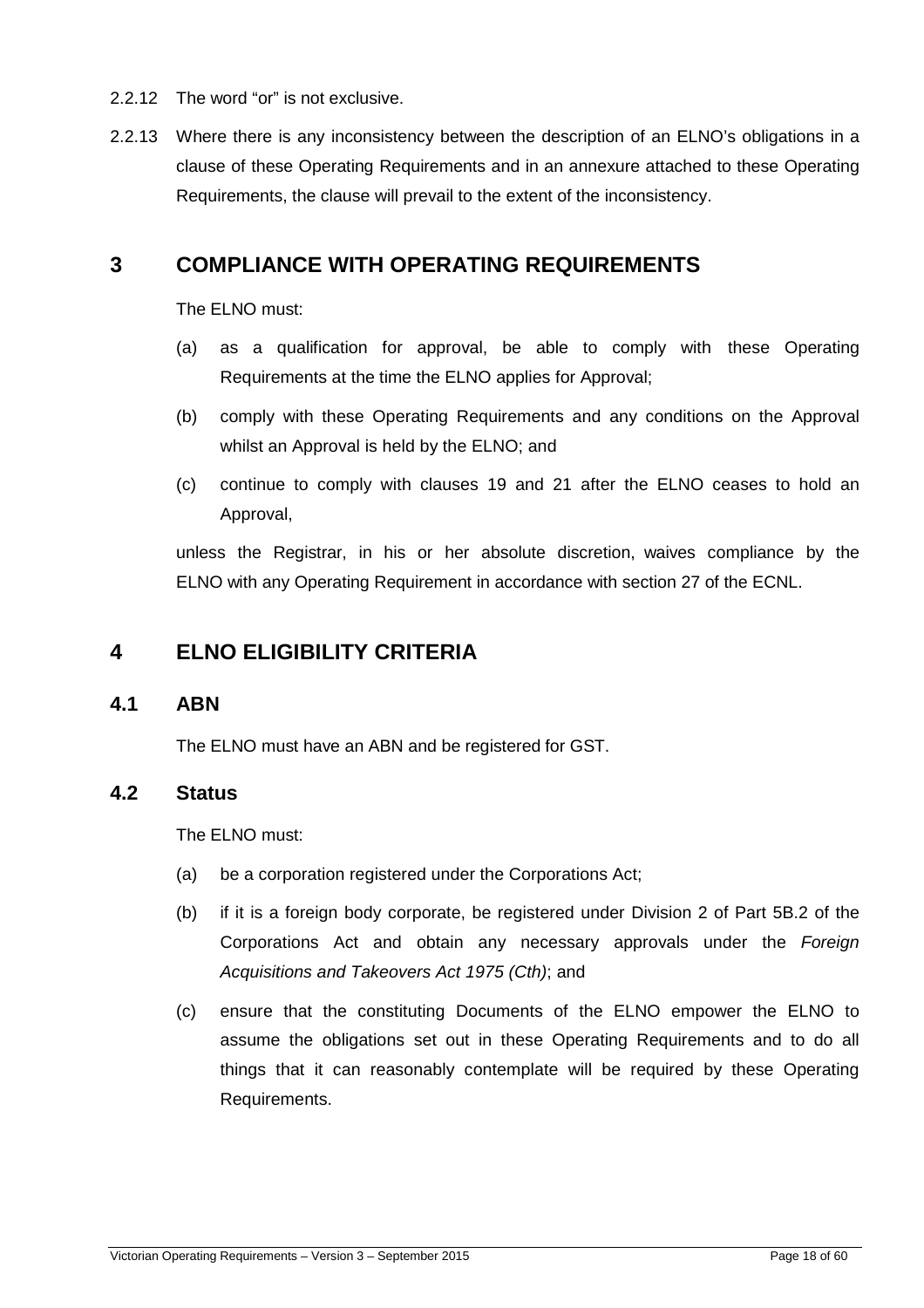## **4.3 Character**

- 4.3.1 The ELNO must be of good corporate character and reputation and, without limitation, must:
	- (a) ensure that the ELNO and the ELNO's principals, directors or officers are not and have not been subject to any of the matters listed in 4.3.1(b)(i) to (vii) below; and
	- (b) take reasonable steps to ensure that the ELNO's employees, agents or contractors are not and have not been subject to any of the matters listed in (i) to (vii) below:
		- (i) an Insolvency Event within the last 5 years;
		- (ii) a conviction for fraud or an indictable offence or any offence for dishonesty against any law in connection with business, professional or commercial activities;
		- (iii) disqualification from managing a body corporate under the Corporations Act;
		- (iv) any fine, banning, suspension or other disciplinary measure for financial or professional misconduct;
		- (v) any disciplinary action of any government or governmental authority or agency, or any regulatory authority of a financial market or a profession;
		- (vi) any refusal of membership or revocation of membership of any financial markets, legal or accounting professional organisation or body on the grounds of financial or professional misconduct, fraud or dishonesty; and
		- (vii) any refusal of an application to provide an electronic Lodgment service.
- 4.3.2 The ELNO must maintain contemporary best practice governance arrangements that are regularly reviewed.

#### **4.4 Financial Resources**

The ELNO must demonstrate sufficient financial resources to meet its obligations under these Operating Requirements.

#### **4.5 Technical Resources**

The ELNO must demonstrate sufficient technical resources to meet its obligations under these Operating Requirements.

#### **4.6 Organisational Resources**

The ELNO must demonstrate sufficient organisational resources to meet its obligations under these Operating Requirements.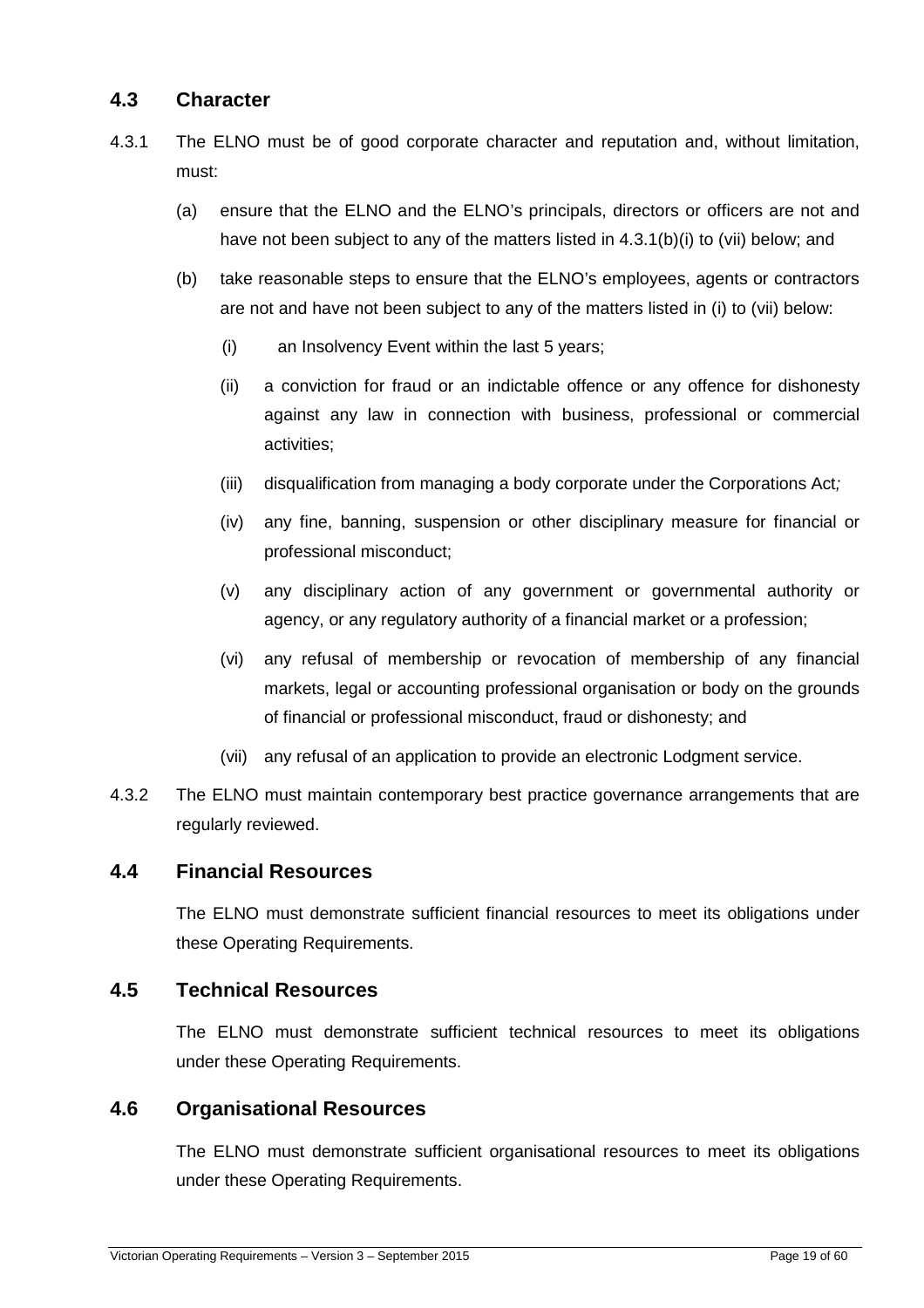#### **4.7 Insurance**

- 4.7.1 The ELNO must obtain the insurance policies required under these Operating Requirements on terms satisfactory to the Registrar in accordance with the following subclauses.
- 4.7.2 The ELNO must maintain a policy of:
	- (a) professional indemnity insurance in an annual aggregate amount of not less than that set out in Item 1 in Schedule 1;
	- (b) fidelity insurance in an annual aggregate amount of not less than that set out in Item 2 in Schedule 1;
	- (c) public and product liability insurance in an annual aggregate amount of not less than that set out in Item 3 in Schedule 1; and
	- (d) asset insurance in an amount of not less than that set out in Item 4 in Schedule 1.
- 4.7.3 The ELNO must obtain its insurance policies from an Approved Insurer.
- 4.7.4 The ELNO must obtain policies of professional indemnity and fidelity insurance that cover the acts and omissions of its principals, officers and employees.
- 4.7.5 The ELNO must ensure that any contractors to the ELNO maintain relevant and appropriate policies of insurance to adequately cover the services provided by the contractor.
- 4.7.6 The ELNO must, as soon as practicable, inform the Registrar in writing of the occurrence of an event that may give rise to a claim under a policy of insurance required to be maintained under these Operating Requirements and must ensure that the Registrar is kept fully informed of subsequent action and developments concerning the claim.

# **5 OPERATION OF ELN**

#### **5.1 Encourage Widespread Industry Use**

The ELNO must have in place and implement a plan to encourage widespread industry use of the ELN and to achieve economic efficiencies for Subscribers. As a minimum, the plan must set out the ELNO's:

- (a) specific plans to encourage the use of the ELN nationally and in the Jurisdiction;
- (b) proposed service delivery model, including the proposed or actual customer base and anticipated market penetration; and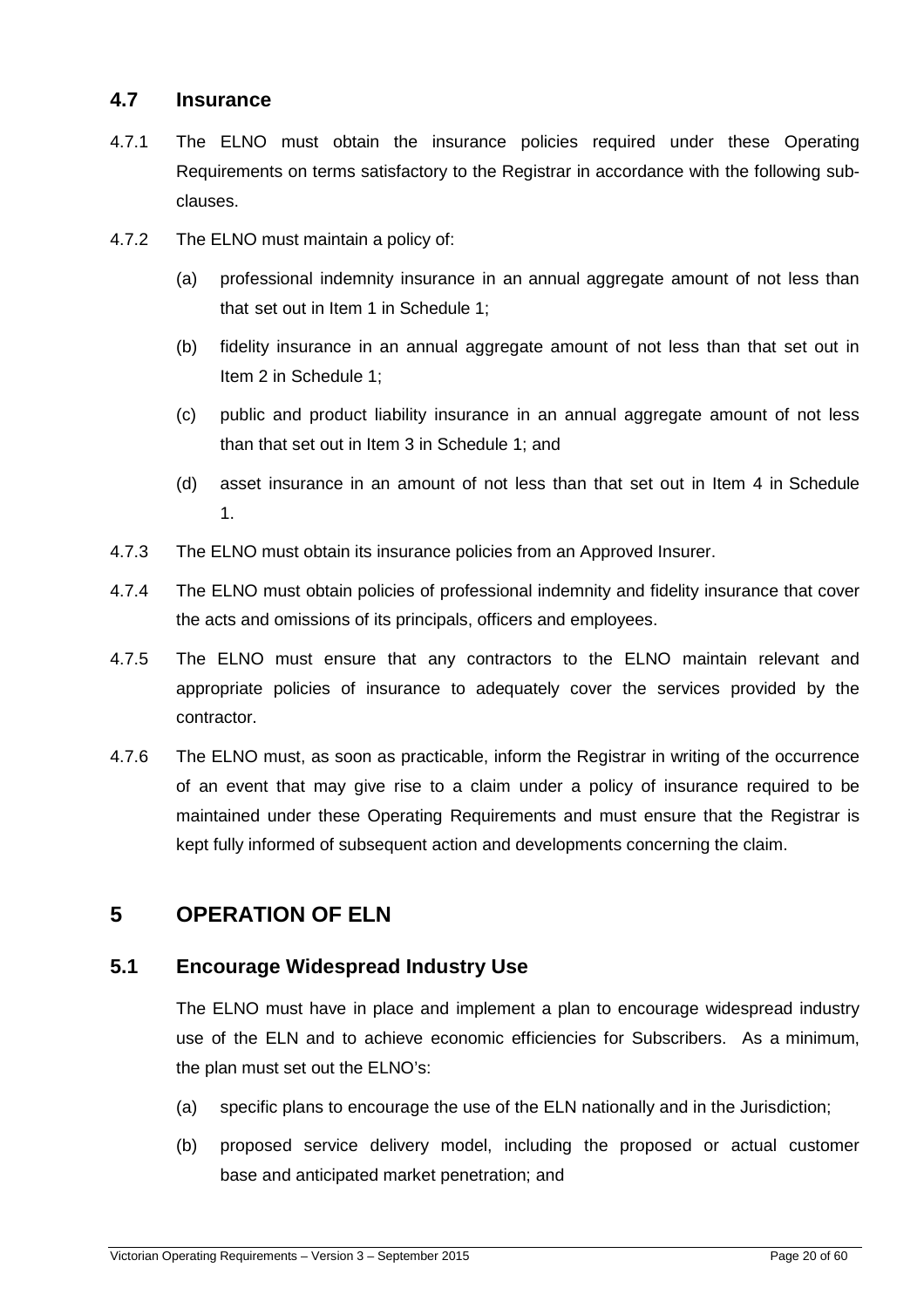(c) timings for the commencement of operations and the anticipated level of service, including matters such as ease of connection and access for different classes of users.

## **5.2 National System and Minimum Document Capability**

Recognising that the implementation of the requirements in (a) and (b) below may be staged in accordance with the plan referred to in clause 5.1, the ELNO must ensure that:

- (a) the ELN is available to each Land Registry in Australia and to Subscribers in all States and Territories in Australia; and
- (b) the ELN enables, as a minimum, the Lodgment of those of the following Registry Instruments and other Documents which are capable of Lodgment under the Land Titles Legislation of the Jurisdiction in which the ELN is available:
	- (i) Transfer;
	- (ii) Mortgage;
	- (iii) Discharge/Release of Mortgage;
	- (iv) Caveat;
	- (v) Withdrawal of Caveat; and
	- (vi) Priority/Settlement Notice.

#### **5.3 General Obligations**

The ELNO must:

- (a) have adequate arrangements for operating the ELN in a proper, competent, sustainable and efficient manner:
- (b) exercise due skill, care and diligence in operating the ELN and in meeting its obligations under these Operating Requirements;
- (c) minimise any disruption of or interference to any systems connected to the ELN for the purpose of conducting Conveyancing Transactions;
- (d) obtain and maintain all necessary licences and regulatory approvals required by any appropriate authority to provide and operate the ELNO System;
- (e) determine its fees according to a publicly available, equitable and transparent pricing policy which is kept current by the ELNO and includes the manner in and frequency of which prices will be reviewed by the ELNO;
- (f) ensure that all of the ELNO's officers, principals, employees, agents and contractors are: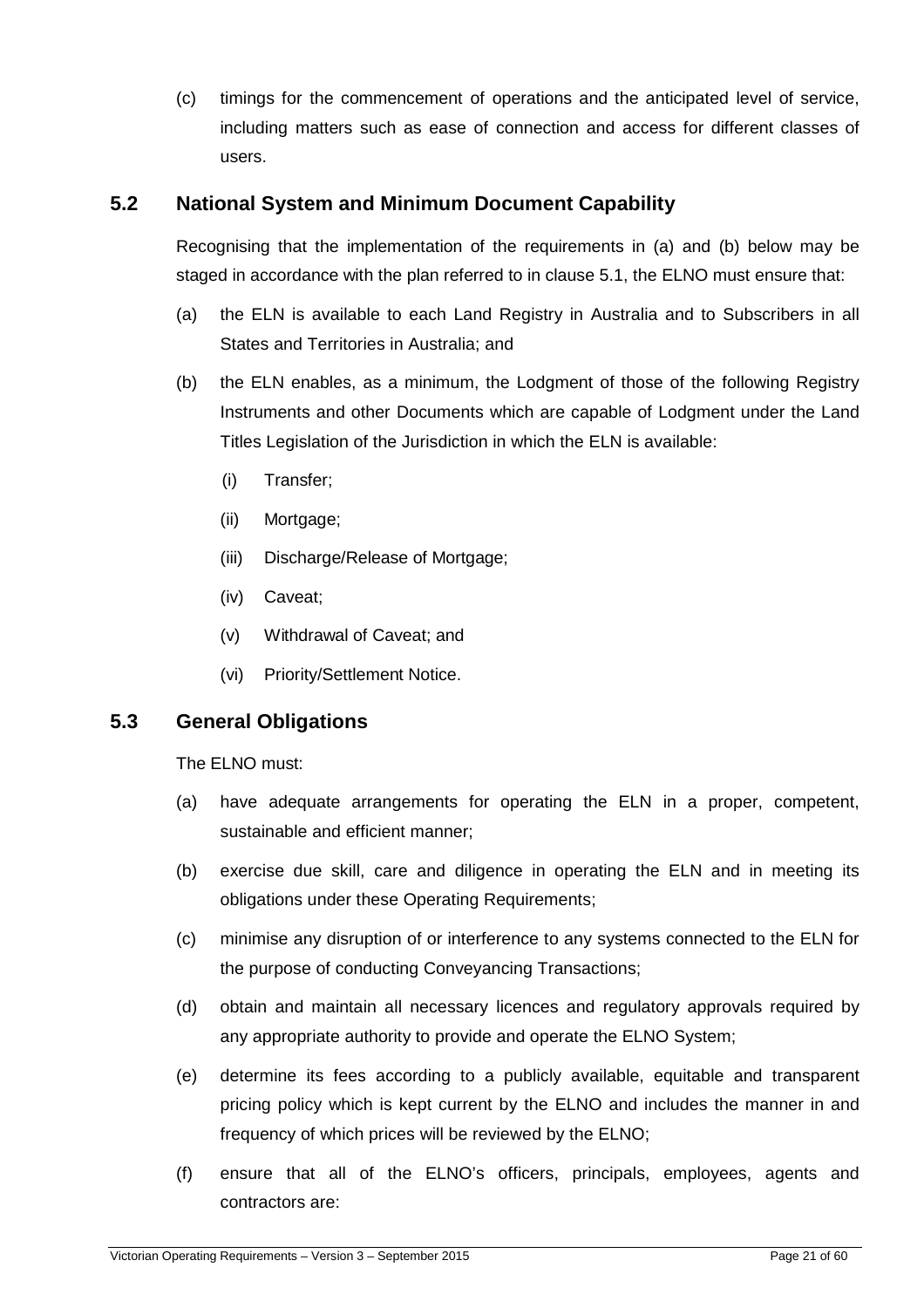- (i) adequately trained to operate or access the ELN to the extent relevant in the manner authorised; and
- (ii) aware of the ELNO's obligations under these Operating Requirements to the extent relevant;
- (g) comply with all:
	- (i) applicable laws (including any applicable Privacy Laws and laws relating to Document and information collection, storage and retention); and
	- (ii) government policies as notified to the ELNO in writing;
- (h) maintain confidentiality of all information provided to the ELNO in which the provider of the information would reasonably expect confidentiality to be maintained;
- (i) comply with any reasonable direction given by the Registrar for the purpose of these Operating Requirements;
- (j) notify the Registrar of all events relating to the ELNO or the ELN which have the potential to affect the integrity of the Titles Register; and
- (k) give such assistance to the Registrar, or a Person authorised by the Registrar, as the Registrar or the authorised Person reasonably requests in relation to the performance of the Registrar's functions and powers under the ECNL including, without limitation, reasonable access to the ELN and to the records of the ELNO.

# **6 INITIAL TESTING**

The ELNO must not commence operating the ELN without first undertaking testing of the ELN in accordance with the Test Plan and otherwise to the satisfaction of the Registrar.

# **7 OBLIGATIONS REGARDING SYSTEM SECURITY AND INTEGRITY**

#### **7.1 Information Security Management System**

The ELNO must:

- (a) establish, implement, operate, monitor, review, maintain and keep current a documented Information Security Management System that is Fit for Purpose in relation to the ELNO's operations to ensure the security of the ELN;
- (b) ensure that its Information Security Management System: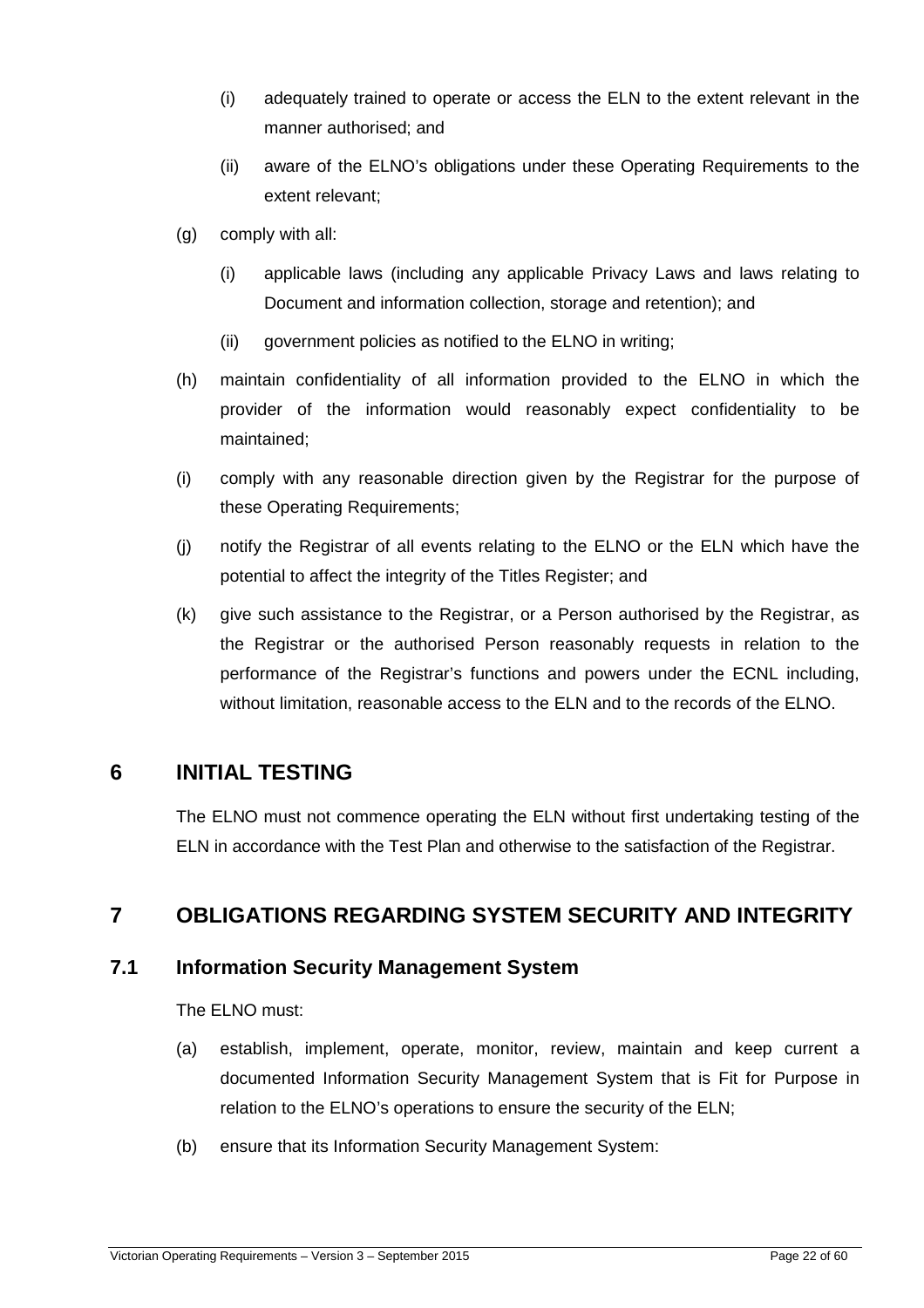- (i) takes into account the obligations of the ELNO in these Operating Requirements; including without limitation the obligations in clauses 19.1 and 19.2; and
- (ii) includes a comprehensive Subscriber security policy with which Subscribers and Users must comply, the purpose of which is to assist Subscribers and Users to understand their obligations in relation to the security of the ELN and which addresses, without limitation:
	- A. the technology required to enable Subscribers to access the ELN;
	- B. the specification of virus protection software required to be installed on a Subscriber's computers;
	- C. protection of Security Items; and
	- D. training and monitoring of Users in relation to a Subscriber's security obligations;
- (c) have its Information Security Management System regularly reviewed by an Independent Expert and implement, as a minimum, any Essential Recommendations of that Independent Expert; and
- (d) before implementing any material change to its Information Security Management System, obtain an Independent Certification relating to the change that the Information Security Management System will, after the making of the change, continue to be suitable, adequate and effective and otherwise Fit for Purpose, and provide it to the Registrar.

## **7.2 Access to ELN**

- 7.2.1 Subject to clause 7.2.2, the ELNO must ensure that only Subscribers registered in accordance with these Operating Requirements and the Participation Rules or Persons properly authorised by Subscribers are able to access and use the ELN.
- 7.2.2 The ELNO must ensure that only Persons authorised by the ELNO have access to the ELN for administrative purposes.

## **7.3 Security of ELN**

The ELNO must take reasonable steps to:

(a) ensure that data supplied to any system connected to the ELN is free from viruses, corruption and any other condition that may compromise any of those systems or any data stored by, or passing into or out of, the Land Registry's System or any other systems connected to the ELN for the purposes of carrying out Conveyancing Transactions;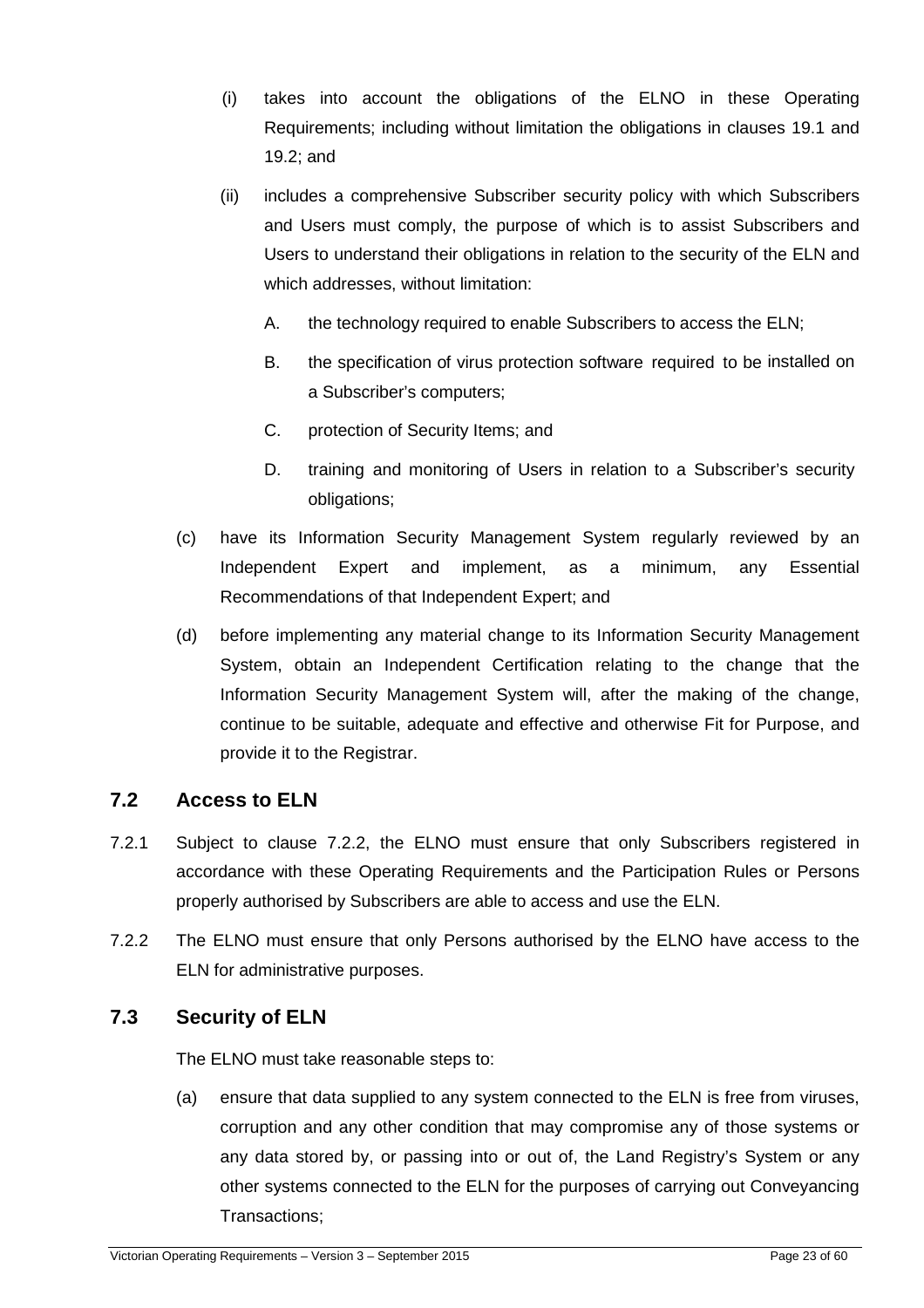- (b) prevent, trap, detect and remove any viruses, corruption and any other condition from its systems and data that may damage the Land Registry System, damage any systems connected to the ELN for the purposes of carrying out Conveyancing Transactions, or damage any data stored by the Land Registry;
- (c) prevent unauthorised system use, intrusion and service denial and detect and remove unauthorised system additions or modifications;
- (d) monitor, and take appropriate action after receiving security alerts from the Land Registry;
- (e) do all things reasonably necessary to reduce systemic risk in the ELN and promote the overall stability of each system connected to the ELN for the purposes of carrying out Conveyancing Transactions; and
- (f) ensure that it does not do or omit to do anything that is likely to have an adverse effect on the operation, security, integrity or stability of the Land Registry System.

## **7.4 Data**

The ELNO must ensure that the ELN:

- (a) accurately presents and uses data received from a Land Registry or any other source;
- (b) does not change data received from a Land Registry other than in accordance with an approval granted under clause 19.3(b); and
- (c) where the ELN checks, collates or processes data from a Land Registry, accurately checks, collates or processes that data.

## **7.5 Protection of Land Information**

The ELNO must ensure that any computer infrastructure forming part of the ELNO System and in which Land Information is entered, stored or processed is located within the Commonwealth of Australia

## **7.6 Digital Certificate Regime**

- 7.6.1 The ELNO must ensure that, where a Digital Certificate is used to Digitally Sign a Document, the Certification Authority is independent.
- 7.6.2 Without limiting clause 7.6.1 above, the ELNO must ensure that Digital Certificates used in the ELN:
	- (a) accord with the Gatekeeper PKI framework;
	- (b) are supplied by a Gatekeeper Accredited Service Provider;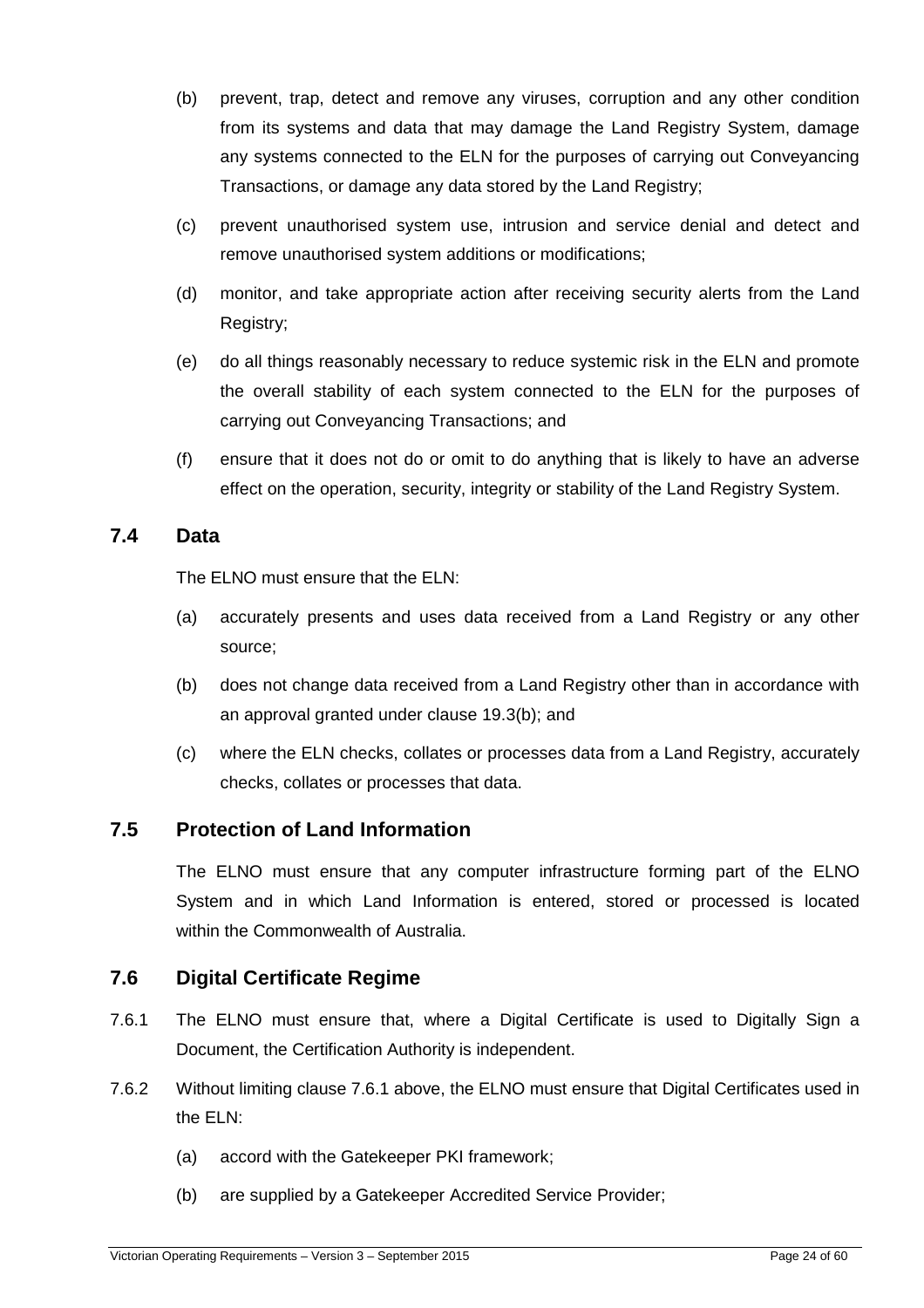- (c) are issued under a Certificate Policy which:
	- (i) identifies the Subscriber and its ABN; and
	- (ii) binds the Subscriber's Signer as Key Holder to the Subscriber including, without limitation, by naming the Subscriber's Signer in the Certificate Profile.

# **7.7 Verifying Digital Signing**

The ELNO must ensure that the ELN has an effective means of:

- (a) verifying that any Document required to be Digitally Signed has been executed using a Valid Digital Certificate of the Subscriber authorised to execute the Document;
- (b) verifying that at the time of Digitally Signing the Subscriber's registration as a Subscriber has not expired or been restricted, suspended or terminated;
- (c) verifying that when a Document is Digitally Signed, the Signer:
	- (i) has the signing rights being exercised;
	- (ii) has not had their use of the ELN suspended or terminated or their signing rights suspended or terminated; and
- (d) providing the Registrar with data to verify the matters in paragraphs (a), (b) and (c) and the identity of the Signer.

#### **7.8 Verifying No Alteration**

The ELNO must ensure that the ELN has an effective means of enabling the Registrar to verify that each Digitally Signed electronic Document presented to the Registrar has not been altered in any way since it was executed.

#### **7.9 Notification of Jeopardised Conveyancing Transactions**

The ELNO must immediately notify the Registrar and those of its Subscribers involved in any Conveyancing Transaction which it has reason to believe has been Jeopardised.

#### **7.10 Obligations in relation to Notification of Compromised Security Items**

Where a Subscriber notifies the ELNO that:

- (a) any of the Security Items of its Users have been or are likely to have been Compromised; or
- (b) the Subscriber is aware or suspects that any of its Private Keys have been used to Digitally Sign any Registry Instruments or other electronic Documents without its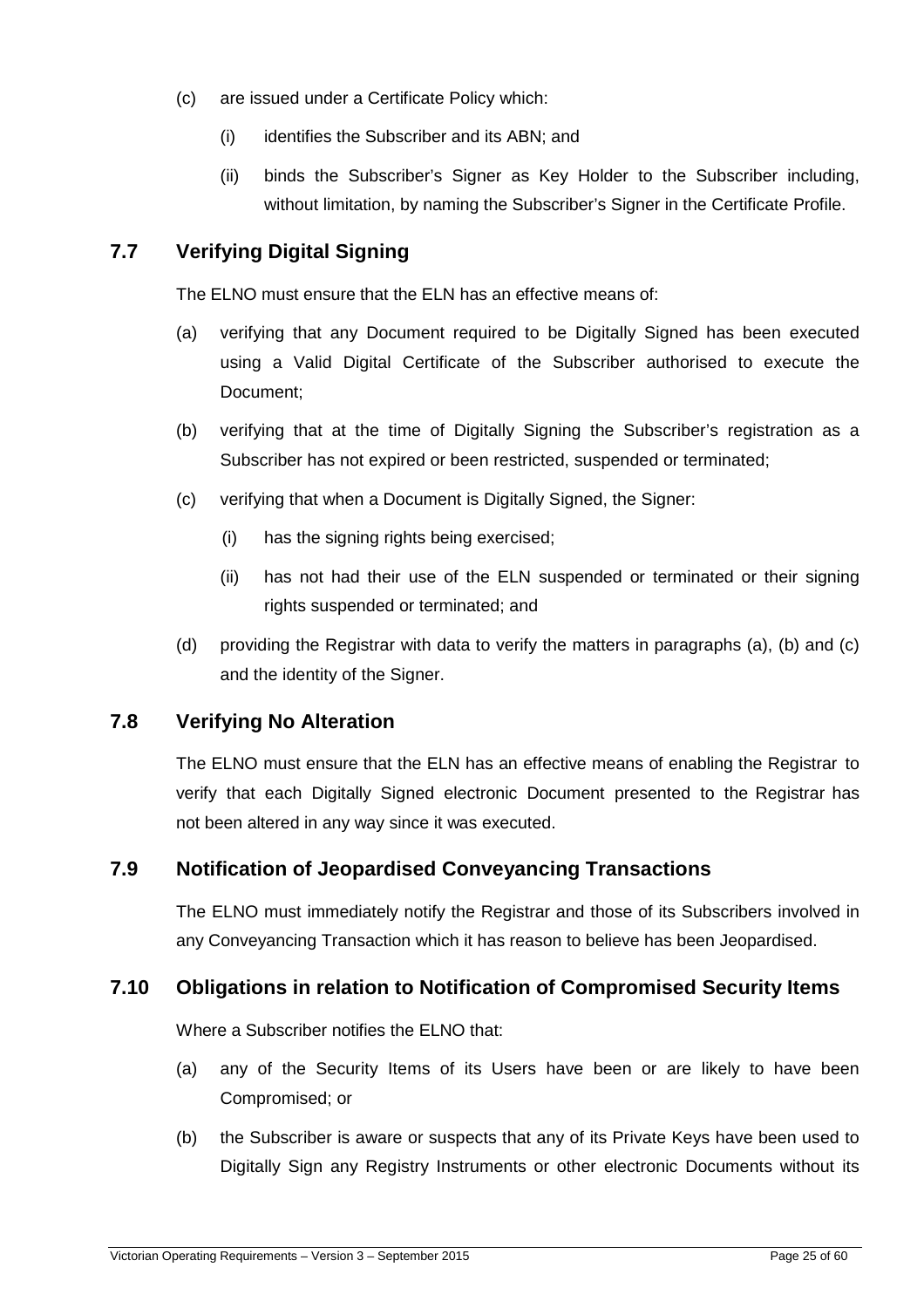authorisation or the authorisation of any Client on whose behalf the Registry Instruments or other electronic Documents are purported to be Digitally Signed,

the ELNO must:

- (a) prevent the presentation for Lodgment with the Registrar or Land Registry of those Registry Instruments or other electronic Documents which the Subscriber advises the ELNO may be affected by the Compromise of the Security Items or Digitally Signed without the authority referred to in paragraph (b) above; or
- (b) if it is not possible to prevent the presentation for Lodgment, immediately notify the Registrar.

# **8 SECURITY AND INTEGRITY OF TITLES REGISTER**

The ELNO must ensure that it does not do anything that is likely to diminish the overall security and integrity of the Titles Register or public confidence in the Titles Register.

## **9 RISK MANAGEMENT**

#### **9.1 Mitigate Risk**

The ELNO must:

- (a) establish, implement, operate, monitor, review, maintain and keep current a documented Risk Management Framework that is Fit for Purpose to enable the identification, mitigation and management of risks in its operation of the ELN; and
- (b) have its Risk Management Framework regularly reviewed by an Independent Expert and implement, as a minimum, any Essential Recommendations of that Independent Expert.

#### **9.2 No Increased Risk of Fraud or Error**

Without limiting any other obligation under these Operating Requirements, the ELNO must use reasonable endeavours to ensure that the use of the ELN for the presentation for Lodgment of Conveyancing Transactions with the Registrar does not result in a greater risk of fraud or error in those Conveyancing Transactions compared to the risk of fraud or error for comparable Conveyancing Transactions Lodged in a paper medium.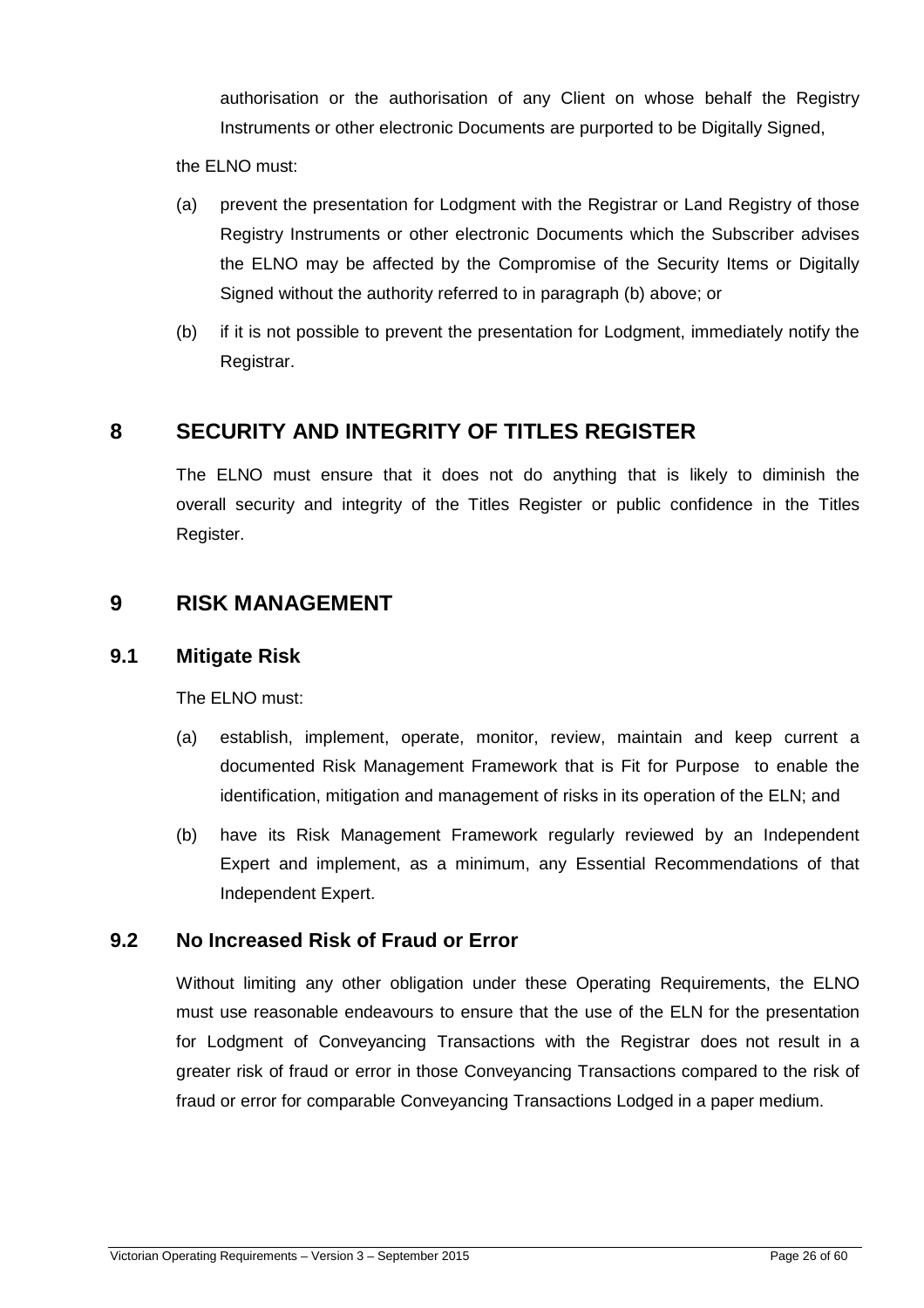# **10 MINIMUM SYSTEM REQUIREMENTS**

The ELNO must ensure that the ELN meets the minimum requirements determined by the Registrar, which must include as a minimum the requirements set out in this clause.

#### **10.1 Functionality**

The ELNO must ensure that the ELN:

- (a) provides sufficient functionality to enable:
	- (i) Subscribers to comply with the Participation Rules; and
	- (ii) the Registrar to comply with legislative obligations relevant to the service provided by the ELNO and policy requirements notified to the ELNO relevant to the service provided by the ELNO; and
- (b) is designed and provisioned:
	- (i) to be reliable, scalable and flexible;
	- (ii) to use software that is fully supported by the provider of that software;
	- (iii) so that it is architecturally sound with code design compliant with relevant industry standards; and
	- (iv) so that it is compliant with any relevant industry standards relating to usability and accessibility.

#### **10.2 (Deleted)**

#### **10.3 Data Standard**

The ELN must use the Data Standard to present:

- (a) electronic Documents, including all component data items, for Lodgment; and
- (b) all system messages exchanged with a Land Registry.

#### **10.4 Apply Registrar's Business Rules**

The ELN must apply the Business Rules and must have an orderly means of implementing and testing the Business Rules.

#### **10.5 Services to Enable Assessment of Integrity**

The ELNO must make available to its Subscribers services which assist Subscribers to assess each Conveyancing Transaction's integrity including, but not limited to, Land Title Reference Verification, Registry Information Supply, Lodgment Verification, Title Activity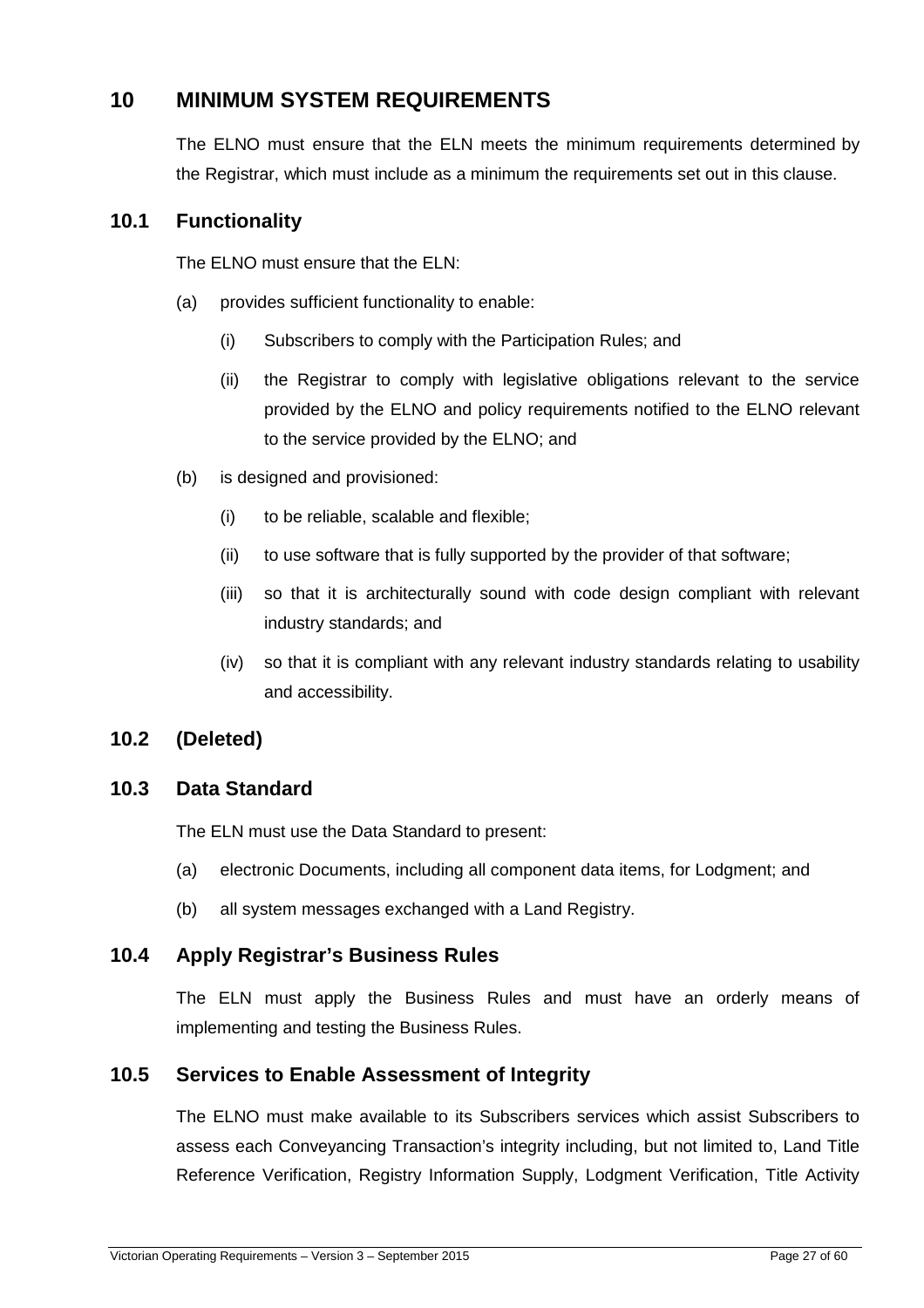Check and a facility to enable the determination of the applicable Lodgment Fees for each Registry Instrument in a Conveyancing Transaction.

## **10.6 Ability to Unsign Digitally Signed Documents**

The ELNO must ensure that the ELN provides the functionality for an electronic Document Digitally Signed by a Subscriber to be unsigned by the Subscriber or its Signer up until the time the Electronic Workspace for the Conveyancing Transaction is locked in the ELN.

#### **10.7 Document Templates**

The ELNO must ensure that the correct document template supplied and determined by the Registrar is used by Subscribers.

## **10.8 Presentation Following Completion of Financial Settlement**

The ELNO must ensure that no Registry Instrument forming part of a Settlement Transaction is presented to the Registrar for Lodgment unless the financial settlement is irrevocable.

## **10.9 Presentation Following Duty Payment or Commitment**

The ELNO must ensure that no electronic Registry Instrument is presented to the Registrar for Lodgment unless the electronic Registry Instrument has been assessed for Duty and the Duty Authority is satisfied that, where applicable, the Duty has been paid or an irrevocable commitment to pay has been made to the Duty Authority.

#### **10.10 Land Registry Fees**

The ELNO must:

- (a) ensure that no electronic Registry Instrument is presented to the Registrar for Lodgment unless the Lodgment Fees have been collected by the ELNO or an irrevocable commitment to pay has been made to the ELNO;
- (b) in the manner agreed with the Registrar, pay to the Registrar all Information Fees and remit to the Registrar all Lodgment Fees collected; and
- (c) provide all information required by the Registrar for the identification and reconciliation of all Land Registry Fees.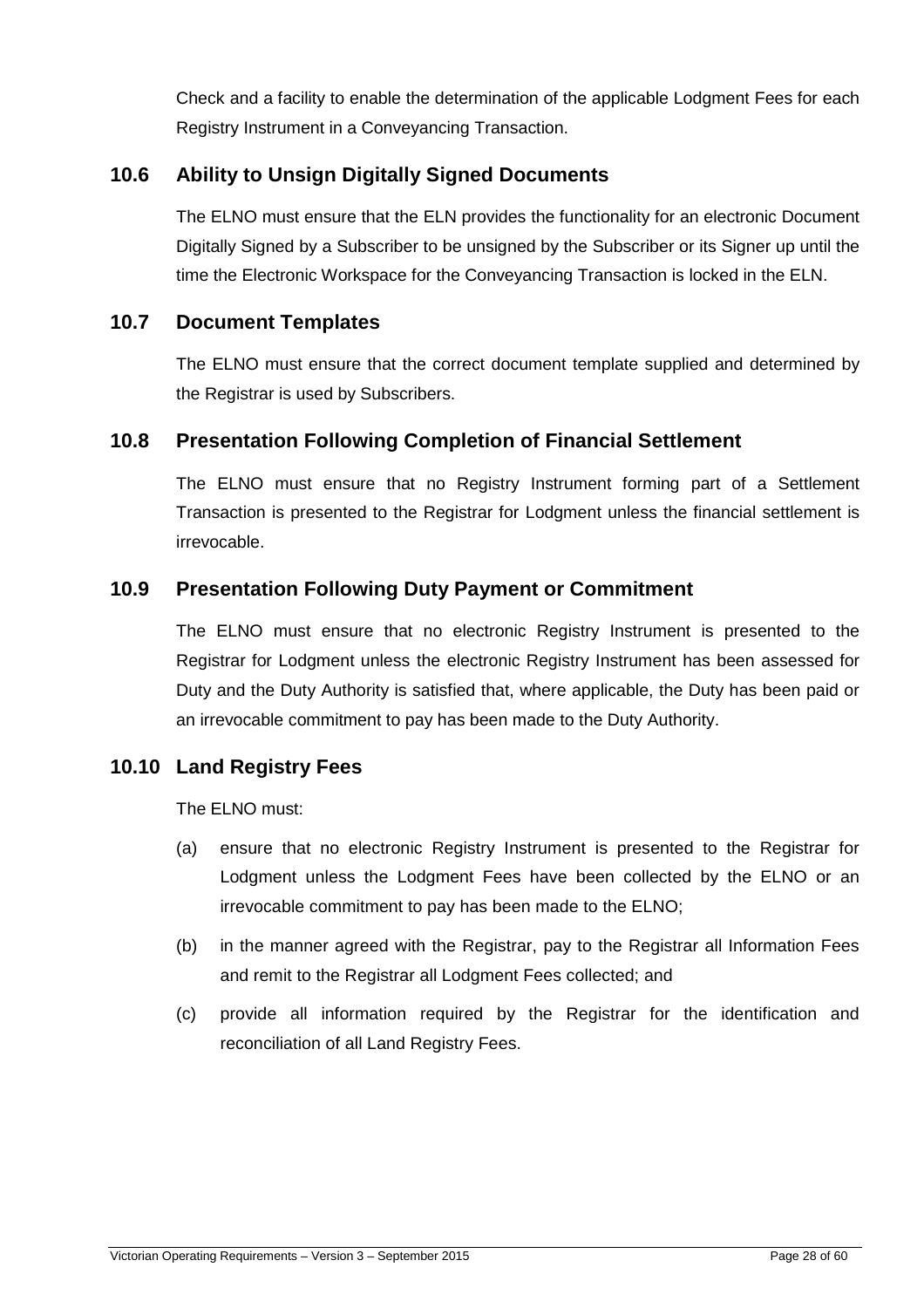# **11 MINIMUM PERFORMANCE LEVELS**

## **11.1 Performance Levels**

The ELNO must:

- (a) ensure that the ELNO System meets, as a minimum, the Performance Levels; and
- (b) monitor its performance against the Performance Levels and maintain records of that monitoring.

# **12 BUSINESS CONTINUITY AND DISASTER RECOVERY MANAGEMENT**

## **12.1 Business Continuity and Disaster Recovery Management Program**

The ELNO must establish, implement, operate, monitor, review, maintain, test and keep current a documented, detailed and comprehensive Business Continuity and Disaster Recovery Management Program that is Fit for Purpose to ensure that in the event of an Incident the ELNO can continue to provide and operate the ELN, or so that disruption to the provision of or operation of the ELN will be minimised.

#### **12.2 Review**

The ELNO must have its Business Continuity and Disaster Recovery Management Program regularly reviewed by an Independent Expert and implement, as a minimum, any Essential Recommendations of that Independent Expert.

# **13 CHANGE MANAGEMENT**

#### **13.1 Change Management Framework**

The ELNO must establish, implement, use, monitor, review, maintain and keep current a documented, detailed and comprehensive Change Management Framework to manage the making of any changes:

- (a) relevant to the ELNO's obligations under these Operating Requirements or a Subscriber's obligations under the Participation Rules in relation to the Subscriber's use of the ELN; or
- (b) to the operation of the ELNO System,
- in a planned and managed or systematic fashion.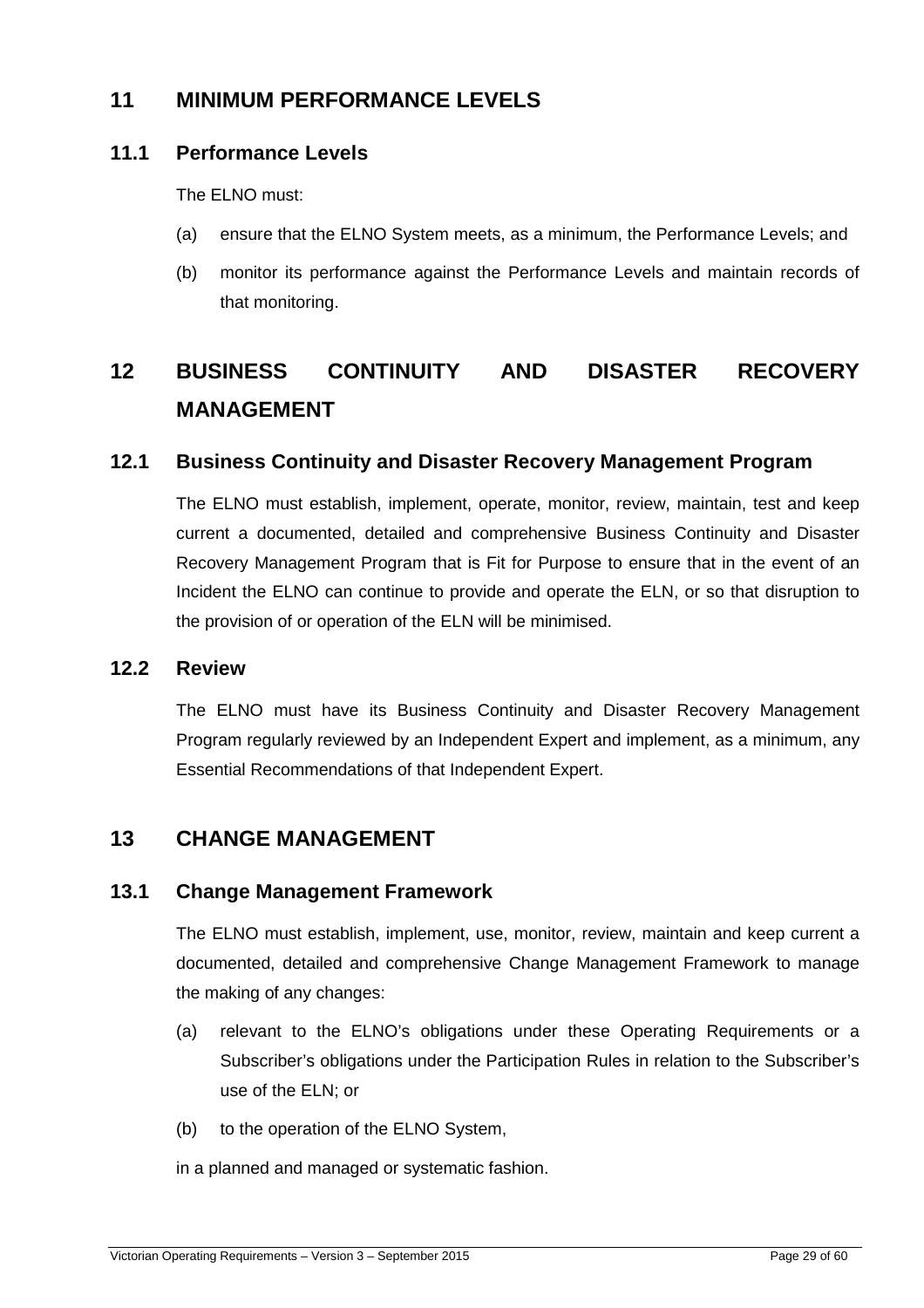# **13.2 No Changes other than in accordance with Change Management Framework**

The ELNO must not make any changes other than in accordance with the Change Management Framework.

# **14 SUBSCRIBERS**

#### **14.1 Subscriber Registration**

The ELNO must establish, review, implement and keep current a Subscriber Registration Process. The ELNO must only register a Subscriber:

- (a) if the applicant to become a Subscriber meets the eligibility criteria set out in the Participation Rules;
- (b) if the ELNO has verified:
	- (i) the identity of the applicant, or the Person(s) representing the applicant, to become a Subscriber in accordance with the Subscriber Identity Verification Standard; and
	- (ii) the authority of the applicant, or the Person(s) representing the applicant, to sign the Participation Agreement;
- (c) if the applicant to become a Subscriber has entered into a Participation Agreement with the ELNO which includes an obligation on the Subscriber to comply with the Participation Rules;
- (d) if the ELNO has established that the Person(s) signing the Participation Agreement are one and the same as the Person(s) who have had their identity, and authority to act, verified; and
- (e) who complies with the laws of the Jurisdiction in which the Subscriber intends conducting Conveyancing Transactions.

#### **14.2 Unreasonable Barriers or Refusal to Accept Subscriber**

The ELNO must not:

- (a) impose any unreasonable barriers to applying to become a Subscriber or to making use of the ELN; or
- (b) unreasonably refuse to accept any applicant who is capable of meeting the Registrar's eligibility criteria for Subscribers set out in the Participation Rules.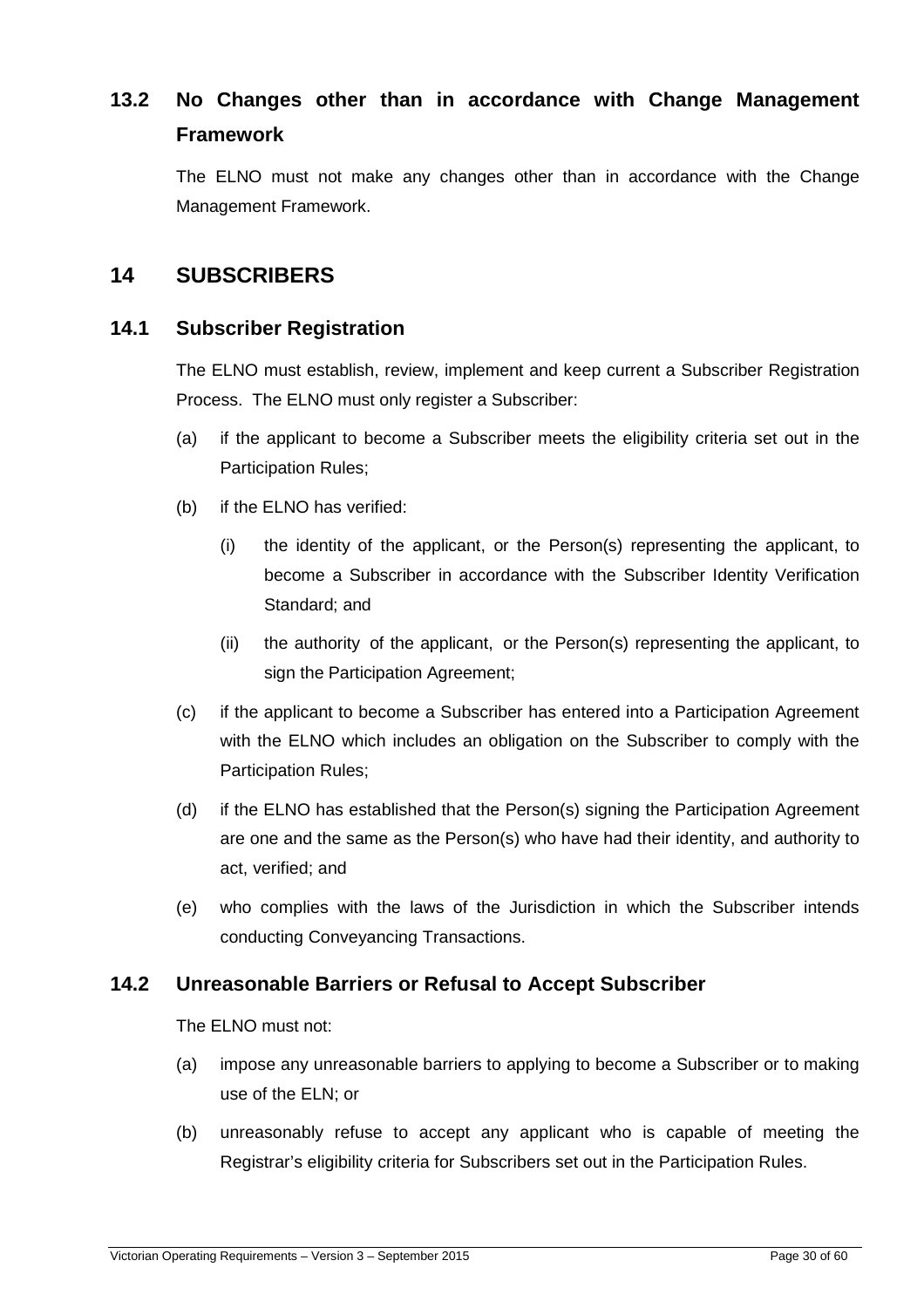## **14.3 Maintain Subscriber and User Register**

The ELNO must retain a register of all Persons registered as Subscribers (including a copy of each Participation Agreement) and Users. The register must include Subscribers whose registration has expired or been restricted, suspended or terminated (and details of when their registration expired or was restricted, suspended or terminated).

## **14.4 Evidence of Subscriber Insurance and Verification of Identity**

The ELNO must obtain and retain:

- (a) evidence to confirm that each Subscriber holds the insurance they are required to hold in accordance with the Participation Rules; and
- (b) any material supporting verification of the:
	- (i) identity of the Subscriber or the Person(s) representing the Subscriber who signs the Participation Agreement; and
	- (ii) authority of the Person(s) representing the Subscriber to sign the Participation Agreement for the Subscriber.

#### **14.5 Participation Agreement and Participation Rules**

The ELNO must ensure that its Participation Agreement with each Subscriber does not contain any express or implied term that could qualify, derogate from or otherwise prejudicially affect any Subscriber obligation set out in the Participation Rules.

#### **14.6 Training**

The ELNO must make adequate training resources and information available to Subscribers and Users in relation to their use of the ELN with the intention that Subscribers and Users may readily learn and understand how to use the ELN.

#### **14.7 Monitoring of Subscribers and Suspension or Termination**

The ELNO must:

- (a) have in place appropriate arrangements to monitor the compliance of Subscribers with the Participation Rules except where the Registrar has waived compliance with any Participation Rule in accordance with section 27 of the ECNL (including, without limitation, Subscribers' continuing satisfaction of the eligibility criteria for Subscribers set out in the Participation Rules);
- (b) if the monitoring indicates a breach of the Participation Rules, actively assess and consider whether a Subscriber should be restricted, suspended or terminated or if a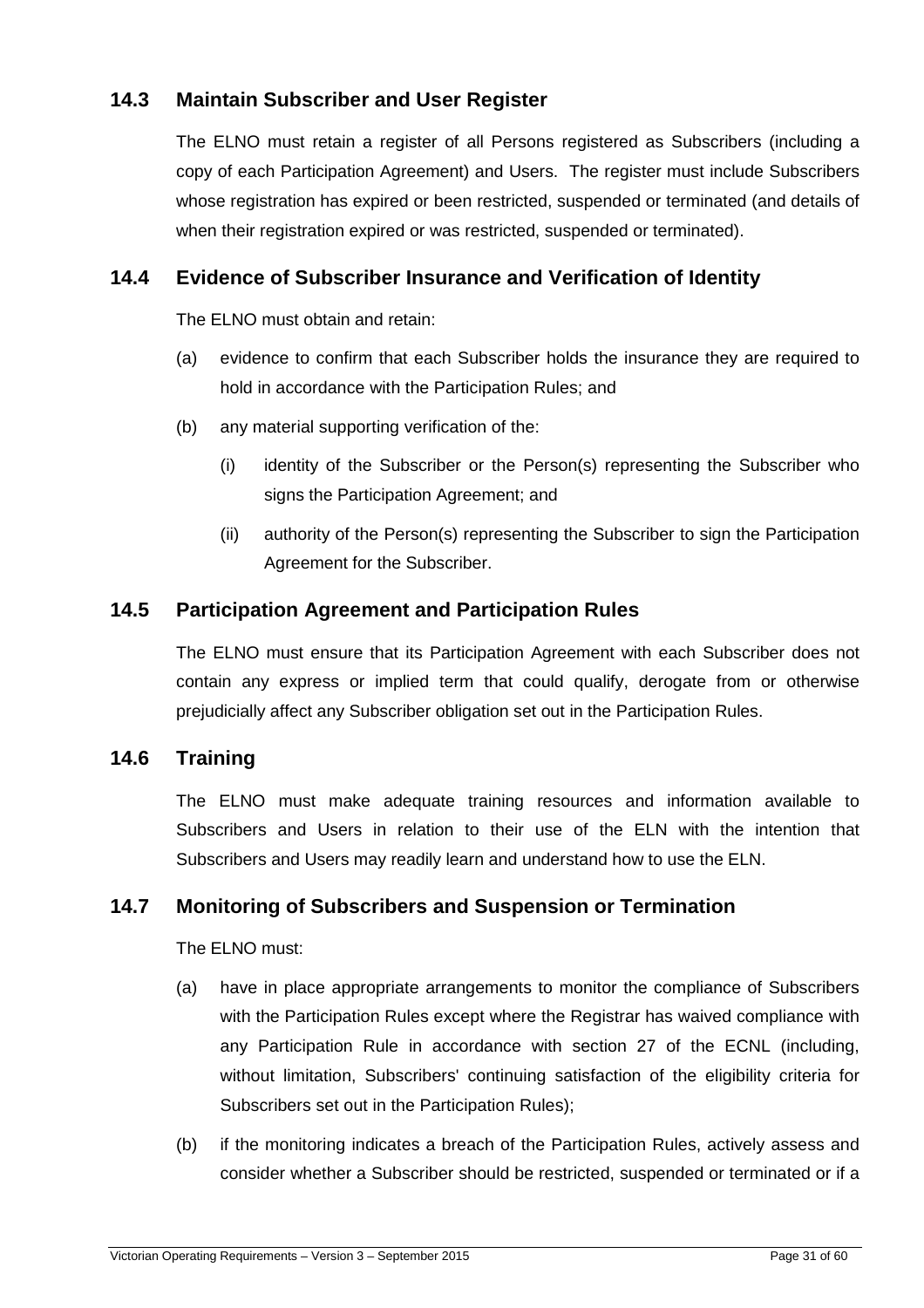Subscriber's User's access to or use of the ELN should be restricted, suspended or terminated in light of the then current circumstances;

- (c) take appropriate action in relation to the breach of the Participation Rules by a Subscriber including, where a Suspension Event or Termination Event occurs, the restriction, suspension or termination of the Subscriber's ability to act as a Subscriber in the Jurisdiction or a Subscriber's User's access to or use of the ELN;
- (d) immediately notify the Registrar in writing if the ELNO knows or has reasonable grounds to suspect that a Subscriber has committed, is committing or is about to commit a Suspension Event or Termination Event or a breach of any of the obligations imposed on the Subscriber in respect of the ELN. The notification must include:
	- (i) the name of the Subscriber;
	- (ii) the details of the material breach or impending material breach;
	- (iii) the ELNO's reason for that belief; and
	- (iv) the nature of any action the ELNO has taken or intends to take; and
- (e) where it restricts, suspends, terminates or reinstates a Subscriber's ability to act as a Subscriber in the Jurisdiction or a Subscriber's User's access to or use of the ELN, immediately notify the Registrar of that restriction, suspension, termination or reinstatement.

# **14.8 ELNO must Restrict, Suspend or Terminate Subscriber if Directed by Registrar**

The ELNO must immediately restrict, suspend or terminate (as the case may be) the right of a Subscriber to participate as a Subscriber in a Jurisdiction if the ELNO receives a direction from the Registrar to do so.

#### **14.9 Consequences of Restriction, Suspension or Termination**

If a Subscriber's registration or access to or use of the ELN (or that of its User) expires or is restricted, suspended or terminated by the ELNO, the ELNO:

- (a) must ensure that the Subscriber (including any of its Users), from the time of the expiration, restriction, suspension or termination, cannot:
	- (i) in the case of restriction, access the ELN other than in accordance with the restriction; and
	- (ii) in the case of expiration, suspension or termination, access the ELN;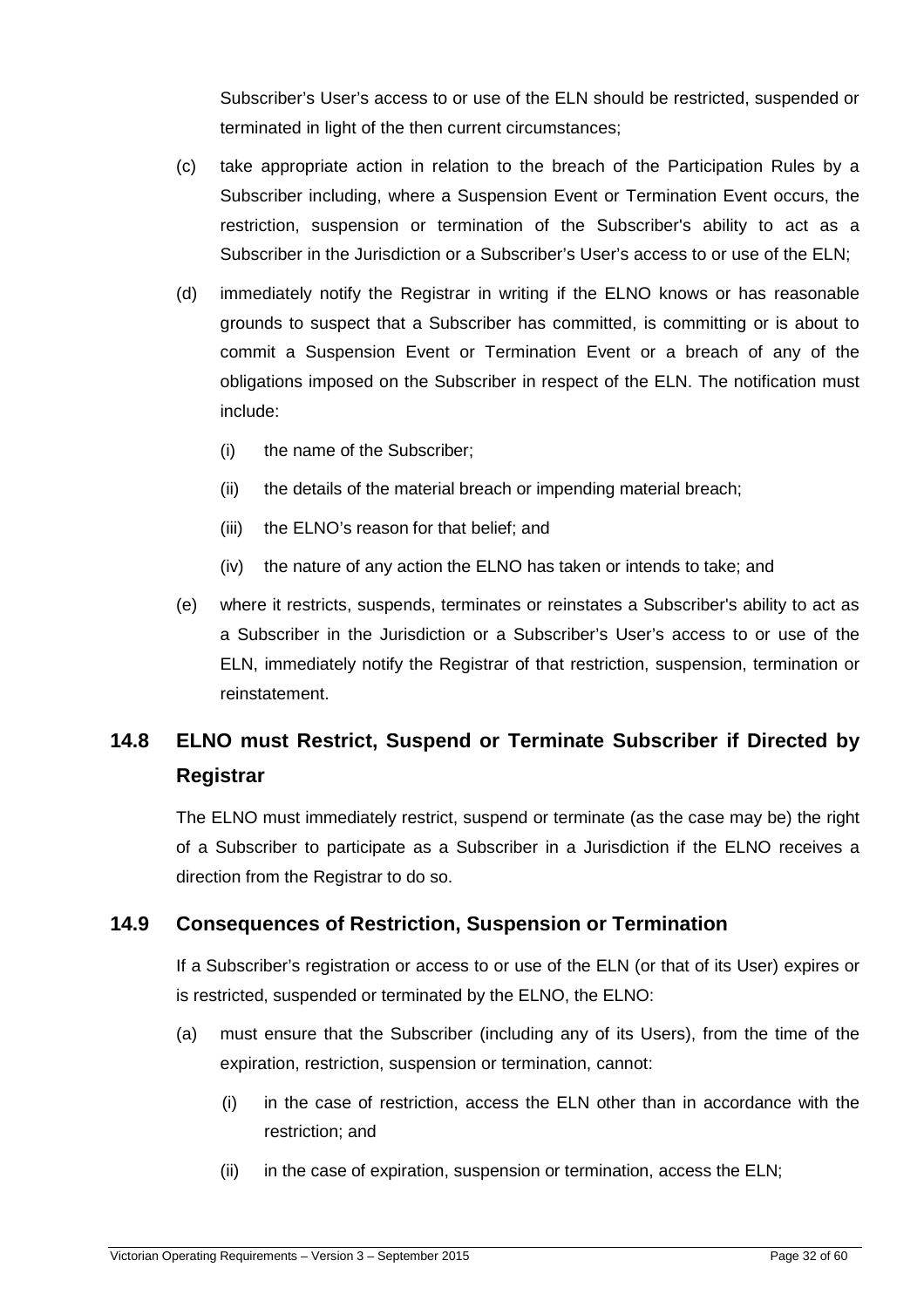- (b) may, if the ELNO is satisfied that no Party would be disadvantaged and that the Conveyancing Transaction should proceed, allow electronic presentation of any Electronic Workspace Documents that were Digitally Signed by the Subscriber before the expiration, restriction, suspension or termination (assuming that the Subscriber does not need to do anything more in order for electronic presentation to occur); and
- (c) may allow another Subscriber authorised by the relevant Party to take over the role of the Subscriber whose registration or access to or use of the ELN has expired or been restricted, suspended or terminated in any Conveyancing Transaction in which the Subscriber is a Participating Subscriber.

# **15 COMPLIANCE MONITORING AND REPORTING**

#### **15.1 Monitor Compliance**

The ELNO must continually monitor its compliance with these Operating Requirements.

#### **15.2 Demonstrate Compliance**

Without limiting clause 15.5, the ELNO must demonstrate to the Registrar its compliance with a clause of these Operating Requirements by:

- (a) producing to the Registrar a Specified Document;
- (b) providing to the Registrar a Self-Certification;
- (c) obtaining and providing to the Registrar an Independent Certification;
- (d) providing to the Registrar a No Change Certification; or
- (e) publishing a Monthly Report

as specified for a clause in Schedule 3.

#### **15.3 Inability to give a No Change Certification**

If an ELNO is unable to give a No Change Certification to demonstrate to the Registrar its compliance with a clause of these Operating Requirements due to a change, occurrence or anything that would render a Specified Document, Self-Certification or Independent Certification incorrect, incomplete, false or misleading, the ELNO must instead:

- (a) produce to the Registrar the Specified Document;
- (b) provide to the Registrar the Self-Certification; or
- (c) obtain and provide to the Registrar the Independent Certification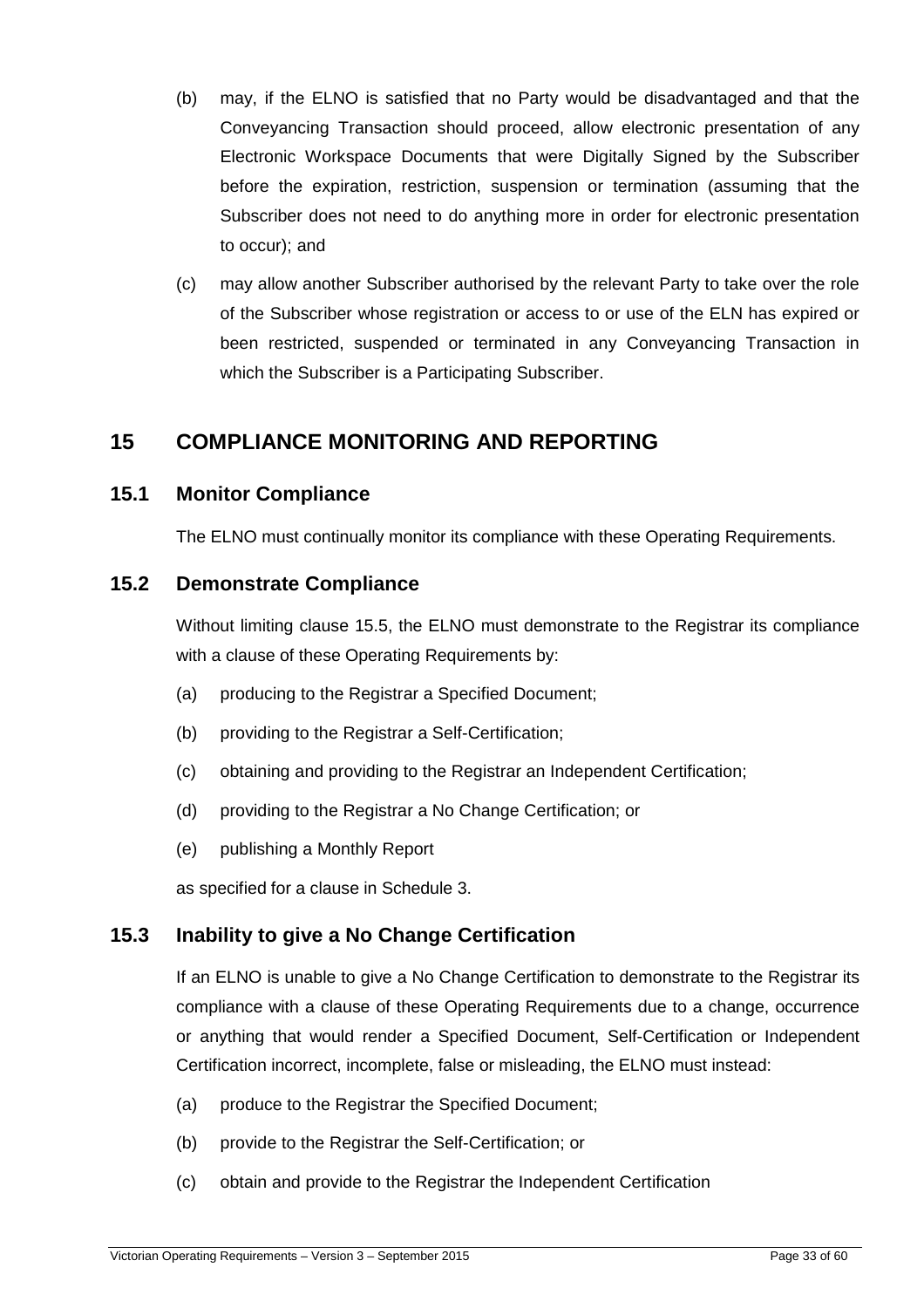that would otherwise have been required to demonstrate compliance with the clause under a preceding category of Schedule 3.

## **15.4 When to Demonstrate Compliance**

Without limiting clause 15.5, the ELNO must demonstrate to the Registrar its compliance with the clauses of these Operating Requirements:

- (a) set out in Category One, at the time the ELNO applies for Approval or a renewal of Approval;
- (b) set out in Category Two:
	- (i) at least eight weeks prior to the date notified by the ELNO to the Registrar as the date on which the ELNO intends commencing operation of the ELN; and
	- (ii) at the time the ELNO applies for renewal of Approval;
- (c) set out in Category Three, annually as part of the ELNO's Annual Report to the Registrar; and
- (d) set out in Category Four, monthly in a Monthly Report.

## **15.5 Demonstrate Compliance at any Time**

At any time on the written request of the Registrar, the ELNO must produce to the Registrar within 10 Business Days of that request, documented substantiation of its compliance with these Operating Requirements to the satisfaction of the Registrar.

#### **15.6 Provision of Further Information**

The ELNO must, at any time on the written request of the Registrar where the Registrar considers that the information contained in a Specified Document, a Self-Certification, an Independent Certification, a No Change Certification, a Monthly Report or an Annual Report warrants further investigation:

- (a) give to the Registrar further information; or
- (b) submit a further certification addressing the matter raised by the Registrar (the further certification being either a Self-Certification, No Change Certification or Independent Certification)

to the satisfaction of the Registrar by a reasonable date and time specified by the Registrar.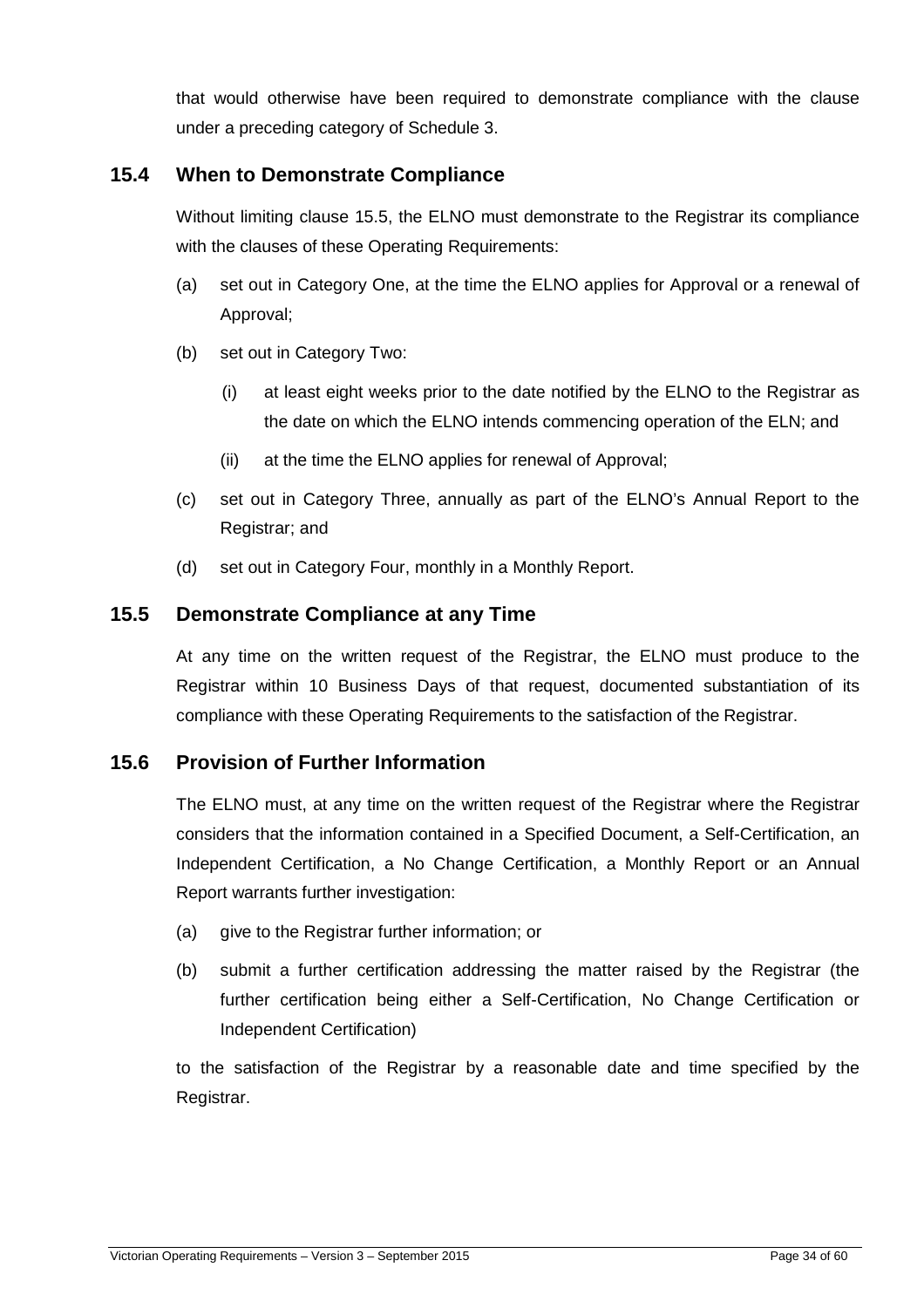## **15.7 Notice of Non-Compliance and Remedy**

The ELNO must:

- (a) give written notice to the Registrar, as soon as practicable, if it becomes aware that it has breached or may in the future be no longer able to comply with these Operating Requirements;
- (b) remedy any non-compliance with these Operating Requirements within 10 Business Days (or such other longer time determined in the absolute discretion of the Registrar having regard to the nature of the breach) from when it becomes aware that it has breached these Operating Requirements; and
- (c) take such action as is necessary in order to avoid a breach in circumstances where the ELNO becomes aware that it may in the future be no longer able to comply with these Operating Requirements.

## **15.8 Remediation of Non Compliance**

Subject to clause 15.9, the ELNO must prepare and provide to the Registrar a remediation action plan for any requirement under these Operating Requirements for which it fails to demonstrate compliance as required by clause 15.4(d) on two consecutive occasions and implement the action plan forthwith.

#### **15.9 Remediation of Serious Non Compliance**

Where the Registrar gives written notice to the ELNO that the Registrar considers that non-compliance by the ELNO with any requirement under these Operating Requirements is of a serious nature, the ELNO must immediately prepare and provide to the Registrar, within the time specified in the notice, a remedial action plan and implement that action plan.

## **15.10 ELNO may provide certified copies of original documents**

Where an ELNO is required to provide a document to the Registrar to evidence compliance with a clause of these Operating Requirements and is unable to provide the original of the document, the ELNO may provide a copy of the original document certified as a true copy by a principal, director or officer of the ELNO.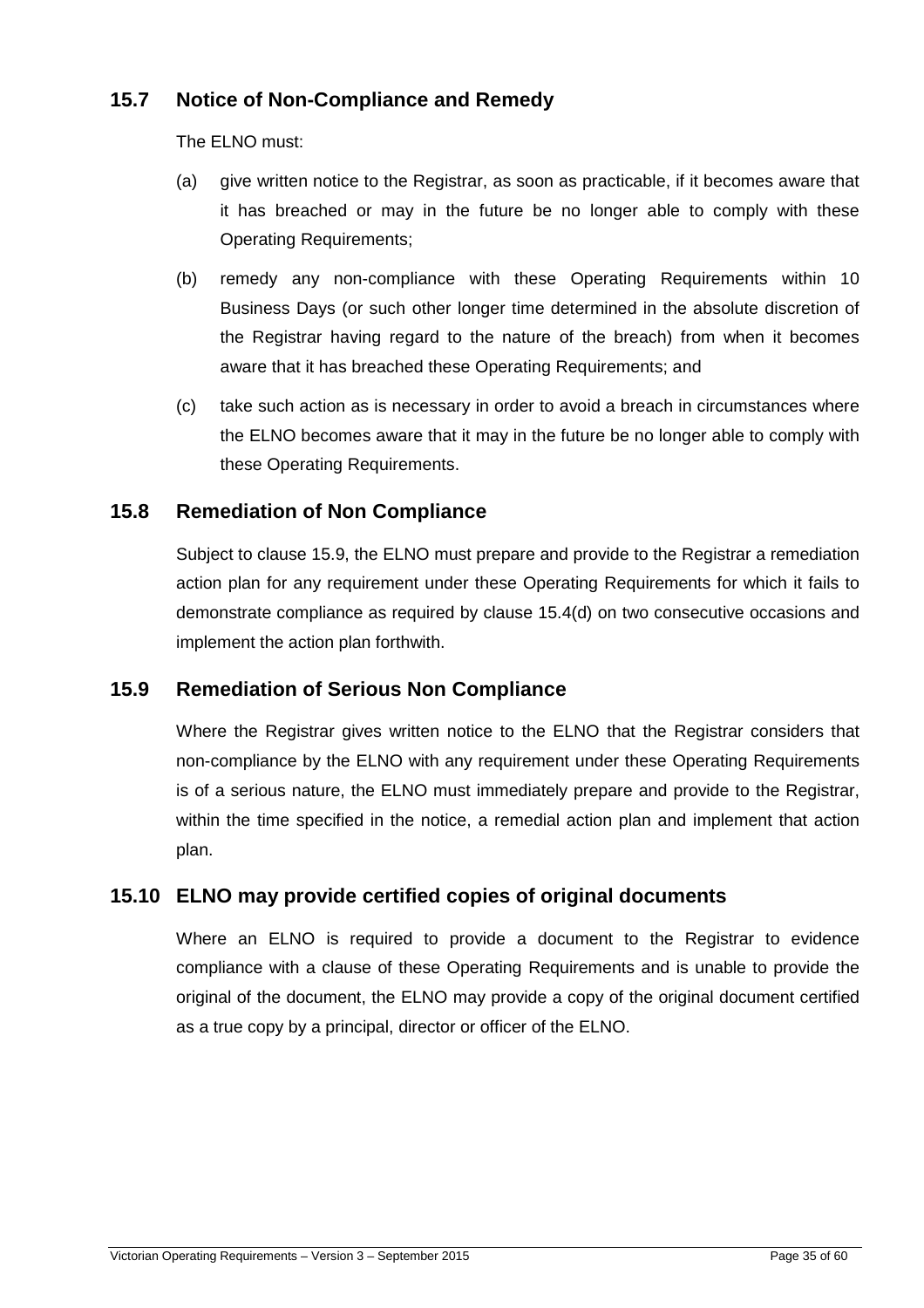# **16 INDEPENDENT CERTIFICATION**

## **16.1 Approval of Independent Expert**

The ELNO must ensure that:

- (a) before an Independent Certification is given by an Independent Expert, the ELNO obtains the written approval of the Registrar to the proposed Independent Expert; and
- (b) sufficient information regarding the qualifications and competence and insurance coverage of the proposed Independent Expert is provided by the ELNO to the Registrar at least three months prior to the time at which the Independent Certification must be given to enable the Registrar to determine the Independent Expert's suitability or otherwise to provide the Independent Certification.

## **16.2 Assistance**

The ELNO must give all reasonable assistance required by the Independent Expert referred to in clause 16.1 to prepare the certification and must at the request of the Independent Expert direct third parties to make available all information the Independent Expert requires in order to prepare the certification.

## **16.3 Essential and Desirable Recommendations**

The ELNO must ensure that:

- (a) where it is required under these Operating Requirements to have something regularly reviewed by an Independent Expert; and
- (b) the Independent Expert makes recommendations in relation to that thing,

the recommendations are expressed in writing as either Essential Recommendations or Desirable Recommendations.

# **16.4 Inclusion of Essential Recommendations in Independent Expert's Certification**

The ELNO must ensure that where it is required to obtain and provide an Independent Certification to demonstrate compliance with a clause of these Operating Requirements any Essential Recommendations are disclosed in the relevant Independent Expert's Certification.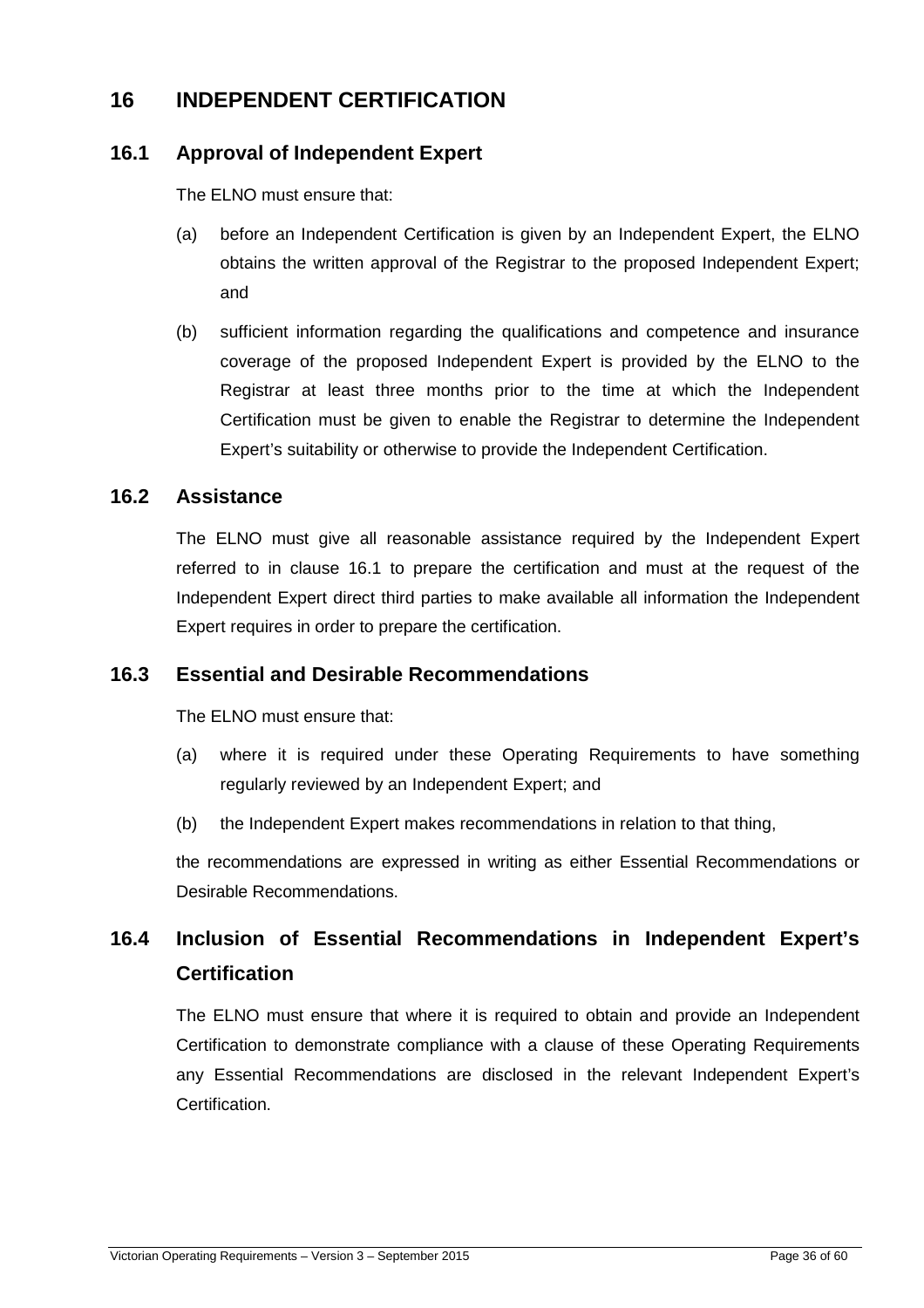# **17 COMPLIANCE EXAMINATION**

The ELNO must, where the Registrar conducts under the ECNL a compliance examination in relation to the ELNO, comply with section 33 of the ECNL and the Compliance Examination Procedure.

## **18 REPORTS**

#### **18.1 Monthly Report**

The ELNO must, within 10 Business Days of the expiration of each month in which the ELNO operates the ELN, make publicly available and provide to the Registrar a report relating to the ELNO's compliance with the clauses of these Operating Requirements set out in Category Four.

#### **18.2 Annual Report to the Registrar**

- 18.2.1 Subject to clause 18.2.2, an ELNO must, within 3 months after the end of the Financial Year, give the Registrar an annual report on the extent to which the ELNO complied with its obligations as an ELNO under these Operating Requirements.
- 18.2.2 Where an ELNO commences operation of the ELN on or within 3 months before the end of a Financial Year, an ELNO must, within 3 months after the end of the next Financial Year, give the Registrar an annual report on the extent to which the ELNO complied with its obligations as an ELNO under these Operating Requirements.
- 18.2.3 The ELNO must ensure that the Annual Report to the Registrar includes:
	- (a) where clause 18.2.1 applies, a description of the activities that ELNO has undertaken in the Financial Year;
	- (b) where clause 18.2.2 applies, a description of the activities that ELNO has undertaken in the Financial Year and the period from which the ELNO commenced operation of the ELN;
	- (c) the Specified Documents, Self-Certifications, No Change Certifications and Independent Certifications required to demonstrate the ELNO's compliance with the clauses of these Operating Requirements set out in Category Three;
	- (d) a description of what action the ELNO has taken or intends to take and the timeframe within which the action is intended to be taken to implement the Essential Recommendations of the Independent Expert; and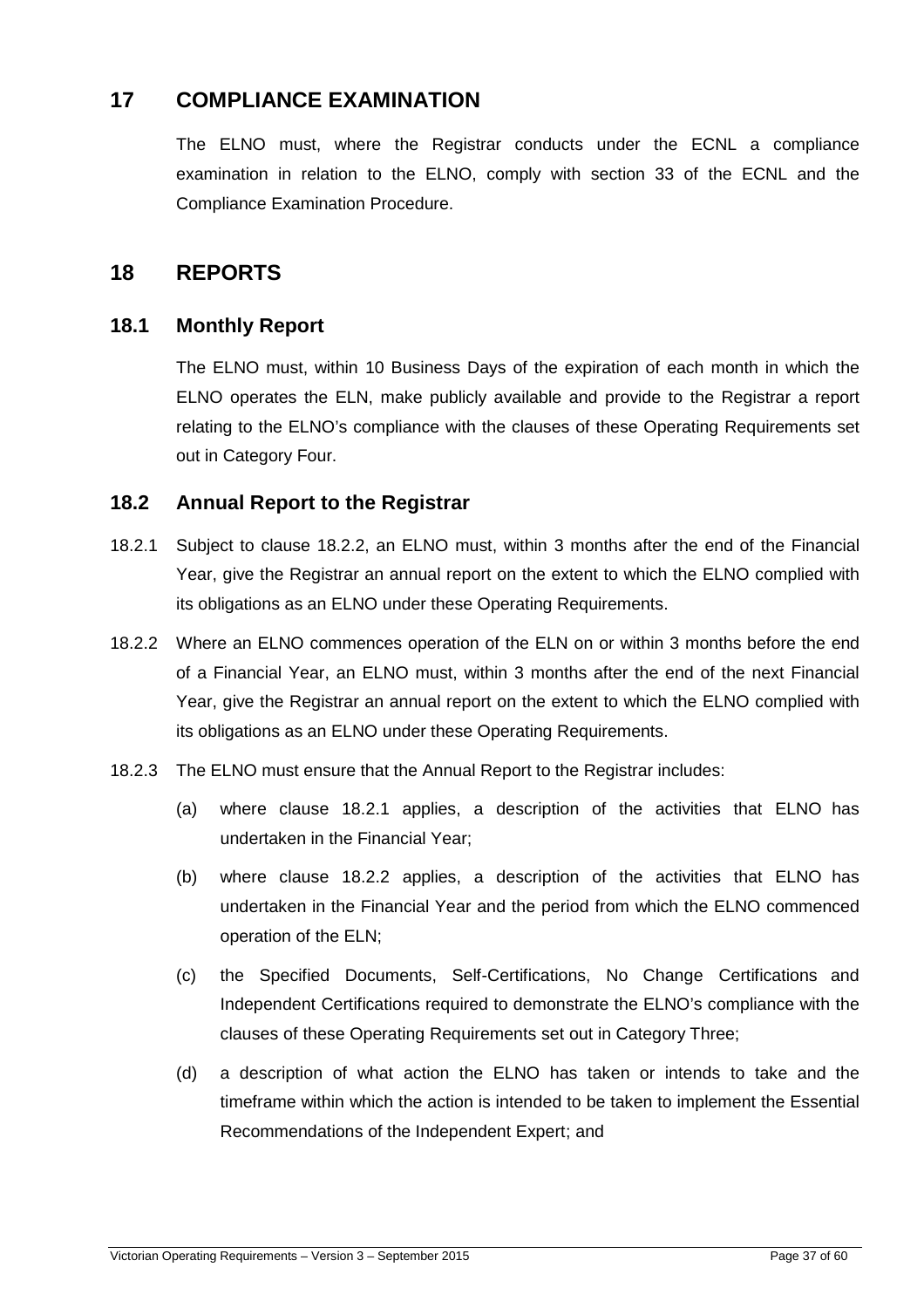(e) an analysis of the extent to which the ELNO considers its activities have not resulted in full compliance with all its obligations under these Operating Requirements.

# **19 DATA AND INFORMATION OBLIGATIONS**

#### **19.1 Retention**

The ELNO must indefinitely retain and retrieve and provide to the Registrar within 10 Business Days of the Registrar's request to provide:

- (a) all Workspace Data;
- (b) all Electronic Workspace Documents, whether:
	- (i) Digitally Signed or not; or
	- (ii) Lodged or not with the Registrar or the Land Registry;
- (c) all Notifications; and
- (d) for each Subscriber, each Document and Record received or created by the ELNO in connection with the Subscriber's or User's registration in the ELN.

## **19.2 Generation and Retention of Transaction Audit Records**

The ELNO must generate and indefinitely retain Transaction Audit Records and retrieve and provide Transaction Audit Records or any part of Transaction Audit Records to the Registrar within 10 Business Days of the Registrar's request to provide Transaction Audit Records.

#### **19.3 Use**

The ELNO must not, without the prior approval of the Registrar, which may not be unreasonably withheld:

- (a) store any Land Information (or any part of any Land Information) on the ELN or on any other database, except for the purpose of facilitating the presentation for Lodgment of a Registry Instrument or other electronic Document with the Land Registry or complying with clause 19.1 and 19.2;
- (b) modify or alter any Land Information for a Conveyancing Transaction;
- (c) do anything that allows or causes another Person to modify or alter any part of Land Information provided by the Land Registry;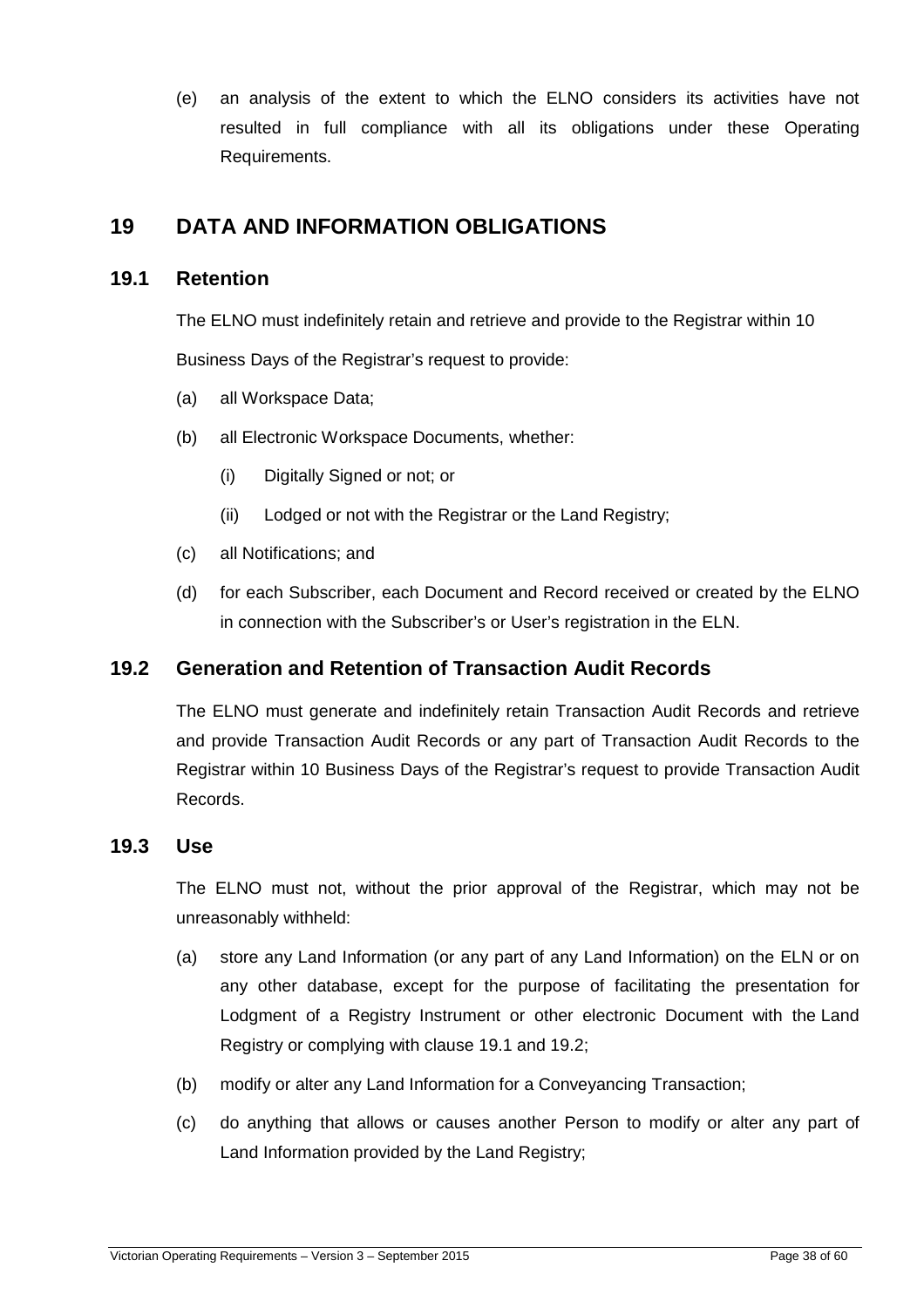- (d) use, reproduce or disclose (or do anything that allows or causes another Person to do any of these things) any Land Information for a Conveyancing Transaction, other than that required or requested by Subscribers to the Electronic Workspace in which the Land Information appears; or
- (e) create data or other products which are the same as or substantially similar to the Land Information or include the Land Information, or reverse assemble, reverse compile, reverse engineer or recreate or rework the Land Information in any way or otherwise re-use the Land Information for the benefit of the ELNO, Subscribers or third parties.

#### **19.4 Provide Information to Subscribers**

The ELNO must provide to Subscribers the following alerts and notices issued by a Land Registry or Registrar to the ELNO:

- (a) those relating to an amendment of the ECNL, Participation Rules or these Operating Requirements;
- (b) those given in response to an emergency situation as referred to in the ECNL or relating to the security, integrity or stability of the Titles Register;
- (c) notice of any direction given by the Registrar to the ELNO relating to the Subscriber;
- (d) those relating to the provision and operation of the ELN by the ELNO where the alerts or notices are marked by the Land Registry or the Registrar as "For Communication to Subscribers"; and
- (e) other alerts and notices as reasonably required by the Registrar and where the alerts or notices are marked by the Land Registry or the Registrar as "For Communication to Subscribers".

#### **19.5 Intellectual Property Rights**

The ELNO:

- (a) acknowledges that Intellectual Property Rights in all data and information contained in the Titles Register or supplied by the Registrar is owned either by the Registrar, Land Registry or the State or Territory;
- (b) acknowledges that nothing in these Operating Requirements creates in or transfers to an ELNO any Intellectual Property Rights in the Land Information;
- (c) must not do or omit to do anything which might invalidate or be inconsistent with the Intellectual Property Rights of the Registrar, Land Registry or the State or Territory;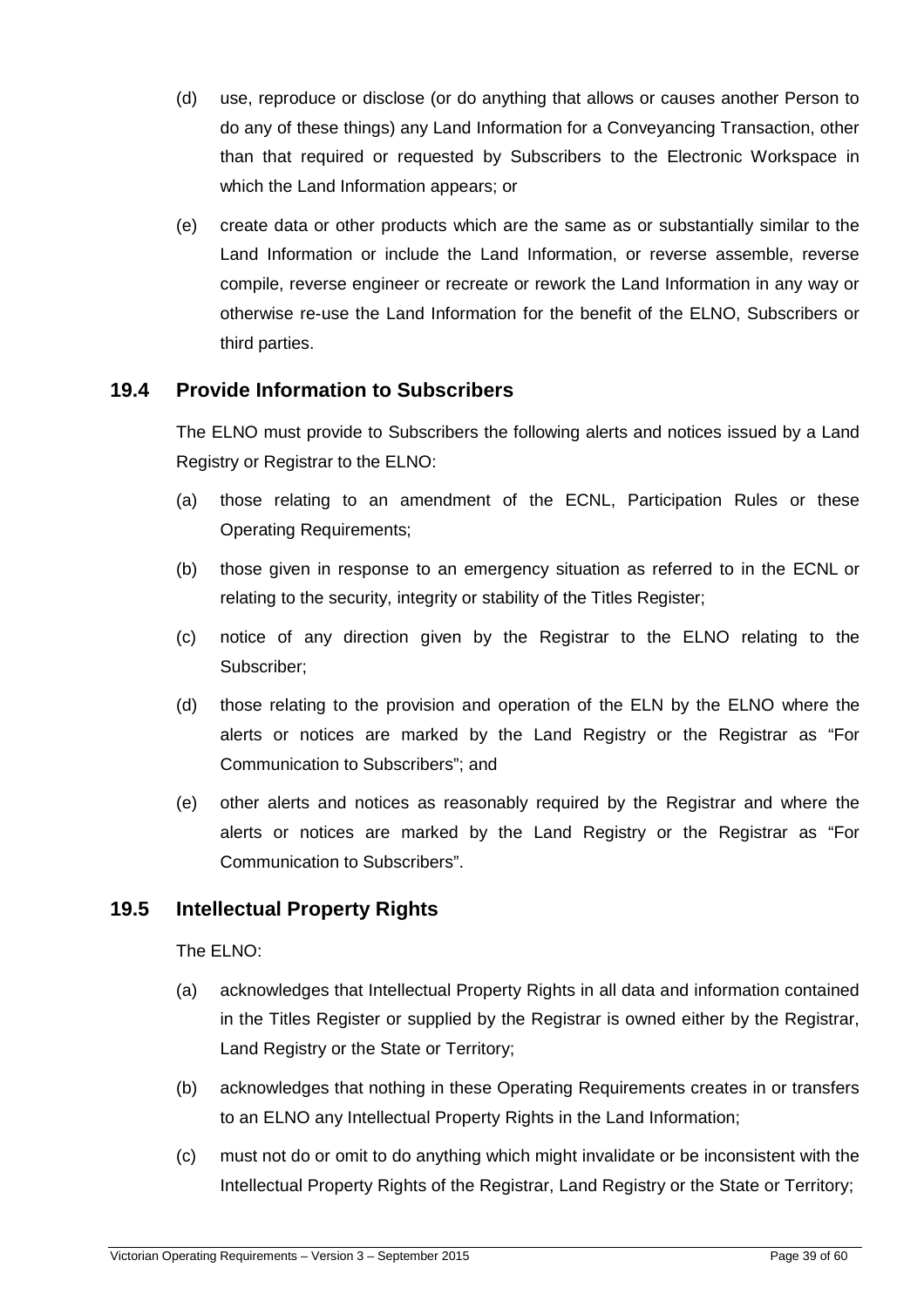- (d) must, to the extent permitted by law, promptly notify the Registrar if the ELNO knows or has reasonable grounds to suspect that there has been an infringement of the Intellectual Property Rights of the Registrar, Land Registry or the State or Territory and, where possible, take any action in relation to the ELN to prevent the infringement from reoccurring; and
- (e) must, at the expense of the Registrar, take all steps the Registrar reasonably requires to assist the Registrar in maintaining the validity and enforceability of the Intellectual Property Rights of the Registrar, Land Registry or the State or Territory.

## **20 REGISTRAR'S POWERS**

## **20.1 Suspension or Revocation of ELNO's Approval**

The Registrar may suspend (for a period determined by the Registrar) or revoke an ELNO's Approval:

- (a) if the ELNO is in material breach of these Operating Requirements;
- (b) if any representation or warranty made by the ELNO relating to the operation of the ELN, compliance with these Operating Requirements or otherwise made to the Registrar is proved to be false, misleading, deceptive, incomplete or inaccurate in any material respect;
- (c) if an Insolvency Event occurs in respect of the ELNO;
- (d) if any director, secretary or officer of the ELNO involved in the operation of the ELN is convicted of a criminal offence or is disqualified under the Corporations Act from managing a corporation and the ELNO fails to remove that Person from his or her office immediately after the conviction is made, delivered or recorded;
- (e) if the Registrar considers that there is an ongoing threat to the integrity of the Titles Register that requires the suspension or revocation of the ELNO's Approval; or
- (f) if the ELNO ceases or threatens to cease operating the ELN or a substantial part of the ELN.

# **21 BUSINESS AND SERVICES TRANSITION**

#### **21.1 Transition Plan**

The ELNO must establish, operate, monitor, review, maintain and keep current a documented, detailed and comprehensive Transition Plan relating to the ELNO's cessation of the providing of and operation of the ELN in place at all times to ensure that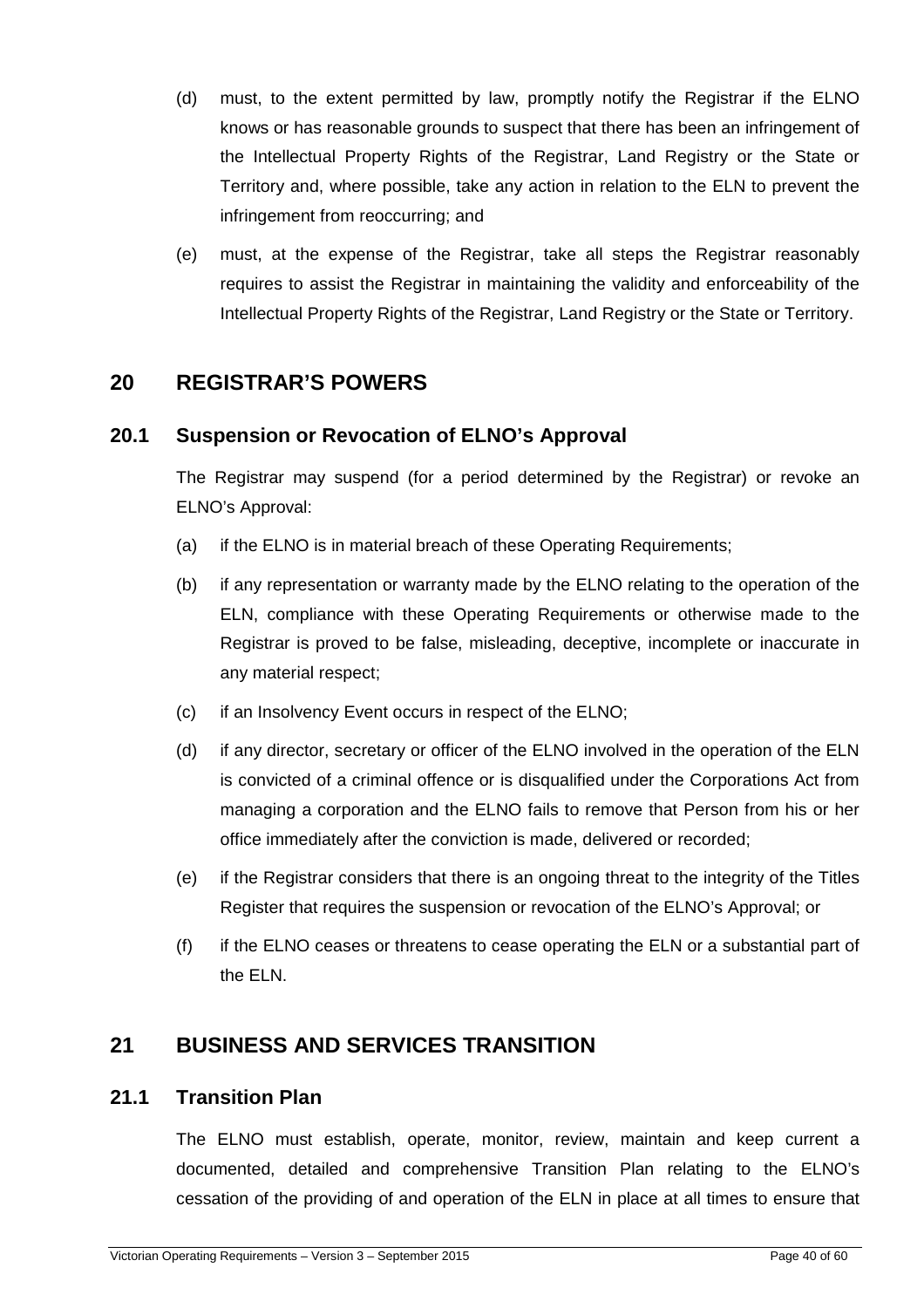the ELN can continue to operate at all times with minimal disruption to the Land Registry or Subscribers in the circumstances where the Transition Plan is implemented.

## **21.2 Minimum Requirements of a Transition Plan**

The ELNO must ensure that its Transition Plan provides, as a minimum, for:

- (a) notice to the Registrar and all Subscribers of the timing and reason for disengagement;
- (b) the orderly winding down of the ELNO System, facilities and services;
- (c) the manner of finalising any incomplete Conveyancing Transactions;
- (d) the transfer of all retained records to the Registrar or at the direction of the Registrar; and
- (e) the transfer of all licences and intellectual property to a third party or the Registrar.

## **21.3 (Deleted)**

#### **21.4 Implementation of Transition Plan**

The ELNO must implement the Transition Plan:

- (a) 12 months prior to cessation, if the ELNO intends to cease or ceases to operate:
	- (i) the ELN for any reason; or
	- (ii) any service or services provided by the ELNO which is, in the Registrar's opinion, material to the operation of the ELN;
- (b) immediately, if the ELNO's Approval is revoked by the Registrar; or
- (c) from the date the Registrar gives written notice to the ELNO that the Registrar does not intend renewing the ELNO's Approval, if the Approval is not renewed by the Registrar.

# **22 AMENDMENT OF OPERATING REQUIREMENTS**

The ELNO must comply with any amendment made to these Operating Requirements by the Registrar pursuant to the Amendment to Operating Requirements Procedure.

# **23 ADDITIONAL OPERATING REQUIREMENTS**

The ELNO must comply with the Additional Operating Requirements, if any.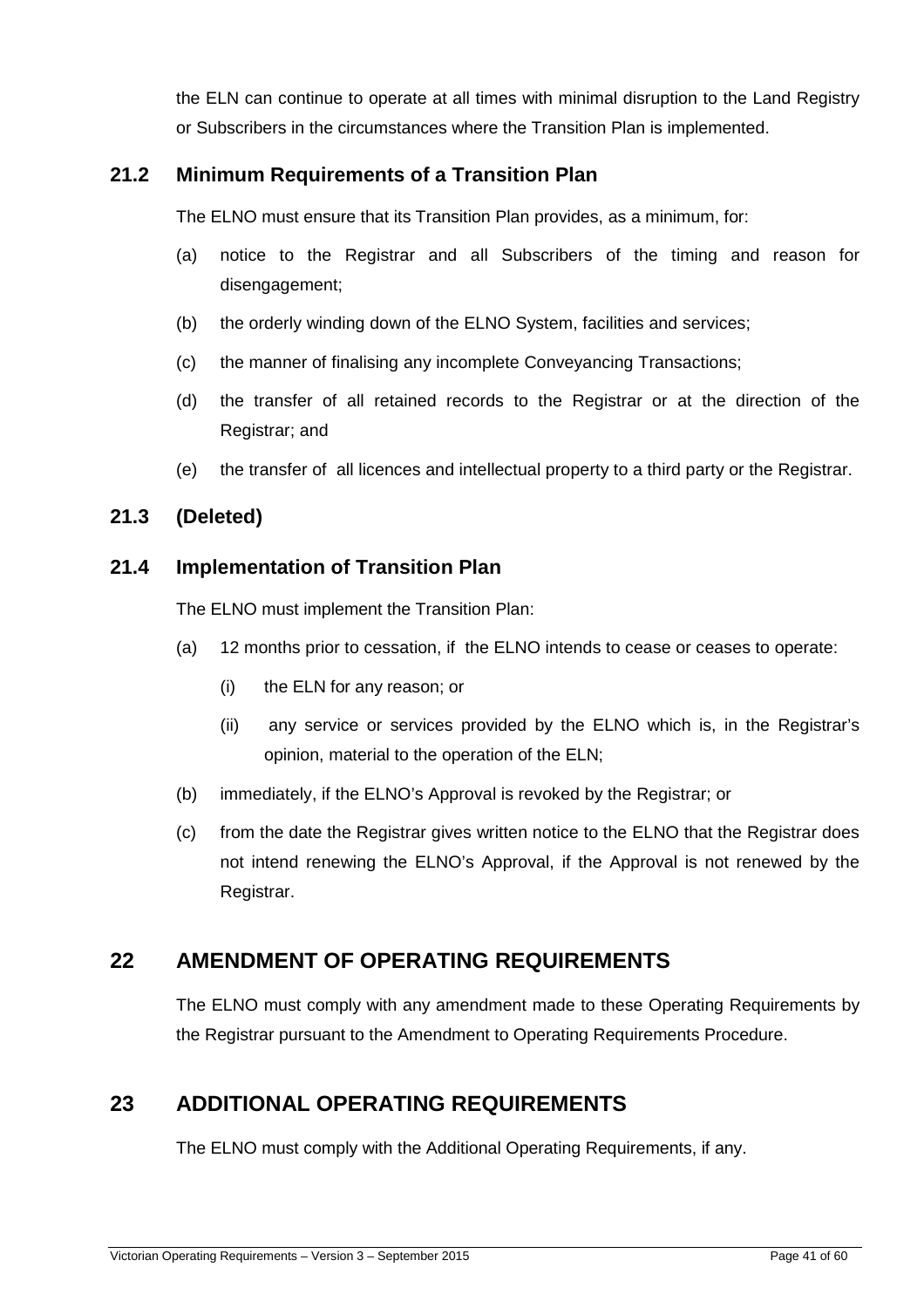# **SCHEDULE 1 – INSURANCE**

| 1            | Professional Indemnity Insurance              | \$20,000,000                  |
|--------------|-----------------------------------------------|-------------------------------|
| $\mathbf{2}$ | <b>Fidelity Insurance</b>                     | \$20,000,000                  |
| 3            | <b>Public and Product Liability Insurance</b> | \$10,000,000                  |
| 4            | Asset Insurance                               | <b>Replacement Cost Value</b> |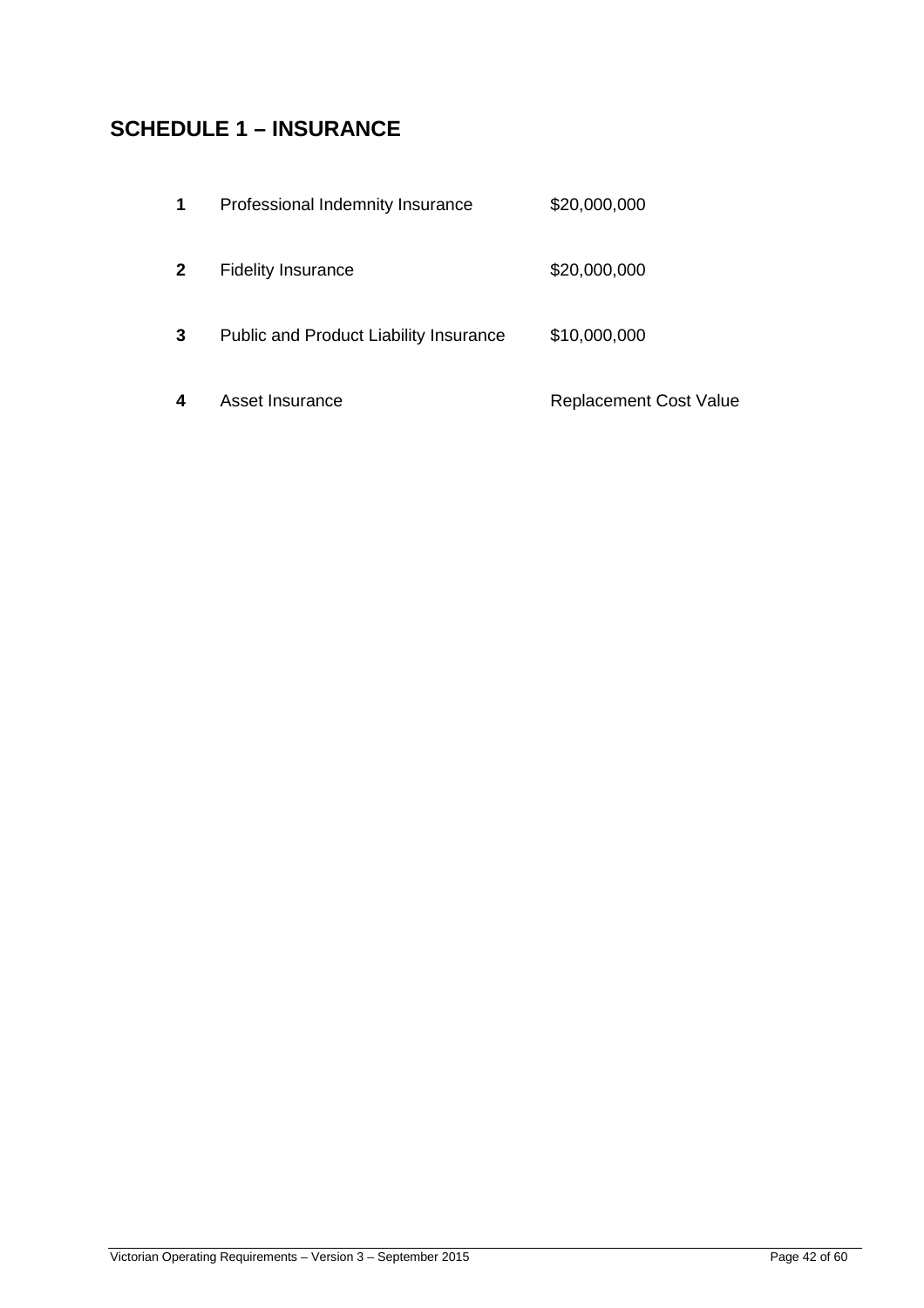# **SCHEDULE 2 – PERFORMANCE LEVELS**

| <b>Performance Level</b>               | <b>Performance Target</b>                                                                                                                                                                                                                                                                                                                                                                                              |  |  |  |  |  |
|----------------------------------------|------------------------------------------------------------------------------------------------------------------------------------------------------------------------------------------------------------------------------------------------------------------------------------------------------------------------------------------------------------------------------------------------------------------------|--|--|--|--|--|
|                                        | <b>Operational Performance Measures</b>                                                                                                                                                                                                                                                                                                                                                                                |  |  |  |  |  |
| Service Availability                   | The ELNO System must be available to its Subscribers (including those<br>services dependent on functionality needing external communications and<br>systems except when those external communications or systems are not<br>available) for 24 hours per day, 7 days per week and 52 weeks per year,<br>exclusive of Scheduled Maintenance assessed monthly.<br>Scheduled Maintenance must occur during Non-Core Hours. |  |  |  |  |  |
|                                        |                                                                                                                                                                                                                                                                                                                                                                                                                        |  |  |  |  |  |
|                                        | "Non-Core Hours" means any time outside of Core Hours.                                                                                                                                                                                                                                                                                                                                                                 |  |  |  |  |  |
|                                        | "Core Hours" means the time from 6:00am to 10:00pm Australian Eastern<br>Standard Time or Australian Eastern Daylight Time as applicable on each<br>Business Day.                                                                                                                                                                                                                                                      |  |  |  |  |  |
|                                        | "Business Day" means a day that is not:                                                                                                                                                                                                                                                                                                                                                                                |  |  |  |  |  |
|                                        | (a)<br>a Saturday or Sunday; or                                                                                                                                                                                                                                                                                                                                                                                        |  |  |  |  |  |
|                                        | (b)<br>a public holiday, special holiday or bank holiday in a State or Territory.                                                                                                                                                                                                                                                                                                                                      |  |  |  |  |  |
| <b>Service Reliability</b>             | The ELNO System must be available for:                                                                                                                                                                                                                                                                                                                                                                                 |  |  |  |  |  |
|                                        | not less than 99.8% during Core Hours; and<br>(a)                                                                                                                                                                                                                                                                                                                                                                      |  |  |  |  |  |
|                                        | (b)<br>not less than 99% during Non-Core Hours,                                                                                                                                                                                                                                                                                                                                                                        |  |  |  |  |  |
|                                        | assessed monthly.                                                                                                                                                                                                                                                                                                                                                                                                      |  |  |  |  |  |
| <b>System Performance Measures</b>     |                                                                                                                                                                                                                                                                                                                                                                                                                        |  |  |  |  |  |
| System<br>Responsiveness               | The time taken by the ELNO System to respond to a user-initiated request must<br>be less than 3 seconds on average over a month, exclusive of external<br>communications and systems, under all reasonably expected load conditions.                                                                                                                                                                                   |  |  |  |  |  |
| <b>System Resilience</b>               | The ELNO service must not be disrupted for the same root cause (excluding<br>service disruptions caused by external communications and systems) more than<br>twice in a six month period.                                                                                                                                                                                                                              |  |  |  |  |  |
| <b>Management Performance Measures</b> |                                                                                                                                                                                                                                                                                                                                                                                                                        |  |  |  |  |  |
| Incident Resolution                    | In a disaster recovery situation where the ELNO's Business Continuity and<br>Disaster Recovery Plan is invoked, the ELNO System must be restored to<br>Service Availability within 4 hours.                                                                                                                                                                                                                            |  |  |  |  |  |
|                                        | Where a service disruption occurs in a non-disaster recovery situation, the<br>ELNO System must be restored to Service Availability within 40 minutes.                                                                                                                                                                                                                                                                 |  |  |  |  |  |
| Problem<br>Identification              | The root cause of each service disruption must be identified within 3<br><b>Business Days.</b>                                                                                                                                                                                                                                                                                                                         |  |  |  |  |  |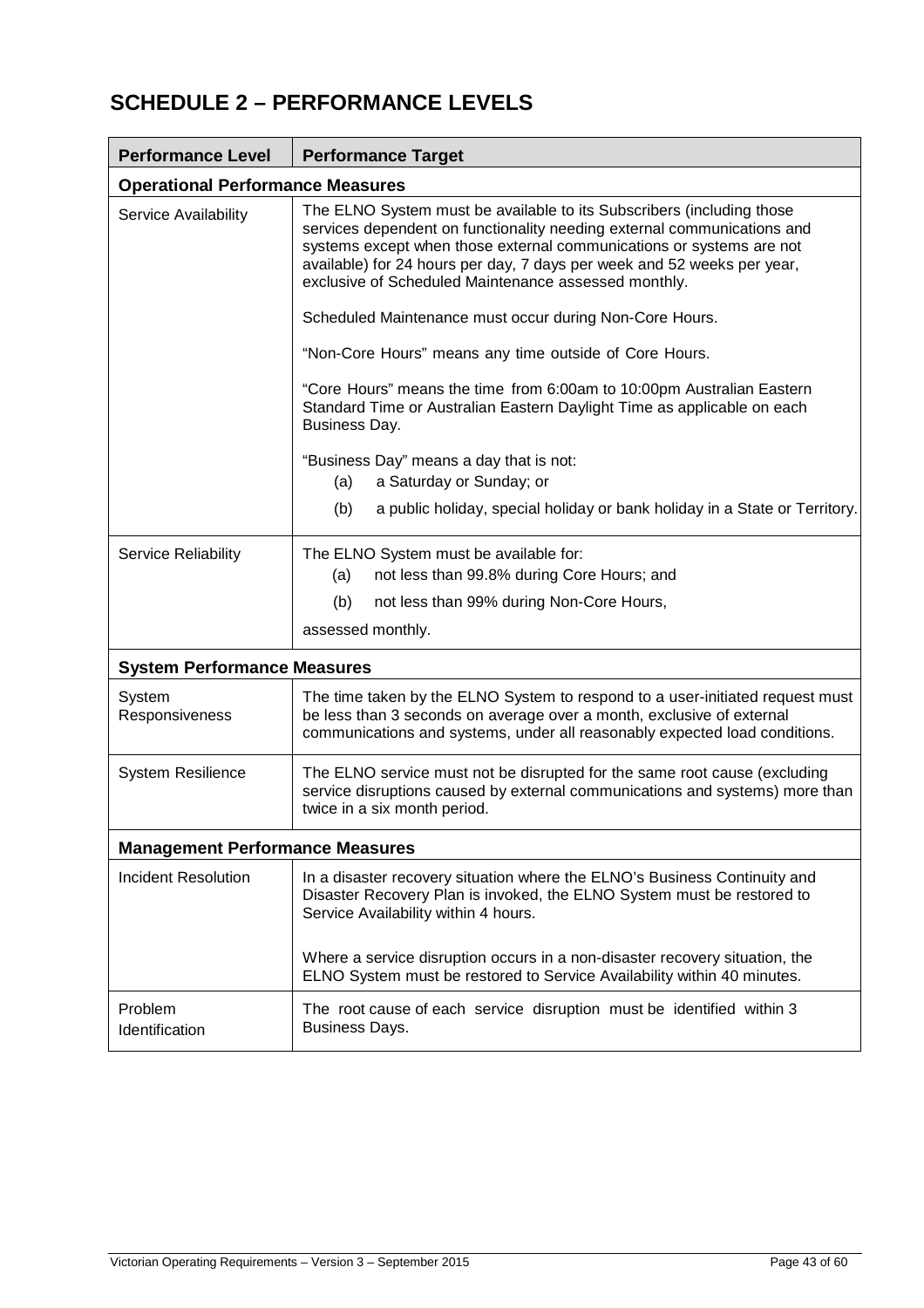# **SCHEDULE 3 – REPORTING REQUIREMENTS**

#### **Category One – when applying for Approval and on renewal of Approval**

| <b>MOR</b><br><b>Clause</b> | <b>Subject</b>                                          | <b>Document to be Produced</b>                                                    | <b>Self-Certification to be</b><br><b>Provided</b>                   | Independent Certification to be<br><b>Obtained and Supplied</b> |
|-----------------------------|---------------------------------------------------------|-----------------------------------------------------------------------------------|----------------------------------------------------------------------|-----------------------------------------------------------------|
| 4.1                         | ABN and GST                                             | ABN and GST registration                                                          |                                                                      |                                                                 |
| $4.2(a)$ or<br>(b)          | Corporate registration                                  | ASIC registration certificate plus<br>company search not more than 30<br>days old |                                                                      |                                                                 |
| 4.2(c)                      | Properly empowered                                      | Constitution and other constituting<br>documents                                  |                                                                      |                                                                 |
| 4.3.1                       | Good corporate character and<br>reputation              |                                                                                   | Good character and reputation                                        |                                                                 |
| 4.3.1(a)                    | Principals, directors and officers of<br>good character |                                                                                   | Principals, directors and officers of<br>good character              |                                                                 |
| 4.3.1(b)                    | Employees, agents and contractors<br>of good character  |                                                                                   | Employees, agents and<br>contractors of good character               |                                                                 |
| 4.3.2                       | Governance                                              | Corporate governance model                                                        | Best practice governance                                             |                                                                 |
| 4.4                         | <b>Financial resources</b>                              | Audited financial statements and<br>reports for the last two Financial<br>Years   | Sufficient financial resources                                       |                                                                 |
| 4.5                         | <b>Technical resources</b>                              | Technical capability document                                                     | Sufficient technical resources                                       |                                                                 |
| 4.6                         | Organisational resources                                | Organisational structure                                                          | Sufficient organisational resources                                  |                                                                 |
| 5.1                         | Widespread use                                          | Business plan                                                                     |                                                                      |                                                                 |
| 5.3(d)                      | Licences and regulatory approvals                       |                                                                                   | Licences and regulatory approvals<br>specified, obtained and current |                                                                 |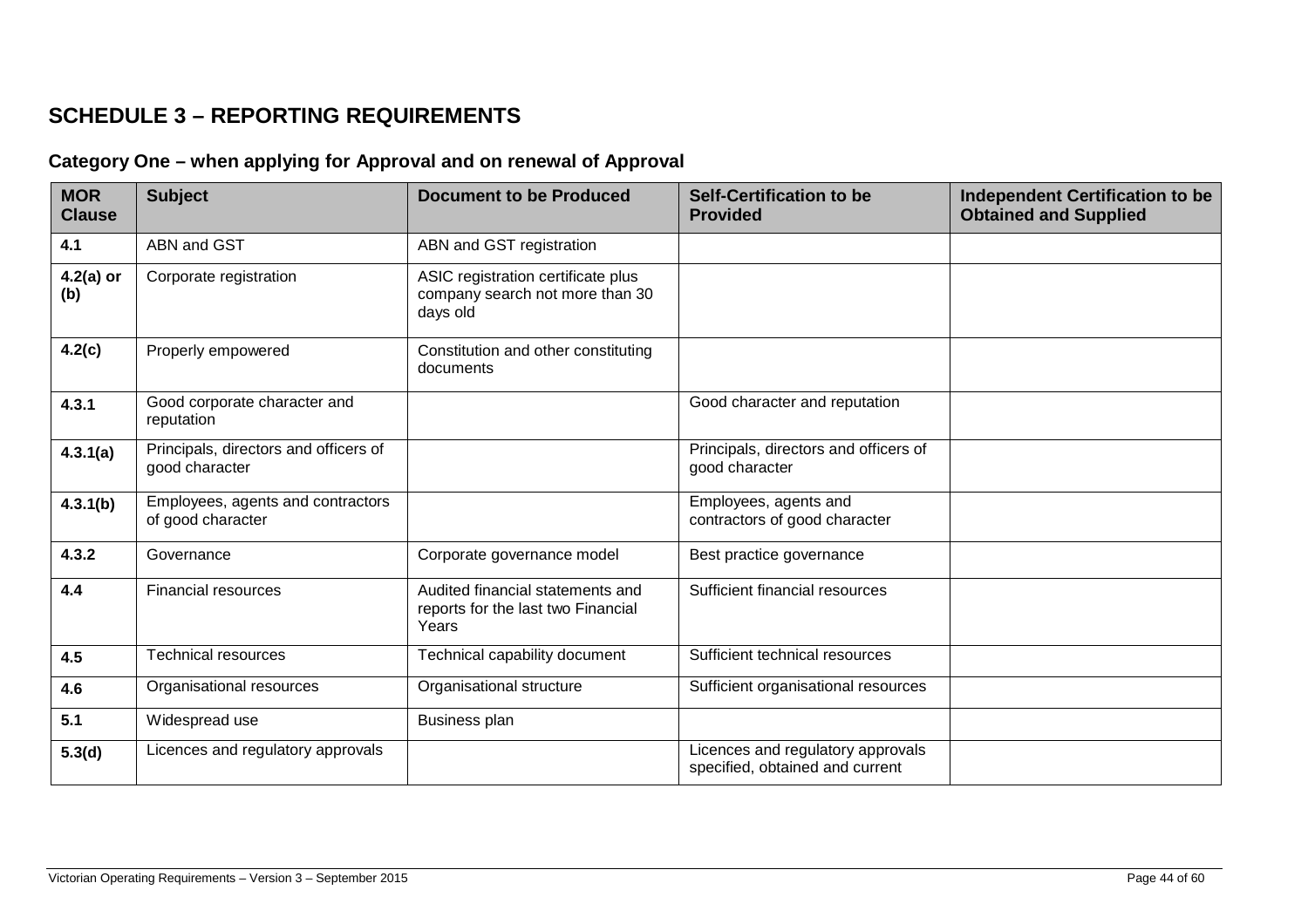| <b>MOR</b><br><b>Clause</b> | <b>Subject</b>                                          | <b>Document to be Produced</b> | <b>Self-Certification to be</b><br><b>Provided</b>                                                      | <b>Independent Certification to be</b><br><b>Obtained and Supplied</b> |
|-----------------------------|---------------------------------------------------------|--------------------------------|---------------------------------------------------------------------------------------------------------|------------------------------------------------------------------------|
| 4.1                         | ABN and GST                                             |                                | No Change Certification or updated<br>Document as required under<br>Category One                        |                                                                        |
| $4.2(a)$ or (b)             | Corporate registration                                  |                                | No Change Certification or updated<br>Document as required under<br>Category One                        |                                                                        |
| 4.2(c)                      | Properly empowered                                      |                                | No Change Certification or updated<br>Document as required under<br>Category One                        |                                                                        |
| 4.3.1                       | Good corporate character and<br>reputation              |                                | No Change Certification or updated<br>Self- Certification as required under<br>Category One             |                                                                        |
| 4.3.1(a)                    | Principals, directors and officers of<br>good character |                                | No Change Certification or updated<br>Self-Certification as required under<br>Category One              |                                                                        |
| 4.3.1(b)                    | Employees, agents and<br>contractors of good character  |                                | No Change Certification or updated<br>Self-Certification as required under<br>Category One              |                                                                        |
| 4.3.2                       | Governance                                              |                                | No Change Certification or updated<br>Document and Self-Certification as<br>required under Category One |                                                                        |
| 4.4                         | <b>Financial resources</b>                              |                                | No Change Certification or updated<br>Document and Self-Certification as<br>required under Category One |                                                                        |
| 4.5                         | <b>Technical resources</b>                              |                                | No Change Certification or updated<br>Document and Self-Certification as<br>required under Category One |                                                                        |

## **Category Two – before commencing operation of the ELN and on renewal of Approval**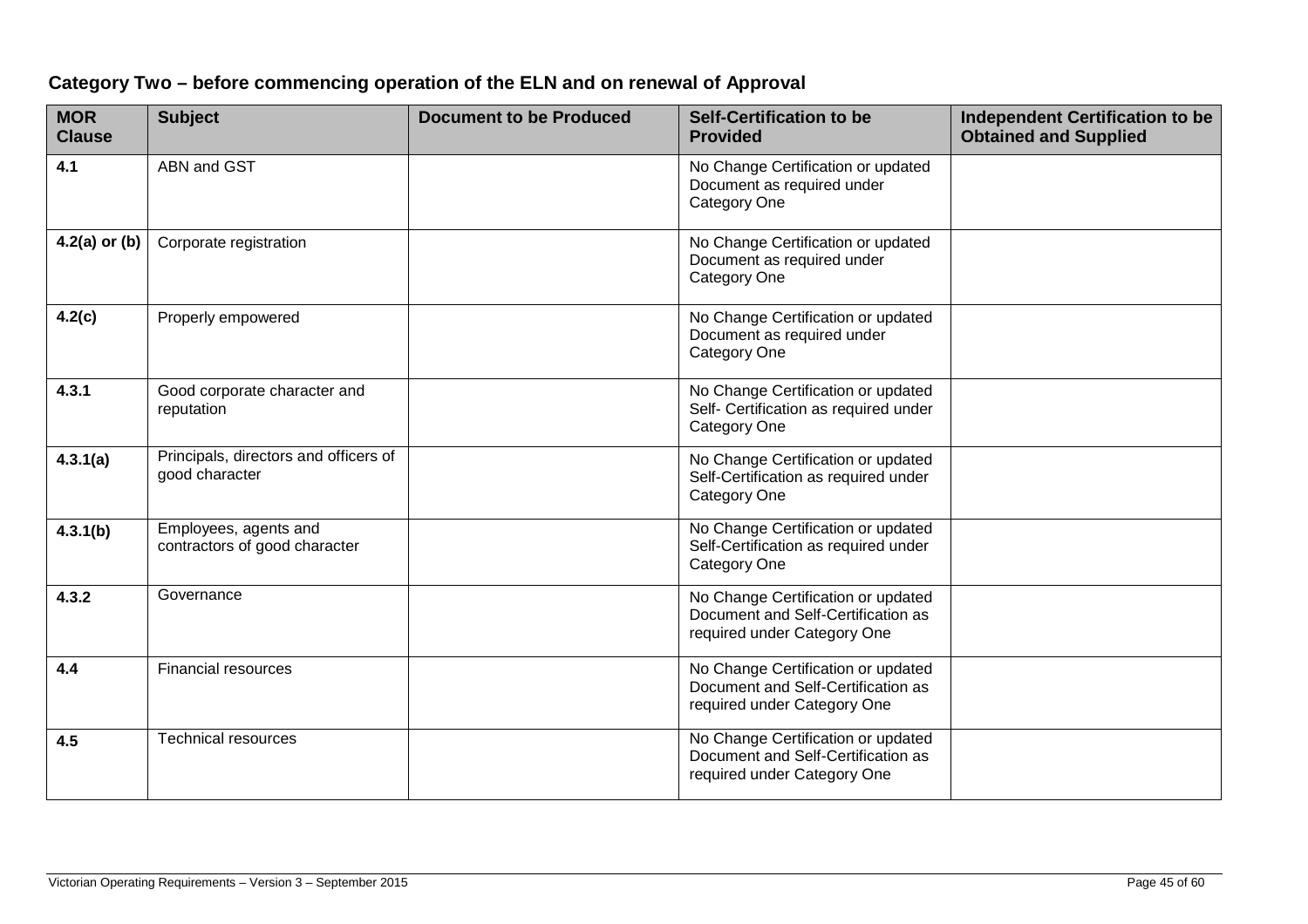| <b>MOR</b><br><b>Clause</b> | <b>Subject</b>                                        | <b>Document to be Produced</b>                                                        | <b>Self-Certification to be</b><br><b>Provided</b>                                                      | <b>Independent Certification to be</b><br><b>Obtained and Supplied</b> |
|-----------------------------|-------------------------------------------------------|---------------------------------------------------------------------------------------|---------------------------------------------------------------------------------------------------------|------------------------------------------------------------------------|
| 4.6                         | Organisational resources                              |                                                                                       | No Change Certification or updated<br>Document and Self-Certification as<br>required under Category One |                                                                        |
| 4.7.1, 4.7.3<br>& 4.7.4     | Insurance conditions                                  | Insurance policies                                                                    |                                                                                                         |                                                                        |
| 4.7.2<br>& 4.7.5            | Insurer and insurance levels                          |                                                                                       | Compliance with requirements in<br>clauses 4.7.2 & 4.7.5                                                |                                                                        |
| 5.1                         | Widespread use                                        |                                                                                       | No Change Certification or updated<br>Document as required under<br>Category One                        |                                                                        |
| 5.3(d)                      | Licences and regulatory<br>approvals                  |                                                                                       | No Change Certification or updated<br>Self-Certification as required under<br>Category One              |                                                                        |
| 5.3(e)                      | Pricing policy                                        | <b>Pricing Policy</b>                                                                 |                                                                                                         |                                                                        |
| $\bf 6$                     | Initial testing                                       | <b>Test Plan</b>                                                                      |                                                                                                         |                                                                        |
| $\overline{7}$              | System security and integrity                         | <b>Information Security Management</b><br>System (ISMS)                               |                                                                                                         | <b>ISMS Fit for Purpose</b>                                            |
| 9.1                         | Mitigate risk                                         | Risk Management Framework (RMF)                                                       |                                                                                                         | <b>RMF Fit for Purpose</b>                                             |
| 10.1(b)                     | Minimum system requirements:<br>Adaptability          |                                                                                       |                                                                                                         | Compliance with requirements<br>in clause $10.1(b)$                    |
| 12                          | <b>Business Continuity &amp; Disaster</b><br>Recovery | <b>Business Continuity and Disaster</b><br>Recovery Program (BCDRP)                   |                                                                                                         | <b>BCDRP Fit for Purpose</b>                                           |
| 13                          | Change Management                                     | Change Management Framework<br>(CMF)                                                  |                                                                                                         |                                                                        |
| 14.1                        | Subscriber registration                               | <b>Subscriber Registration Process</b>                                                |                                                                                                         |                                                                        |
| 14.4                        | Subscriber insurance                                  | Documented process to ensure<br>current Subscriber insurance<br>obtained and retained |                                                                                                         |                                                                        |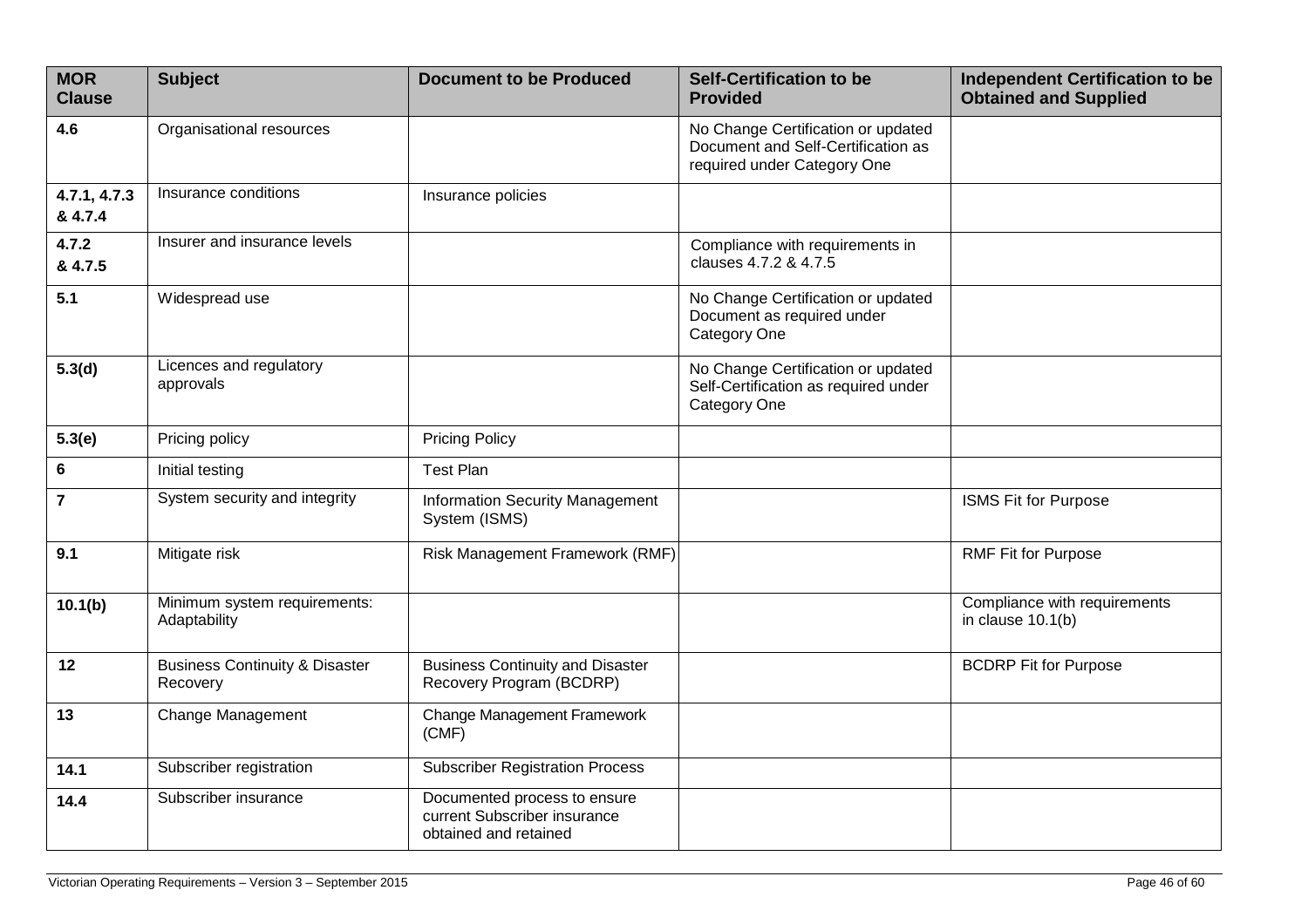| <b>MOR</b><br><b>Clause</b> | <b>Subject</b>          | <b>Document to be Produced</b> | Self-Certification to be<br><b>Provided</b> | Independent Certification to be<br><b>Obtained and Supplied</b> |
|-----------------------------|-------------------------|--------------------------------|---------------------------------------------|-----------------------------------------------------------------|
| 14.5                        | Participation agreement | <b>Participation Agreement</b> |                                             |                                                                 |
| 21                          | <b>Transition</b>       | Transition Plan                |                                             |                                                                 |

# **Category Three – as part of the Annual Report to the Registrar**

| <b>MOR</b><br><b>Clause</b> | <b>Subject</b>                                          | <b>Document to be Produced</b> |                                                                                                         | Self-Certification to Be Provided Independent Certification to be<br><b>Obtained and Supplied</b> |
|-----------------------------|---------------------------------------------------------|--------------------------------|---------------------------------------------------------------------------------------------------------|---------------------------------------------------------------------------------------------------|
| 4.1                         | ABN and GST                                             |                                | No Change Certification or updated<br>Document as required under<br>Category One                        |                                                                                                   |
| $4.2(a)$ or (b)             | Corporate registration                                  |                                | No Change Certification or updated<br>Document as required under<br>Category One                        |                                                                                                   |
| 4.2(c)                      | Properly empowered                                      |                                | No Change Certification or updated<br>Document as required under<br>Category One                        |                                                                                                   |
| 4.3.1                       | Good corporate character and<br>reputation              |                                | No Change Certification or updated<br>Self- Certification as required under<br>Category One             |                                                                                                   |
| 4.3.1(a)                    | Principals, directors and officers of<br>good character |                                | No Change Certification or<br>updated Self-Certification as<br>required under Category One              |                                                                                                   |
| 4.3.1(b)                    | Employees, agents and contractors<br>of good character  |                                | No Change Certification or updated<br>Self- Certification as required under<br>Category One             |                                                                                                   |
| 4.3.2                       | Governance                                              |                                | No Change Certification or updated<br>Document and Self-Certification as<br>required under Category One |                                                                                                   |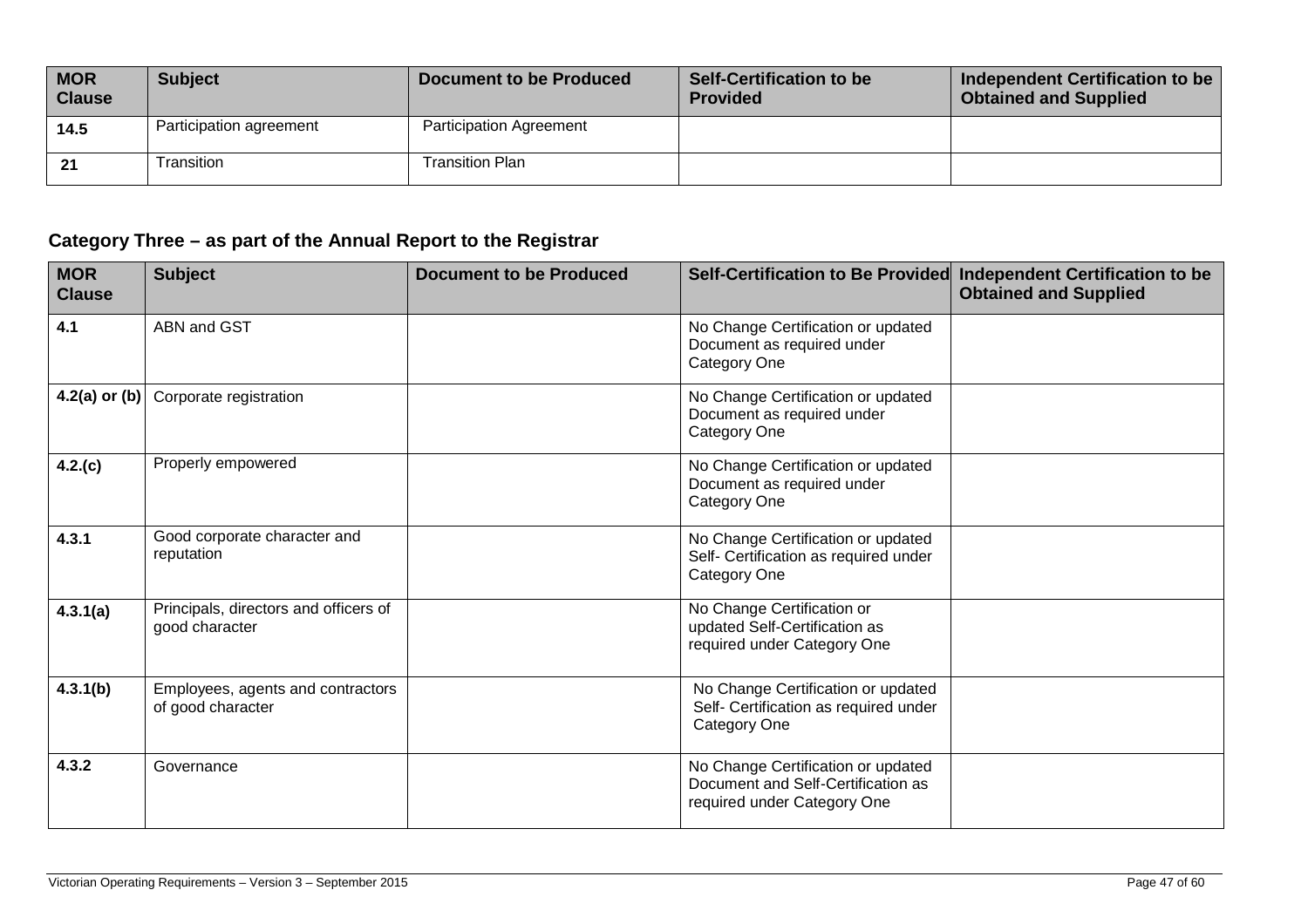| <b>MOR</b><br><b>Clause</b> | <b>Subject</b>                       | <b>Document to be Produced</b>                                             | Self-Certification to Be Provided                                                                       | <b>Independent Certification to be</b><br><b>Obtained and Supplied</b> |
|-----------------------------|--------------------------------------|----------------------------------------------------------------------------|---------------------------------------------------------------------------------------------------------|------------------------------------------------------------------------|
| 4.4                         | <b>Financial resources</b>           | Audited financial statements and<br>reports for the last Financial<br>Year | Sufficient financial resources                                                                          |                                                                        |
| 4.5                         | <b>Technical resources</b>           |                                                                            | Sufficient technical resources                                                                          |                                                                        |
| 4.6                         | Organisational resources             |                                                                            | No Change Certification or updated<br>Document and Self-Certification as<br>required under Category One |                                                                        |
| 4.7.1, 4.7.3<br>& 4.7.4     | Insurance conditions                 | Insurance policies                                                         | No Change Certification or updated<br>Document as required under<br>Category Two                        |                                                                        |
| 4.7.2<br>& 4.7.5            | Insurer and insurance levels         |                                                                            | Compliance with requirements in<br>clauses 4.7.2 & 4.7.5                                                |                                                                        |
| 5.1                         | Widespread use                       | Details of industry usage                                                  | No Change Certification or updated<br>Document as required under<br>Category One                        |                                                                        |
| 5.3(d)                      | Licences and regulatory approvals    |                                                                            | Licences and regulatory approvals<br>specified, obtained and current                                    |                                                                        |
| 5.3(e)                      | Pricing policy                       |                                                                            | No Change Certification or updated<br>Document as required under<br>Category Two                        |                                                                        |
| 5.3(f)                      | Training and awareness               |                                                                            | Training and awareness programs up<br>to date and adequate                                              |                                                                        |
| 5.3(g)                      | Law and policy compliance            |                                                                            | Compliance with laws and policies                                                                       |                                                                        |
| $\overline{7}$              | System security and integrity        |                                                                            | ISMS: No Change Certification or<br>updated Document as required under<br>Category Two                  | <b>ISMS Fit for Purpose</b>                                            |
| 8                           | Public confidence in Titles Register |                                                                            | Nothing done to diminish public<br>confidence in Titles Register                                        |                                                                        |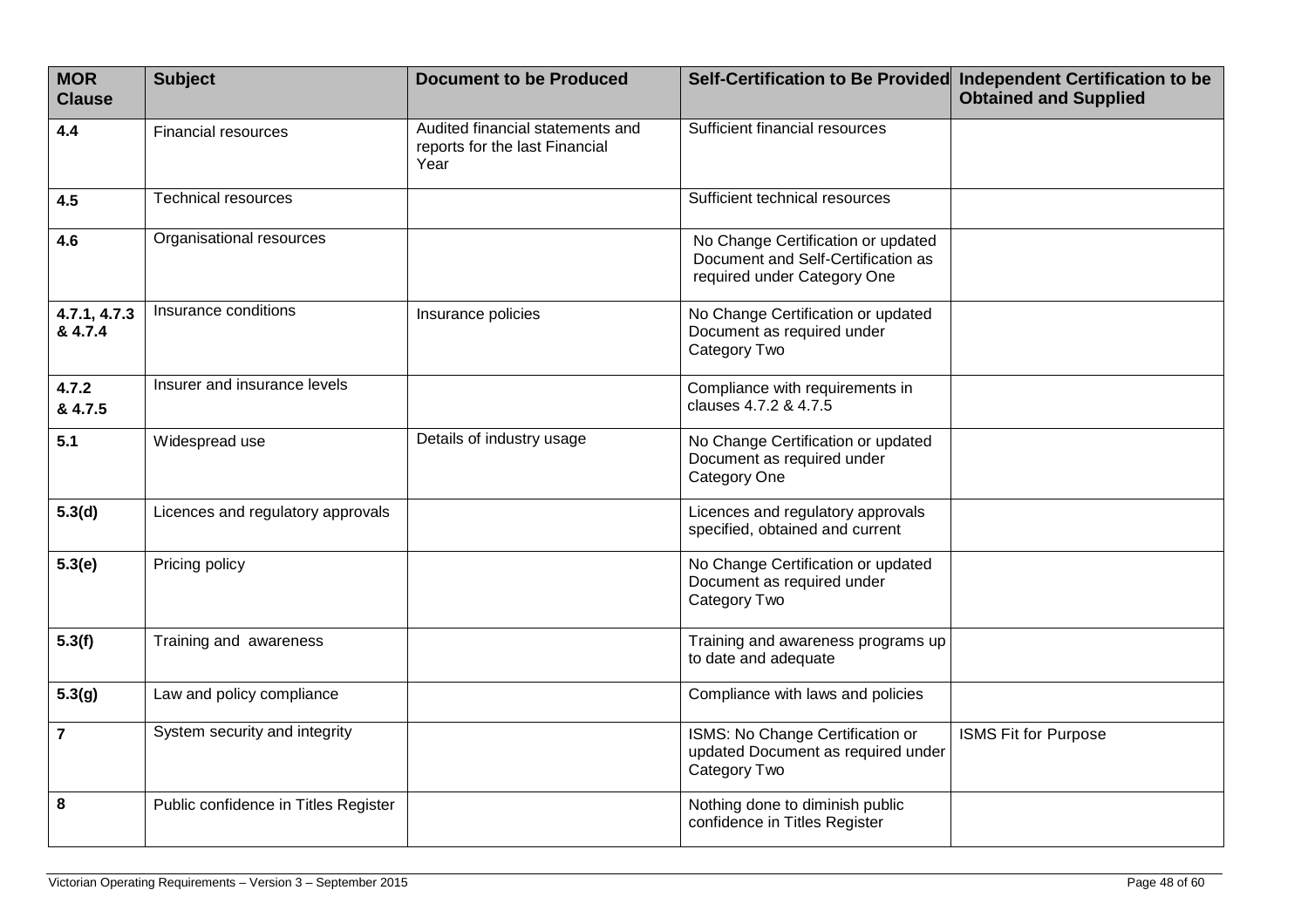| <b>MOR</b><br><b>Clause</b> | <b>Subject</b>                                        | <b>Document to be Produced</b> |                                                                                                | Self-Certification to Be Provided Independent Certification to be<br><b>Obtained and Supplied</b>                     |
|-----------------------------|-------------------------------------------------------|--------------------------------|------------------------------------------------------------------------------------------------|-----------------------------------------------------------------------------------------------------------------------|
| 9.1                         | Mitigate risk                                         |                                | RMF: No Change Certification or<br>updated Document as required under<br>Category Two          | <b>RMF Fit for Purpose</b>                                                                                            |
| 9.2                         | Risk of fraud or error                                |                                | Use of ELN does not result in greater<br>fraud or error                                        |                                                                                                                       |
| 10.1(b)                     | Minimum system requirements:<br>Adaptability          |                                | No Change Certification                                                                        | Where a No Change Certification<br>cannot be given, an Independent<br>Certification as required under<br>Category Two |
| 11                          | Minimum performance levels                            |                                | Performance to measures in<br>Schedule 2                                                       |                                                                                                                       |
| 12                          | <b>Business Continuity &amp; Disaster</b><br>Recovery |                                | <b>BCDRP: No Change Certification or</b><br>updated Document as required under<br>Category Two | <b>BCDRMP Fit for Purpose</b>                                                                                         |
| 13                          | <b>Change Management</b>                              |                                | No Change Certification or updated<br>Document as required under<br>Category Two               |                                                                                                                       |
| 14.1                        | Subscriber registration                               |                                | <b>Subscriber Registration Process</b><br>compliant with clause 14.1                           |                                                                                                                       |
| 14.4                        | Subscriber insurance                                  |                                | No Change Certification or updated<br>Document as required under<br>Category Two               |                                                                                                                       |
| 14.5                        | Participation agreement                               |                                | No Change Certification or updated<br>Document as required under<br>Category Two               |                                                                                                                       |
| 15.1                        | General compliance                                    |                                | Compliance with all requirements                                                               |                                                                                                                       |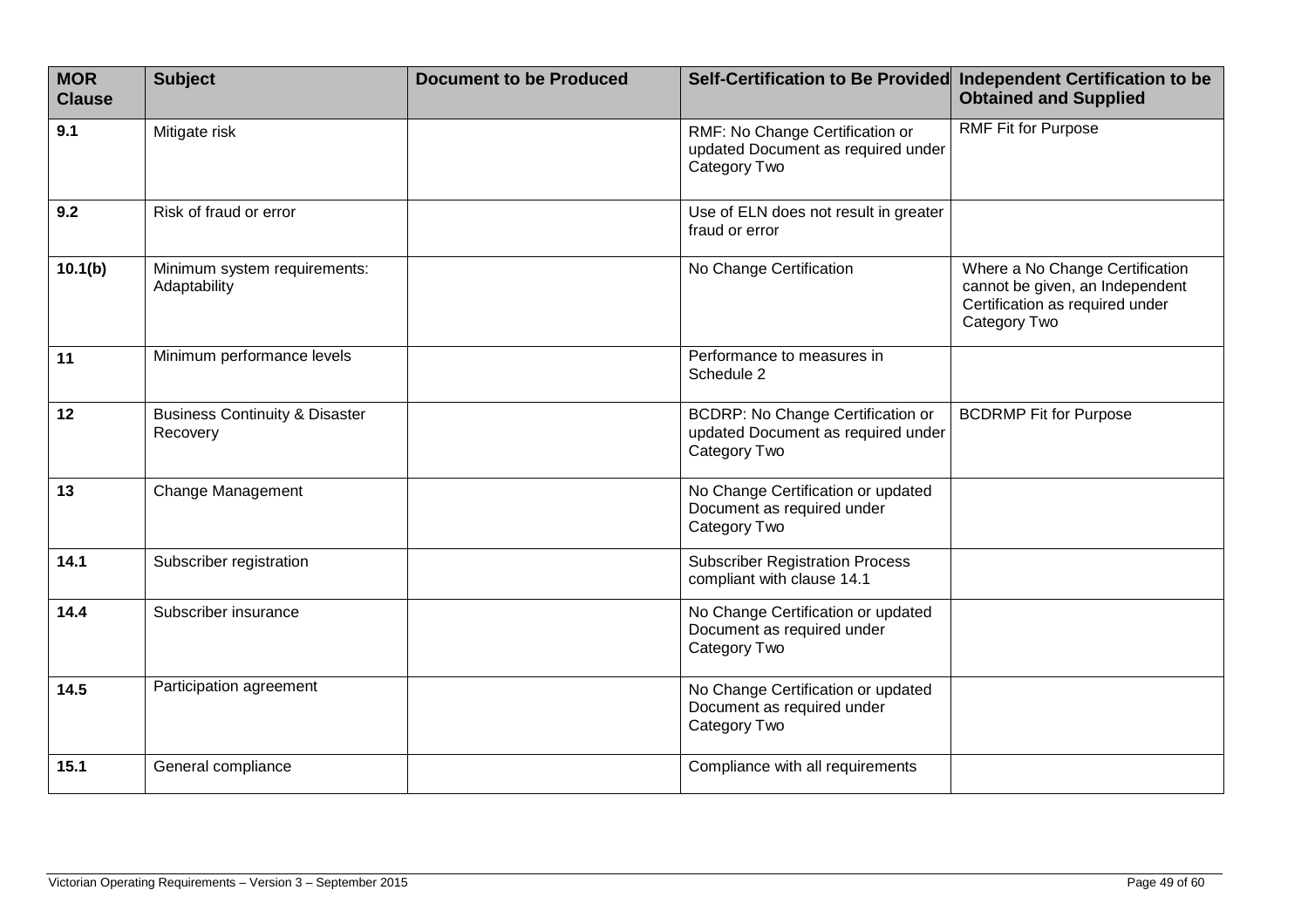| <b>MOR</b><br><b>Clause</b> | <b>Subject</b>             | <b>Document to be Produced</b>                                                                                                   |                                                                                | Self-Certification to Be Provided Independent Certification to be<br><b>Obtained and Supplied</b> |
|-----------------------------|----------------------------|----------------------------------------------------------------------------------------------------------------------------------|--------------------------------------------------------------------------------|---------------------------------------------------------------------------------------------------|
| 15.7                        | Non-compliance remediation | Consolidated and categorised<br>compliance failure notifications<br>together with remediation action plans<br>and their outcomes |                                                                                |                                                                                                   |
| 18.2                        | Annual report              | Annual Report to the Registrar                                                                                                   |                                                                                |                                                                                                   |
| 19.3                        | Information use            |                                                                                                                                  | Compliance with restrictions                                                   |                                                                                                   |
| 21.1                        | Transition                 |                                                                                                                                  | No Change Certification or updated<br>Document as required under<br>Category 2 |                                                                                                   |

# **Category Four – as the Monthly Report**

| <b>MOR</b><br><b>Clause</b> | <b>Subject</b>               | <b>Documents to be Published</b>                                      |
|-----------------------------|------------------------------|-----------------------------------------------------------------------|
| 5.3                         | General obligations          | Categorised complaints received, justified, resolved and outstanding. |
| 11                          | Minimum performance levels   | Compilation of performance against targets set out in Schedule 2.     |
| 14.2                        | Refusal to accept Subscriber | Complaints received, justified, resolved and outstanding.             |
| 14.6                        | Subscriber training          | Complaints received, justified, resolved and outstanding.             |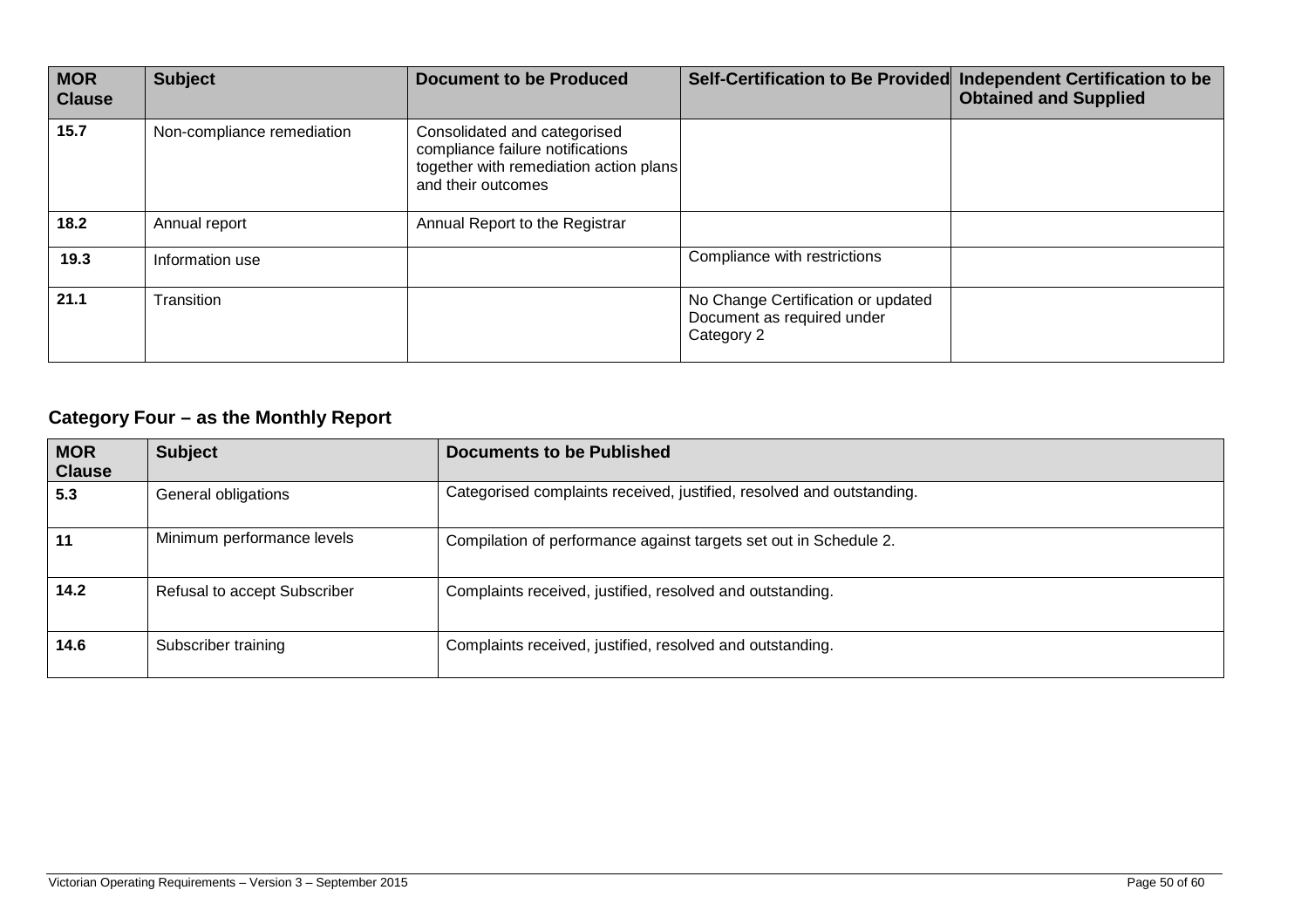# **SCHEDULE 4 – ADDITIONAL OPERATING REQUIREMENTS**

None.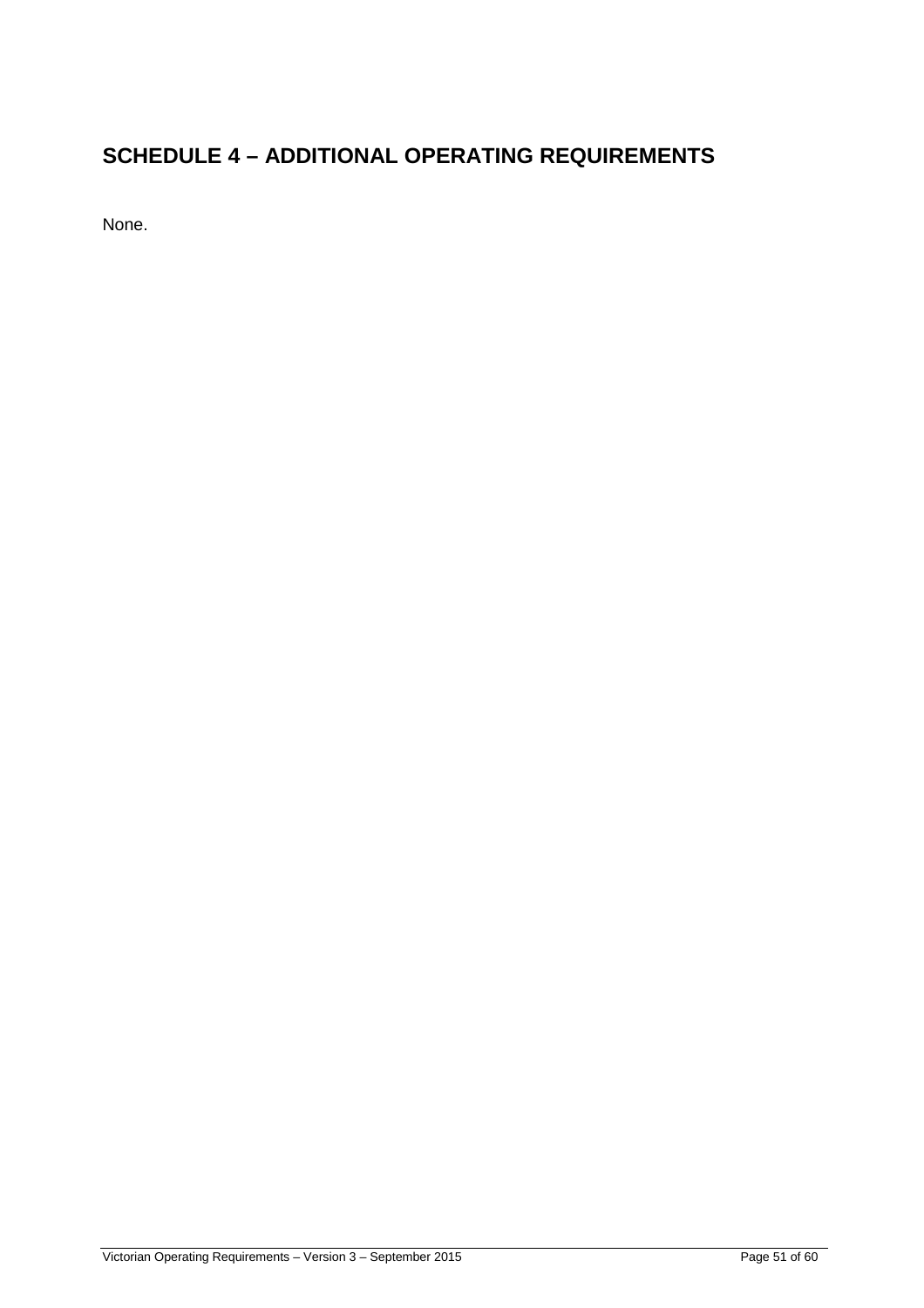# **SCHEDULE 5 – COMPLIANCE EXAMINATION PROCEDURE**

#### **1 Power to request information and Documents**

- 1.1 For the purposes of Section 34(2) of the ECNL, the Registrar or the Registrar's delegate must provide notice to the ELNO.
- 1.2 The notice must state:
	- (a) the time within which the information must be furnished and/or the Document must be produced (which must not be less than 10 Business Days after the giving of the notice); and
	- (b) how information is to be furnished and/or the Document is to be produced.
- 1.3 A notice under paragraph 1.2 of this Schedule may be given in writing or by any electronic means that the Registrar or the Registrar's delegate considers appropriate.
- 1.4 An ELNO to whom a notice is given under paragraph 1.2 of this Schedule must comply with the requirements set out in the notice within the period specified in the notice.
- 1.5 If an ELNO fails, without reasonable excuse, to comply with a notice given under paragraph 1.2 of this Schedule, the Registrar may do one or more of the following as the Registrar considers appropriate:
	- (a) suspend an ELNO's Approval; or
	- (b) revoke the ELNO's Approval.

#### **2 Inspection and retention of Documents**

- 2.1 If a Document is produced in accordance with a notice given under paragraph 1.2 of this Schedule, the Registrar or the Registrar's delegate may do one or more of the following:
	- (a) inspect the Document; or
	- (b) make a copy of, or take an extract from, the Document; or
	- (c) retain the Document for as long as is reasonably necessary for the purposes of the Compliance Examination to which the Document is relevant.
- 2.2 As soon as practicable after the Registrar or the Registrar's delegate retains a Document under paragraph 2.1 of this Schedule, the Registrar or the Registrar's delegate must give a receipt for it to the Person who produced it. The receipt must identify in general terms the Document retained.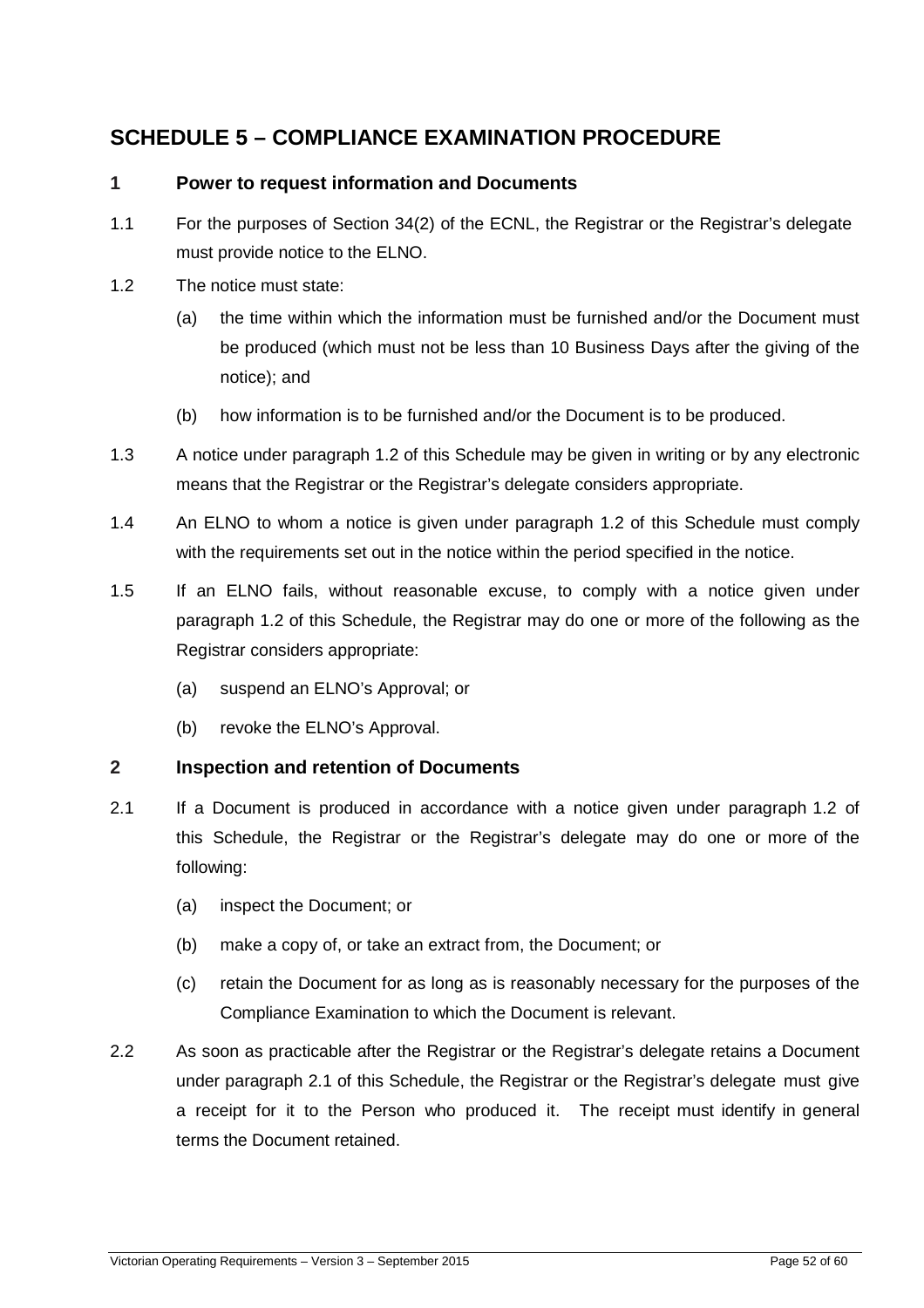#### **3 Return of retained Documents**

- 3.1 The Registrar or the Registrar's delegate must as soon as reasonably practicable return the Document to the ELNO if the Registrar or the Registrar's delegate is no longer satisfied that its continued retention as evidence is necessary.
- 3.2 The Registrar or the Registrar's delegate is not bound to return a Document where the Document has been provided to any police authority or anyone else entitled to the Document pursuant to any law or court order.

#### **4 Access to retained Documents**

- 4.1 Until a Document retained under paragraph 2.1 of this Schedule is returned to its owner, the Registrar or the Registrar's delegate must allow a Person otherwise entitled to possession of the Document to inspect, make a copy of, or take an extract from, the Document at a reasonable time and place decided by the Registrar or the Registrar's delegate.
- 4.2 Paragraph 4.1 of this Schedule does not apply if it is impracticable or it would be reasonable not to allow the Document to be inspected or copied or an extract from the Document to be taken.

#### **5 Costs**

- 5.1 If the ELNO is found to be in material breach of the Operating Requirements, the ELNO must, if required by the Registrar, pay all reasonable fees and Costs incurred as a direct result of the Registrar or the Registrar's delegate carrying out the Compliance Examination. If the ELNO is not found to be in material breach, such fees and Costs will not be recoverable from the ELNO.
- 5.2 The Cost of all actions required to be taken by the ELNO to remedy any breach of these Operating Requirements identified by the Registrar or the Registrar's delegate is to be paid by the ELNO.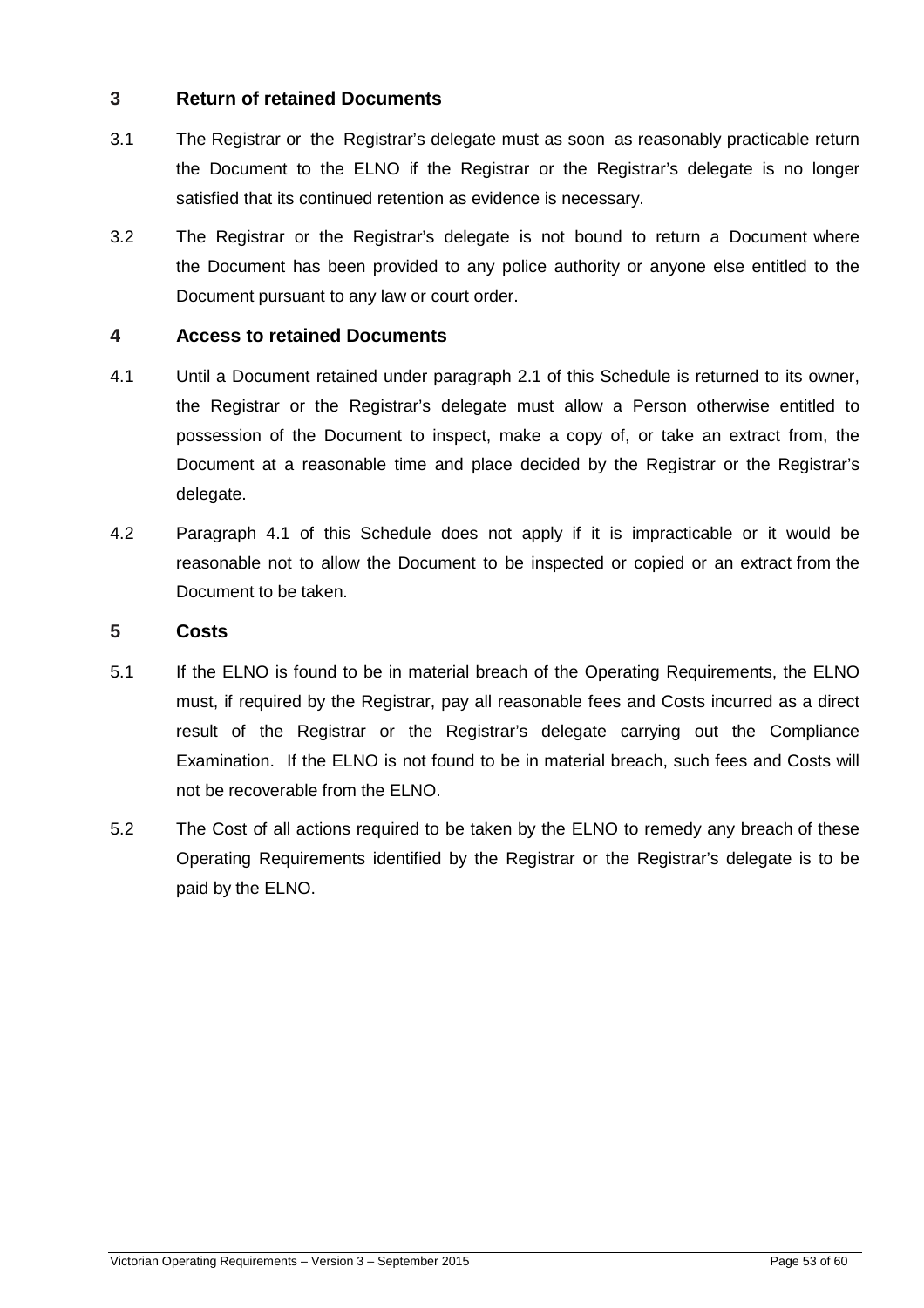# **SCHEDULE 6 – AMENDMENT TO OPERATING REQUIREMENTS PROCEDURE**

#### **1 Amendments with prior consultation**

- 1.1 Any amendment to these Operating Requirements must be the subject of good faith consultation by the Registrar with the ELNO before the amendment comes into effect.
- 1.2 Each amendment must be notified to the ELNO at least 20 Business Days before the amendment comes into effect. The notification must contain the date the amendment comes into effect.

#### **2 Amendments without prior consultation**

- 2.1 The Registrar may determine that an amendment to these Operating Requirements need not be the subject of prior consultation or notification in accordance with paragraph 1 before the amendment comes into effect if the Registrar determines in good faith that:
	- (a) such a course is required by law; or
	- (b) an emergency situation, as referred to in the ECNL, exists.
- 2.2 Notwithstanding paragraph 2.1, each amendment must be notified to the ELNO as soon as reasonably practicable before the amendment comes into effect. The notification must contain the date the amendment comes into effect.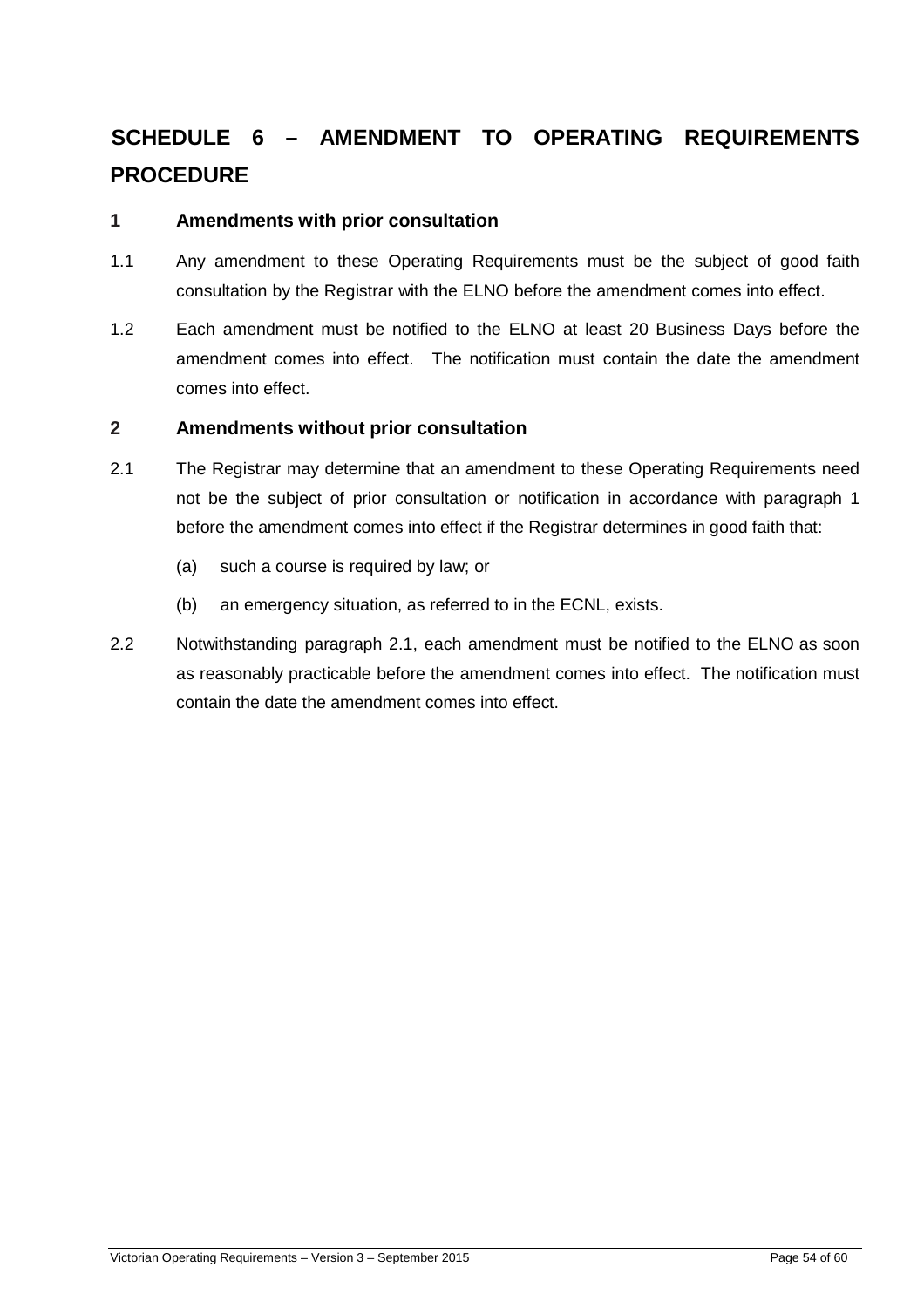# **SCHEDULE 7 – STANDARD FOR THE VERIFICATION OF IDENTITY OF POTENTIAL SUBSCRIBERS**

#### **(Subscriber Identity Verification Standard)**

#### **1 Definitions**

In this Subscriber Identity Verification Standard, capitalised terms have the meanings set out in clause 2.1 of these Operating Requirements or set out below:

**Approved Insurer** means an insurer approved by APRA to offer general insurance in Australia.

**APRA** means the Australian Prudential Regulation Authority.

**Australian Passport** means a passport issued by the Australian Commonwealth government.

**Category** means the categories of identification Documents set out in the table in Subscriber Identity Verification Standard paragraph 4, as amended from time to time.

**ELNO** has the meaning given to it in the ECNL.

**Identity Agent** means a Person who is an agent of an ELNO and who:

- (a) the ELNO reasonably believes is reputable, competent and insured in compliance with the insurance requirements set out in paragraph 9 of this Subscriber Identity Verification Standard; and
- (b) is authorised by the ELNO to conduct verification of identity on behalf of the ELNO in accordance with this Subscriber Identity Verification Standard.

**Identity Agent Certification** means the certification set out in paragraph 9 of this Subscriber Identity Verification Standard, as amended from time to time.

**Person Being Identified** means any of the Persons required to be identified under Operating Requirement clause 14.1 and this Subscriber Identity Verification Standard.

**Photo Card** is a card issued by the Commonwealth or any State or Territory showing a photograph of the holder and enabling the holder to evidence their age and/or their identity.

**Potential Subscriber** means a Person who has applied to be a Subscriber.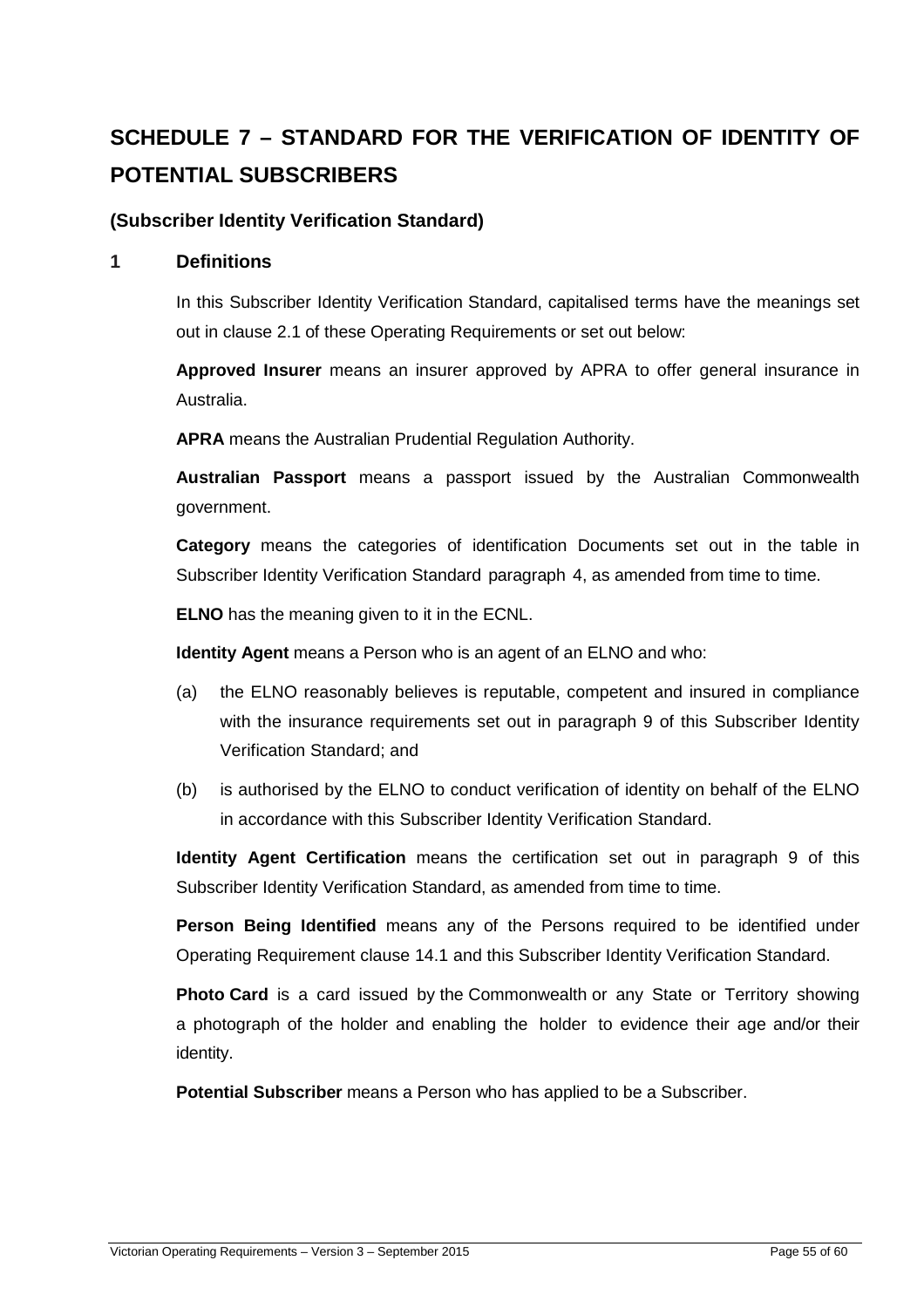#### **2 Who must be identified**

The identity of the following Persons must be verified by an ELNO in accordance with this Subscriber Identity Verification Standard:

- (a) where a Potential Subscriber is an individual, that individual;
- (b) without limiting paragraph 5, where the Potential Subscriber is a partnership, the Person or Persons signing the Participation Agreement on behalf of the partnership;
- (c) without limiting paragraph 6, where the Potential Subscriber is a body corporate, the Person or Persons signing or witnessing the affixing of the seal on behalf of the body corporate;
- (d) without limiting paragraphs 7 and 8, where the Potential Subscriber appoints an attorney to sign the Participation Agreement, the attorney.

#### **3 Face-to-face regime**

- 3.1 The verification of identity must be conducted during a face-to-face in-person interview between the ELNO or the Identity Agent and the Person Being Identified.
- 3.2 Where Documents containing photographs are produced by the Person Being Identified, the ELNO or the Identity Agent must be satisfied that the Person Being Identified is a reasonable likeness (for example the shape of his or her mouth, nose, eyes and the position of his or her cheek bones) to the Person depicted in those photographs.

#### **4 Categories of identification Documents and evidence retention**

- 4.1 At the face-to-face in-person interview described in paragraph 3.1, the ELNO or the Identity Agent must ensure that the Person Being Identified produces original Documents in one of the Categories in the following table, starting with Category 1.
- 4.2 The ELNO or the Identity Agent must be reasonably satisfied that a prior Category cannot be met before using a subsequent Category.
- 4.3 The ELNO or the Identity Agent must:
	- (a) sight the originals of all Documents from Categories 1, 2, 3 or 4 produced by the Person Being Identified; and
	- (b) retain copies of all Documents produced by the Person Being Identified.
- 4.4 The Documents produced must be current, except for an expired Australian Passport which has not been cancelled and was current within the preceding 2 years.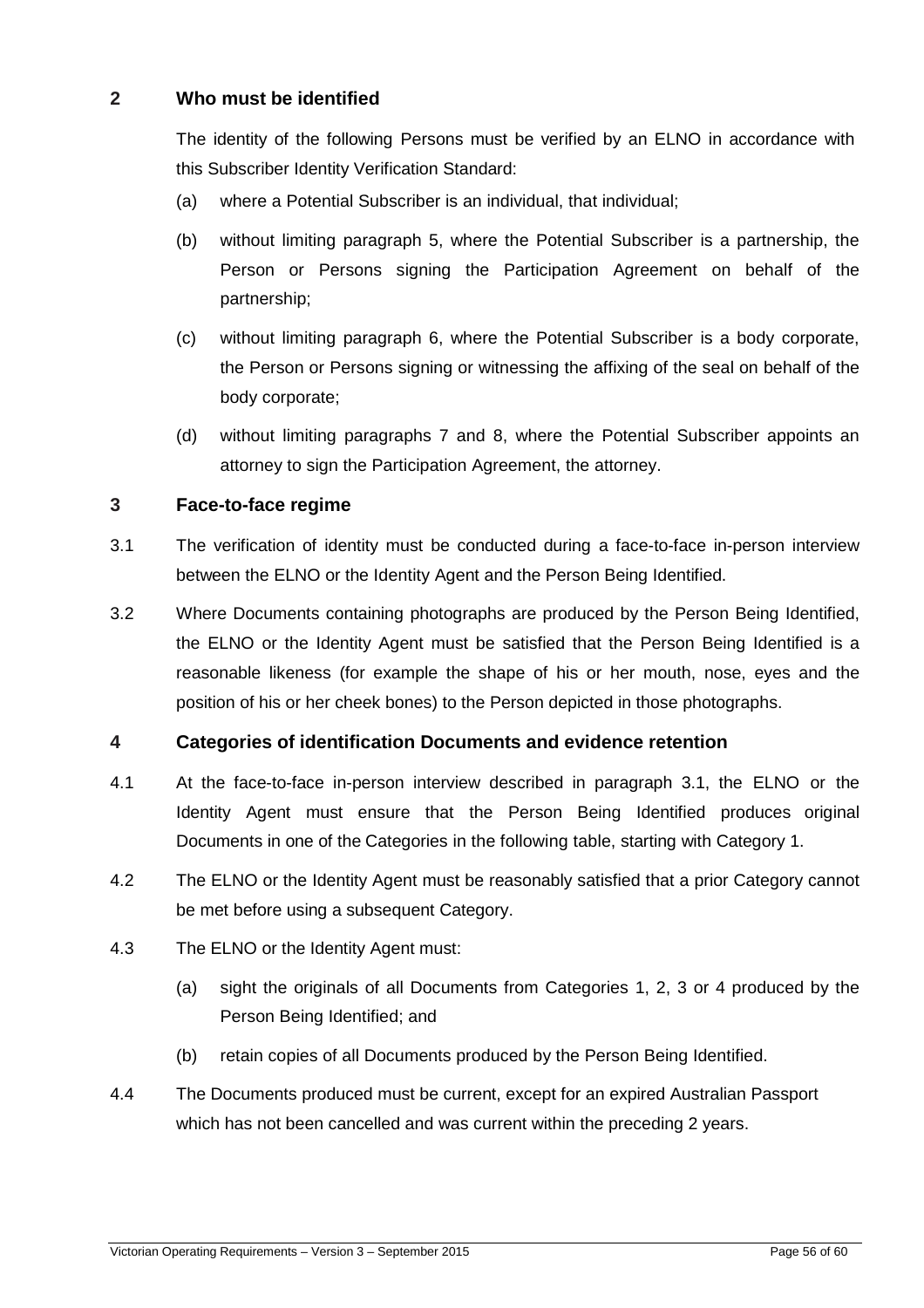| Category                | <b>Minimum Document Requirements</b>                                                                                                                                                                                                                                                                                                                                                          |  |  |  |
|-------------------------|-----------------------------------------------------------------------------------------------------------------------------------------------------------------------------------------------------------------------------------------------------------------------------------------------------------------------------------------------------------------------------------------------|--|--|--|
| 1                       | Australian Passport or foreign passport<br>plus Australian drivers licence or Photo Card<br>plus change of name or marriage certificate (if necessary)                                                                                                                                                                                                                                        |  |  |  |
| $\mathbf{2}$            | Australian Passport or foreign passport<br>plus full birth certificate or citizenship certificate or descent certificate<br>plus Medicare or Centrelink or Department of Veterans' Affairs card<br>plus change of name or marriage certificate if necessary                                                                                                                                   |  |  |  |
| 3                       | Australian drivers licence or Photo Card<br>plus full birth certificate or citizenship certificate or descent certificate<br>plus Medicare or Centrelink or Department of Veterans' Affairs card<br>plus change of name or marriage certificate if necessary                                                                                                                                  |  |  |  |
| $\overline{\mathbf{4}}$ | (a)<br>Australian Passport or foreign passport<br>plus another form of government issued photographic identity Document<br>plus change of name or marriage certificate if necessary<br>Australian Passport or foreign passport<br>(b)<br>plus full birth certificate<br>plus another form of government issued identity Document<br>plus change of name or marriage certificate if necessary. |  |  |  |

#### **5 Partnership**

Where a Participation Agreement is to be executed by a partnership, the ELNO or the Identity Agent must take reasonable steps to establish who is authorised to sign the Participation Agreement on behalf of the partnership.

#### **6 Body corporate**

Where a Participation Agreement is to be executed by a body corporate, the ELNO or the Identity Agent must:

- (a) confirm the existence and identity of the body corporate by conducting a search of the Records of the Australian Securities and Investments Commission or other regulatory body with whom the body corporate is required to be registered; and
- (b) take reasonable steps to establish who is authorised to sign or witness the affixing of the seal on behalf of the body corporate.

#### **7 Individual as attorney**

Where a Participation Agreement is to be executed by an Individual as attorney under a power of attorney, the ELNO or the Identity Agent must:

- (a) confirm from the [registered] power of attorney the details of the attorney and the Potential Subscriber; and
- (b) take reasonable steps to establish that executing the Participation Agreement is authorised by the power of attorney.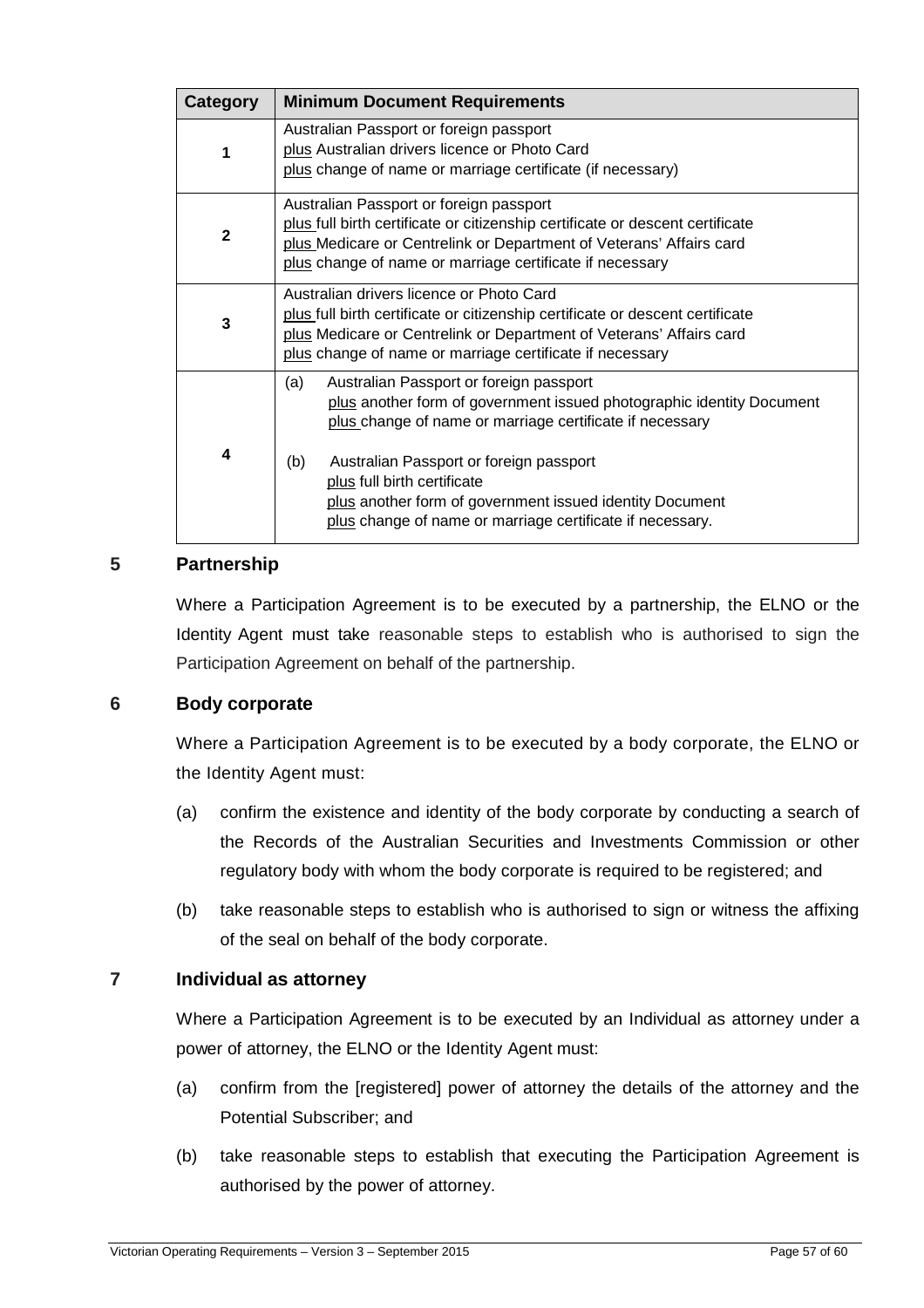#### **8 Body corporate as attorney**

Where a Participation Agreement is to be executed by a body corporate as attorney under a power of attorney, the ELNO or the Identity Agent must:

- (a) confirm from the [registered] power of attorney the details of the attorney and the Potential Subscriber; and
- (b) take reasonable steps to establish that executing the Participation Agreement is authorised by the power of attorney.

#### **9 Identity Agents**

#### **9.1 Use of an Identity Agent**

- (a) The ELNO may use an Identity Agent.
- (b) Where an Identity Agent is used, the ELNO must direct the Identity Agent to use this Subscriber Identity Verification Standard.
- (c) (Deleted)
- (d) The ELNO must receive from any Identity Agent:
	- (i) copies of the Documents produced to verify the identity of the Person Being Identified signed, dated and endorsed as a true copy of the original by the Identity Agent, and
	- (ii) an Identity Agent Certification in the following form:

"I, [full name of the Identity Agent], of [address of the Identity Agent] being a [occupation of the Identity Agent] and having been directed to use the Subscriber Identity Verification Standard by [ELNO name] hereby certify that:

- (a) the identification relates to [full name of the Person Being Identified]; and
- (b) the identification was carried out on [date]; and
- (c) the original current identity Documents as listed below were produced to me and copies of these Documents signed, dated and endorsed by me as true copies are attached to this certification; and
- (d) the verification of identity was conducted in accordance with the Subscriber Identity Verification Standard."

 $\overline{a}$ 

Date **Signature of Identity Agent** 

List of identity Documents produced (see (c) above):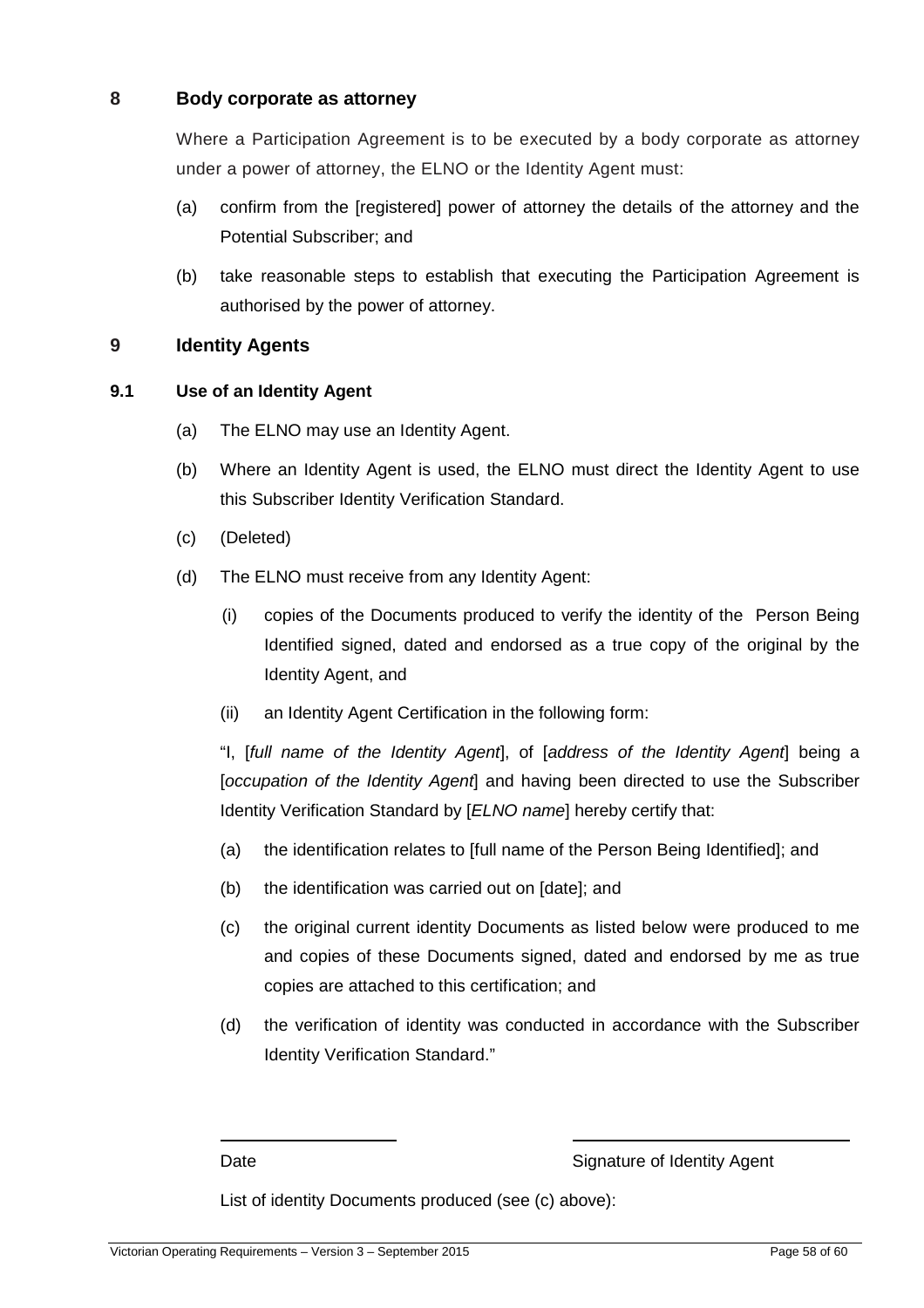| <b>Description of identity Documents produced</b><br>and endorsed | Page number in set of<br>copies |
|-------------------------------------------------------------------|---------------------------------|
| E.g. Australian Passport                                          |                                 |
|                                                                   |                                 |
|                                                                   |                                 |

#### **9.2 Professional indemnity insurance**

Each Identity Agent must maintain professional indemnity insurance:

- (a) with an Approved Insurer; and
- (b) for an insured amount of at least \$1.5 million per claim (including legal Costs); and
- (c) having an excess per claim of no greater than \$20,000; and
- (d) having an annual aggregate amount of not less than \$20,000,000; and
- (e) which includes coverage for verification of identity for the purposes of these Operating Requirements; and
- (f) the terms of which do not limit compliance with paragraphs 9.2(a) to (e) of this Subscriber Identity Verification Standard.

#### **9.3 Fidelity insurance**

Each Identity Agent must maintain fidelity insurance:

- (a) with an Approved Insurer; and
- (b) for an insured amount of at least \$1.5 million per claim (including legal Costs); and
- (c) having an excess per claim of no greater than \$20,000; and
- (d) having an annual aggregate amount of not less than \$20,000,000; and
- (e) which provides coverage for third party claims arising from dishonest and fraudulent acts; and
- (f) which includes coverage for verification of identity for the purposes of these Operating Requirements; and
- (g) the terms of which do not limit compliance with paragraphs 9.3(a) to (f) of this Subscriber Identity Verification Standard.